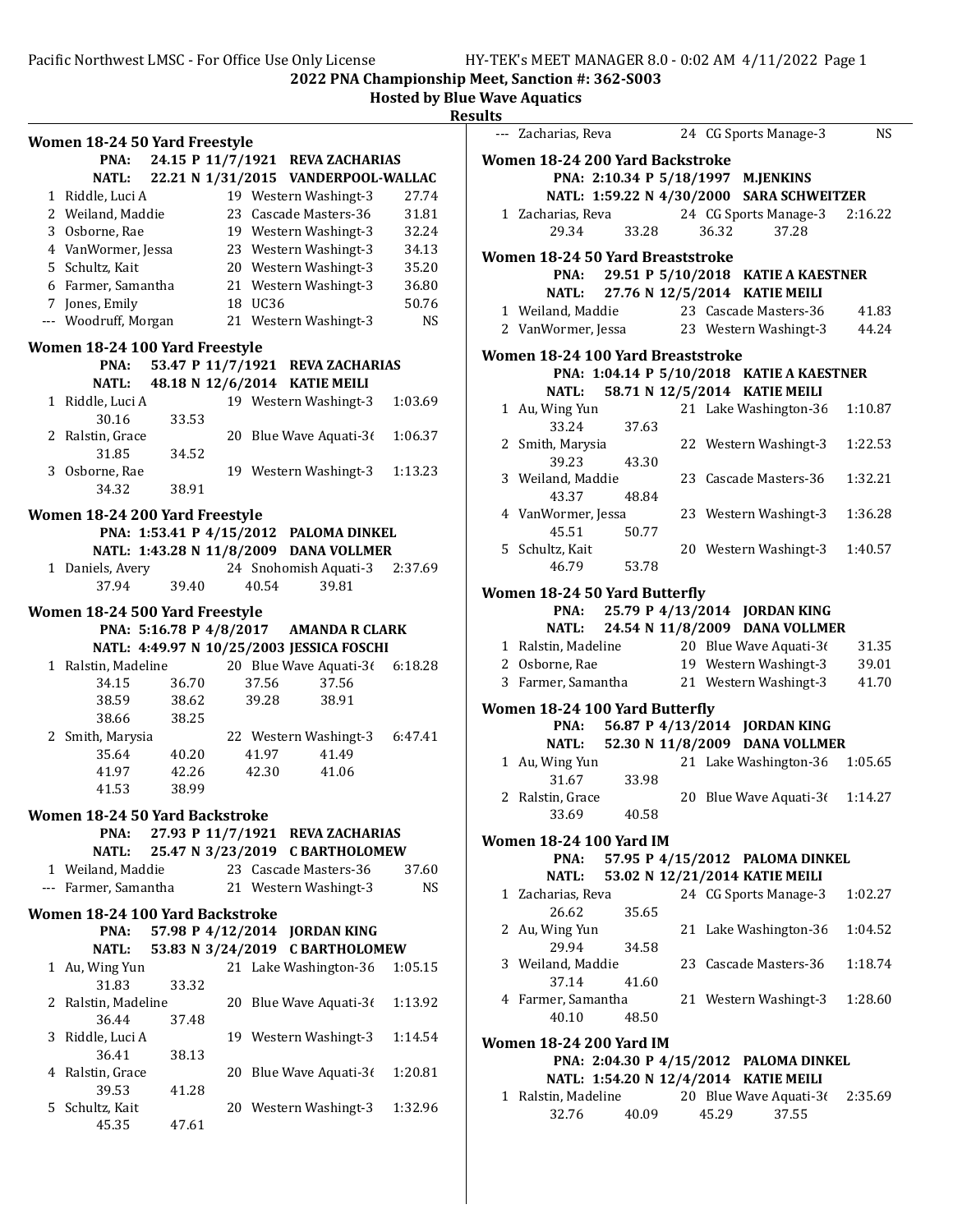|                                                                    | (Women 18-24 200 Yard IM)      |                          |    |         |                                              |          |
|--------------------------------------------------------------------|--------------------------------|--------------------------|----|---------|----------------------------------------------|----------|
|                                                                    | 2 Smith, Marysia               |                          |    |         | 22 Western Washingt-3                        | 2:50.60  |
|                                                                    | 36.58                          |                          |    |         | 43.29                                        |          |
|                                                                    |                                | 44.34                    |    | 46.39   | 20 Blue Wave Aquati-36                       |          |
|                                                                    | 3 Ralstin, Grace<br>32.78      | 46.55                    |    |         | 40.59                                        | 2:50.65  |
|                                                                    |                                |                          |    | 50.73   |                                              |          |
|                                                                    | Women 25-29 50 Yard Freestyle  |                          |    |         |                                              |          |
|                                                                    | PNA:                           |                          |    |         | 23.19 P 2/21/2010 MEGAN JENDRICK             |          |
|                                                                    | <b>NATL:</b>                   |                          |    |         | 22.00 N 4/27/2019 KATARZYNA WILK             |          |
|                                                                    | 1 Wu, Joanna                   |                          |    |         | 27 Blue Wave Aquati-36                       | 24.38    |
|                                                                    | 2 Gilley, Paige                |                          |    |         | 29 Lake Washington-36                        | 25.32    |
|                                                                    | 3 Yang, Erin                   |                          |    |         | 28 Lake Washington-36                        | 27.19    |
|                                                                    |                                |                          |    |         |                                              |          |
| Women 25-29 100 Yard Freestyle<br>49.70 P 2/21/2010 MEGAN JENDRICK |                                |                          |    |         |                                              |          |
|                                                                    | PNA:                           |                          |    |         |                                              |          |
|                                                                    | NATL:                          | 48.58 N 5/12/2018        |    |         | <b>KATARZYNA WILK</b>                        |          |
|                                                                    | 1 Wu, Joanna                   |                          |    |         | 27 Blue Wave Aquati-36                       | 54.63    |
|                                                                    | 25.90                          | 28.73                    |    |         |                                              |          |
|                                                                    | 2 Gilley, Paige                |                          |    |         | 29 Lake Washington-36                        | 56.20    |
|                                                                    | 27.08                          | 29.12                    |    |         |                                              |          |
|                                                                    | 3 Wetzel, Maria                |                          |    |         | 26 Oregon Masters-37                         | 56.45    |
|                                                                    | 27.00                          | 29.45                    |    |         |                                              |          |
|                                                                    | 4 Chan, Chelsea                |                          | 29 |         | Blue Wave Aquati-36                          | 1:01.71  |
|                                                                    | 29.42                          | 32.29                    |    |         |                                              |          |
|                                                                    | 5 Davidson, Anna               |                          |    |         | 26 Oregon Masters-37                         | 1:05.13  |
|                                                                    | 31.73                          | 33.40                    |    |         |                                              |          |
|                                                                    | Women 25-29 200 Yard Freestyle |                          |    |         |                                              |          |
|                                                                    |                                |                          |    |         | PNA: 1:57.55 P 4/11/2009 DEBRA FORINASH      |          |
|                                                                    |                                |                          |    |         | NATL: 1:48.80 N 5/20/2001 LIMIN LIU          |          |
|                                                                    | 1 Weiland, Mackenzie R         |                          |    |         | 25 Cascade Masters-36                        | 2:15.00  |
|                                                                    | 31.70                          | 34.44                    |    | 34.96   | 33.90                                        |          |
|                                                                    | 2 Davidson, Anna               |                          |    |         | 26 Oregon Masters-37                         | 2:24.21  |
|                                                                    | 34.20                          | 36.24                    |    | 37.68   | 36.09                                        |          |
|                                                                    | Women 25-29 500 Yard Freestyle |                          |    |         |                                              |          |
|                                                                    |                                | PNA: 5:13.04 P 5/18/2003 |    |         | <b>CASEY MURPHY</b>                          |          |
|                                                                    |                                | NATL: 4:49.88 N 1/3/1996 |    |         | <b>SHEILA TAORMINA</b>                       |          |
|                                                                    | 1 Anderson, Sydney             |                          |    | 29 UC36 |                                              | 5:45.21  |
|                                                                    | 31.72                          | 33.63                    |    | 34.48   | 34.86                                        |          |
|                                                                    | 35.00                          | 35.34                    |    | 35.30   | 35.13                                        |          |
|                                                                    | 35.18                          | 34.57                    |    |         |                                              |          |
|                                                                    |                                |                          |    |         |                                              |          |
| Women 25-29 1000 Yard Freestyle                                    |                                |                          |    |         |                                              |          |
|                                                                    |                                | PNA:11:03.79 P 1988      |    |         | <b>LISA M OBRIEN</b>                         |          |
|                                                                    |                                | NATL:10:10.67 N 2/3/2017 |    |         | <b>HANNAH SAIZ</b>                           |          |
|                                                                    | 1 Anderson, Sydney             |                          |    | 29 UC36 |                                              | 11:38.52 |
|                                                                    | 31.80                          | 33.94                    |    | 34.82   | 35.05                                        |          |
|                                                                    | 34.86                          | 35.17                    |    | 35.44   | 35.48                                        |          |
|                                                                    | 35.00                          | 35.34                    |    | 35.33   | 35.39                                        |          |
|                                                                    | 35.25                          | 35.17                    |    | 35.32   | 35.20                                        |          |
|                                                                    | 35.38                          | 35.16                    |    | 34.95   | 34.47                                        |          |
|                                                                    |                                |                          |    |         |                                              |          |
|                                                                    | Women 25-29 50 Yard Backstroke |                          |    |         |                                              |          |
|                                                                    | PNA:                           | 26.37 P 2/21/2010        |    |         | <b>MEGAN JENDRICK</b>                        |          |
|                                                                    | <b>NATL:</b>                   |                          |    |         | 25.26 N 5/22/2010 TANICA JAMISON             |          |
|                                                                    | 1 Wu, Joanna                   |                          |    |         | 27 Blue Wave Aquati-36                       | 27.03    |
|                                                                    |                                |                          |    |         | 2 Weiland, Mackenzie R 25 Cascade Masters-36 | 33.50    |

|                                |                          | Women 25-29 100 Yard Backstroke   |  |       |                                              |         |
|--------------------------------|--------------------------|-----------------------------------|--|-------|----------------------------------------------|---------|
|                                |                          |                                   |  |       | PNA: 1:01.77 P 5/20/2007 MEGAN LIVINGSTON    |         |
|                                | <b>NATL:</b>             |                                   |  |       | 54.06 N 5/23/2010 TANICA JAMISON             |         |
|                                | 1 Wu, Joanna<br>29.16    | 32.53                             |  |       | 27 Blue Wave Aquati-36                       | 1:01.69 |
|                                | 2 Gilley, Paige<br>30.16 | 32.35                             |  |       | 29 Lake Washington-36                        | 1:02.51 |
|                                |                          | 3 Weiland, Mackenzie R            |  |       | 25 Cascade Masters-36                        | 1:10.77 |
|                                | 34.63<br>4 Chan, Chelsea | 36.14                             |  |       | 29 Blue Wave Aquati-36                       | 1:18.50 |
|                                | 39.43                    | 39.07                             |  |       |                                              |         |
|                                |                          | Women 25-29 200 Yard Backstroke   |  |       | PNA: 2:10.23 P 4/11/2015 JORDAN G KING       |         |
|                                |                          |                                   |  |       | NATL: 1:56.87 N 2/28/2015 F PELLEGRINI       |         |
|                                | 1 Wetzel, Maria          |                                   |  |       | 26 Oregon Masters-37                         | 2:10.68 |
|                                | 30.46                    | 32.82                             |  | 34.01 | 33.39                                        |         |
|                                |                          |                                   |  |       | 2 Weiland, Mackenzie R 25 Cascade Masters-36 | 2:30.59 |
|                                | 36.73                    | 39.17                             |  | 38.60 | 36.09                                        |         |
|                                |                          | Women 25-29 50 Yard Breaststroke  |  |       |                                              |         |
|                                |                          |                                   |  |       | PNA: 27.14 P 2/21/2010 MEGAN JENDRICK        |         |
|                                |                          |                                   |  |       | NATL: 27.10 N 4/30/2016 KATIE MEILI          |         |
|                                | 1 Yang, Erin             |                                   |  |       | 28 Lake Washington-36                        | 34.70   |
|                                |                          |                                   |  |       | 2 Weiland, Mackenzie R 25 Cascade Masters-36 | 38.42   |
|                                | 3 Davidson, Anna         |                                   |  |       | 26 Oregon Masters-37                         | 42.69   |
|                                |                          | Women 25-29 100 Yard Breaststroke |  |       |                                              |         |
|                                |                          |                                   |  |       | PNA: 59.58 P 2/6/2010 MEGAN JENDRICK         |         |
|                                |                          |                                   |  |       | NATL: 59.58 N 2/6/2010 MEGAN JENDRICK        |         |
|                                | 1 Yang, Erin             |                                   |  |       | 28 Lake Washington-36                        | 1:15.65 |
|                                | 35.69                    | 39.96                             |  |       |                                              |         |
|                                | 2 Chan, Chelsea<br>39.84 | 41.72                             |  |       | 29 Blue Wave Aquati-36                       | 1:21.56 |
|                                | 3 Weiland, Mackenzie R   |                                   |  |       | 25 Cascade Masters-36                        | 1:23.33 |
|                                | 40.59                    | 42.74                             |  |       |                                              |         |
|                                | 4 Davidson, Anna         |                                   |  |       | 26 Oregon Masters-37                         | 1:31.66 |
|                                | 44.61                    | 47.05                             |  |       |                                              |         |
| Women 25-29 50 Yard Butterfly  |                          |                                   |  |       |                                              |         |
|                                |                          | PNA: 24.86 P 2/21/2010            |  |       | <b>MEGAN JENDRICK</b>                        |         |
|                                | NATL:                    |                                   |  |       | 24.19 N 4/28/2017 DANIELLE HERRMANN          |         |
|                                | 1 Wu, Joanna             |                                   |  |       | 27 Blue Wave Aquati-36                       | 26.43   |
|                                | 2 Chan, Chelsea          |                                   |  |       | 29 Blue Wave Aquati-36                       | 34.07   |
| Women 25-29 100 Yard Butterfly |                          |                                   |  |       |                                              |         |
|                                | PNA:                     |                                   |  |       | 57.51 P 4/13/2013 PALOMA DINKEL              |         |
|                                | NATL:                    | 53.20 N 4/24/2015                 |  |       | <b>AMANDA SIMS</b>                           |         |
|                                | 1 Yang, Erin             |                                   |  |       | 28 Lake Washington-36                        | 1:04.67 |
|                                | 30.22                    | 34.45                             |  |       |                                              |         |
| <b>Women 25-29 100 Yard IM</b> |                          |                                   |  |       |                                              |         |
|                                | PNA:                     |                                   |  |       | 54.43 P 2/6/2010 MEGAN JENDRICK              |         |
|                                | <b>NATL:</b>             |                                   |  |       | 54.40 N 4/29/2017 DANIELLE HERRMANN          |         |
|                                | 1 Wu, Joanna             |                                   |  |       | 27 Blue Wave Aquati-36                       | 1:00.96 |
|                                | 27.25                    | 33.71                             |  |       |                                              |         |
|                                | 2 Wetzel, Maria          |                                   |  |       | 26 Oregon Masters-37                         | 1:03.79 |
|                                | 28.69                    | 35.10                             |  |       |                                              |         |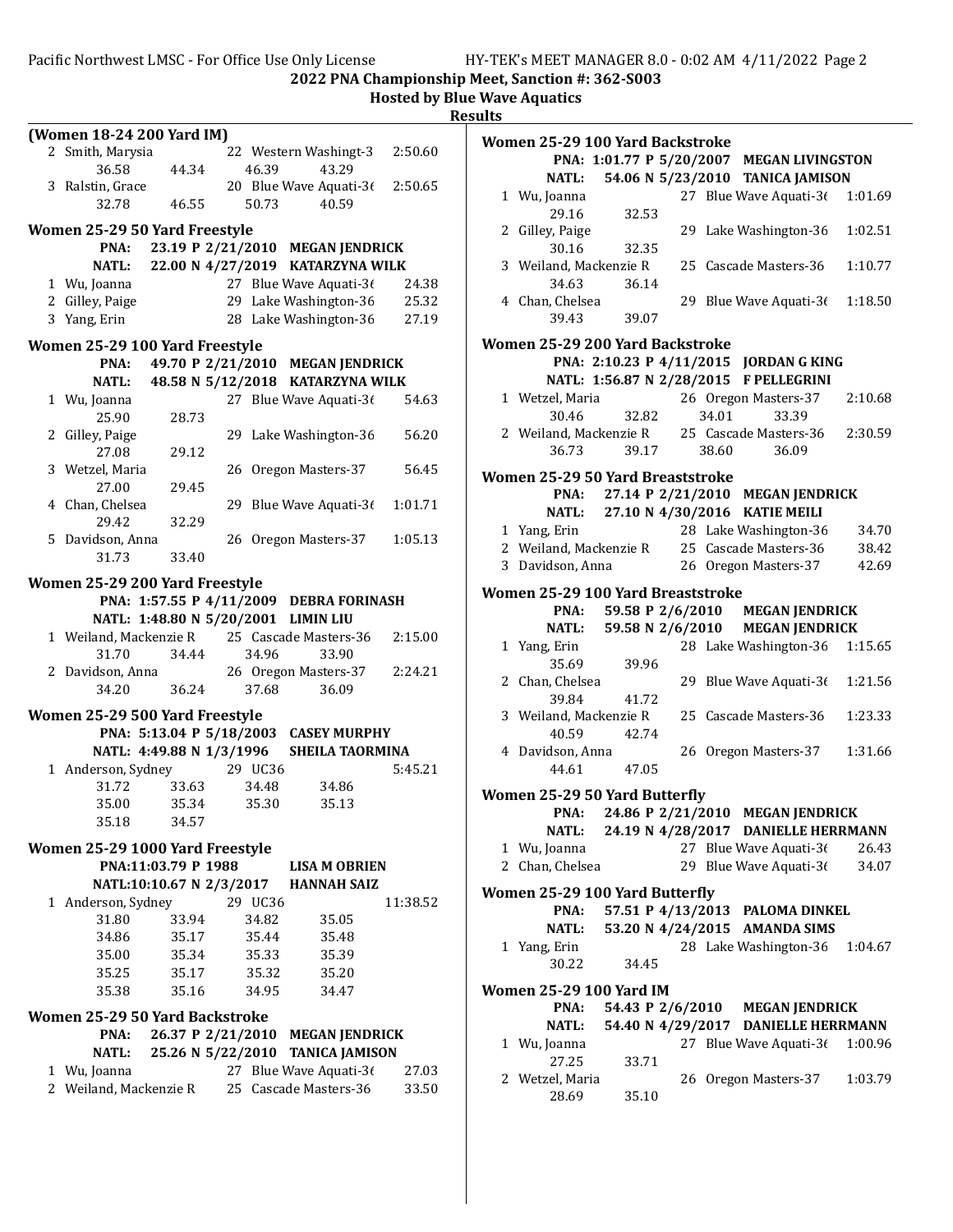|                                       |                |                                                 |         | <b>Hosted by Blue Wave Aquatics</b><br><b>Results</b> |
|---------------------------------------|----------------|-------------------------------------------------|---------|-------------------------------------------------------|
| (Women 25-29 100 Yard IM)             |                |                                                 |         | <b>Women 30-34</b>                                    |
| 3 Gilley, Paige                       |                | 29 Lake Washington-36                           | 1:05.73 | PNA:                                                  |
| 29.53                                 | 36.20          |                                                 |         | <b>NATL:</b>                                          |
| 4 Yang, Erin                          |                | 28 Lake Washington-36                           | 1:08.58 | 1 Calvo, More                                         |
| 31.46                                 | 37.12          |                                                 |         |                                                       |
| <b>Women 25-29 200 Yard IM</b>        |                |                                                 |         | <b>Women 30-34</b>                                    |
|                                       |                | PNA: 1:59.69 P 2/6/2010 MEGAN JENDRICK          |         | PNA:                                                  |
|                                       |                | NATL: 1:57.56 N 12/5/2013 JUSTINE MUELLER       |         | <b>NATL:</b>                                          |
| 1 Yang, Erin                          |                | 28 Lake Washington-36                           | 2:27.48 | 1 Calvo, More                                         |
| 30.40                                 | 38.42          | 42.47<br>36.19                                  |         | 33.86                                                 |
|                                       |                |                                                 |         | 2 Kawaoka, F<br>45.73                                 |
| Women 30-34 50 Yard Freestyle<br>PNA: |                | 24.17 P 10/30/2016 ERICA R CENCI                |         |                                                       |
| <b>NATL:</b>                          |                | 22.37 N 4/7/2019<br><b>MADISON KENNEDY</b>      |         | <b>Women 30-34</b>                                    |
| 1 Calvo, Morena                       |                | 34 CG Sports Manage-3                           | 28.05   | PNA:                                                  |
|                                       |                | 2 McKinnon, Courtney 30 Husky Masters-36        | 28.12   | <b>NATL:</b>                                          |
|                                       |                |                                                 |         | 1 Stacy, Jessi                                        |
| Women 30-34 100 Yard Freestyle        |                |                                                 |         | 2 McKinnon,                                           |
| PNA:                                  |                | 52.58 P 10/30/2016 ERICA R CENCI                |         | 3 Arns, Kathe                                         |
| <b>NATL:</b>                          |                | 48.03 N 2/23/2013 ERIKA ERNDL                   |         | <b>Women 30-34</b>                                    |
| 1 McKinnon, Courtney                  |                | 30 Husky Masters-36                             | 1:01.79 | PNA:                                                  |
| 28.94                                 | 32.85          |                                                 |         | <b>NATL:</b>                                          |
| 2 Kawaoka, Rebecca                    |                | 30 Blue Wave Aquati-3( 1:13.85                  |         | 1 Calvo, More                                         |
| 35.84                                 | 38.01          |                                                 |         | 32.00                                                 |
| Women 30-34 200 Yard Freestyle        |                |                                                 |         | 2 McKinnon,                                           |
|                                       |                | PNA: 1:55.02 P 2/21/2016 ERICA R CENCI          |         | 32.01                                                 |
|                                       |                | NATL: 1:43.46 N 11/30/2012 ERIKA ERNDL          |         | --- Kawaoka, F                                        |
| 1 Kawaoka, Rebecca                    |                | 30 Blue Wave Aquati-36                          | 2:36.04 | Non-simu                                              |
| 36.15                                 | 38.63          | 40.23<br>41.03                                  |         | 44.88                                                 |
| 36.15 38.63<br>2 Arns, Katherine      |                | 33 Blue Wave Aquati-3(2:59.29                   |         | --- Arns, Kathe                                       |
| 41.06                                 | 44.92          | 47.07<br>46.24                                  |         | <b>Women 30-34</b>                                    |
| Women 30-34 500 Yard Freestyle        |                |                                                 |         | PNA:                                                  |
|                                       |                | PNA: 5:19.88 P 4/11/2010 COLLEEN PHILIPPS       |         | <b>NATL:</b>                                          |
|                                       |                | NATL: 4:46.92 N 4/14/2012 DAWN HECKMAN          |         | 1 Stacy, Jessi                                        |
|                                       |                | 1 Kawaoka, Rebecca 30 Blue Wave Aquati-36       | 7:00.09 | 28.32                                                 |
| 38.00                                 | 40.85          | 42.24<br>42.59                                  |         | --- Arns, Kathe                                       |
| 42.31                                 | 42.88          | 42.97<br>43.18                                  |         | Multiple s                                            |
| 42.57                                 | 42.50          |                                                 |         | 47.36                                                 |
|                                       |                |                                                 |         |                                                       |
| Women 30-34 1000 Yard Freestyle       |                |                                                 |         | <b>Women 35-39</b>                                    |
|                                       |                | PNA:10:57.30 P 4/8/2017<br><b>ALLISON L COX</b> |         | PNA:                                                  |
|                                       |                | NATL: 9:51.93 N 4/15/2012 DAWN HECKMAN          |         | <b>NATL:</b>                                          |
| 1 Kawaoka, Rebecca                    |                | 30 Blue Wave Aquati-3( 13:58.41<br>42.58        |         | 1 Belkina, Ma<br>31.74                                |
| 37.25                                 | 39.93          | 41.85                                           |         |                                                       |
| 42.66<br>42.48                        | 42.54<br>42.90 | 43.10<br>43.19<br>42.19                         |         | <b>Women 35-39</b>                                    |
|                                       |                | 42.70                                           |         | PNA:                                                  |
| 42.06<br>42.21                        | 42.41<br>41.44 | 42.60<br>41.84<br>41.58                         |         | <b>NATL:</b>                                          |
|                                       |                | 40.90                                           |         | 1 Takaki, Car                                         |
| Women 30-34 100 Yard Backstroke       |                |                                                 |         | 32.49                                                 |
|                                       |                | PNA: 1:00.35 P 4/11/2010 TAMARA COULTER         |         | --- Higlett, Ale:                                     |
| <b>NATL:</b>                          |                | 54.60 N 4/30/2011 NORIKO INADA                  |         |                                                       |
| 1 Stacy, Jessica L                    |                | 32 Oregon Masters-37                            | 1:03.13 |                                                       |
| 30.35                                 | 32.78          |                                                 |         |                                                       |
| 2 McKinnon, Courtney                  |                | 30 Husky Masters-36                             | 1:10.49 |                                                       |
| 34.06                                 | 36.43          |                                                 |         |                                                       |
|                                       |                |                                                 |         |                                                       |

| Women 30-34 50 Yard Breaststroke              |       |       |                                                                |           |
|-----------------------------------------------|-------|-------|----------------------------------------------------------------|-----------|
|                                               |       |       | PNA: 32.70 P 4/15/2018 AMELIA FERREL                           |           |
|                                               |       |       | NATL: 28.48 N 5/4/2008 KATIE MCCLELLAND                        |           |
| 1 Calvo, Morena                               |       |       | 34 CG Sports Manage-3                                          | 32.91     |
| Women 30-34 100 Yard Breaststroke             |       |       |                                                                |           |
|                                               |       |       | PNA: 1:09.78 P 4/10/2011 M.CHAMBERLIN                          |           |
|                                               |       |       | NATL: 58.81 N 3/6/1922 DANIELLE HERRMANN                       |           |
| 1 Calvo, Morena                               |       |       | 34 CG Sports Manage-3                                          | 1:13.58   |
| 33.86                                         | 39.72 |       |                                                                |           |
| 2 Kawaoka, Rebecca                            |       |       | 30 Blue Wave Aquati-3( 1:33.97                                 |           |
| 45.73                                         | 48.24 |       |                                                                |           |
| Women 30-34 50 Yard Butterfly                 |       |       |                                                                |           |
|                                               |       |       | PNA: 27.09 P 5/18/1997 TRISHA SCHWERZLER                       |           |
|                                               |       |       | NATL: 24.18 N 4/15/2000 ANGEL MARTINO                          |           |
| 1 Stacy, Jessica L                            |       |       | 32 Oregon Masters-37                                           | 26.81     |
| 2 McKinnon, Courtney 30 Husky Masters-36      |       |       |                                                                | 30.78     |
| 3 Arns, Katherine                             |       |       | 33 Blue Wave Aquati-36 46.38                                   |           |
|                                               |       |       |                                                                |           |
| Women 30-34 100 Yard IM                       |       |       |                                                                |           |
|                                               |       |       | PNA: 1:00.59 P 10/30/2016 ERICA R CENCI                        |           |
|                                               |       |       | NATL: 57.01 N 4/15/2000 ANGEL MARTINO<br>34 CG Sports Manage-3 |           |
| 1 Calvo, Morena<br>32.00                      | 36.22 |       |                                                                | 1:08.22   |
|                                               |       |       | 30 Husky Masters-36                                            | 1:11.20   |
| 2 McKinnon, Courtney<br>32.01 39.19           |       |       |                                                                |           |
| --- Kawaoka, Rebecca 30 Blue Wave Aquati-36   |       |       |                                                                | DQ        |
| Non-simultaneous touch - breast               |       |       |                                                                |           |
| 44.88                                         | 45.29 |       |                                                                |           |
| --- Arns, Katherine                           |       |       | 33 Blue Wave Aquati-36                                         | <b>NS</b> |
|                                               |       |       |                                                                |           |
| <b>Women 30-34 200 Yard IM</b>                |       |       |                                                                |           |
|                                               |       |       | PNA: 2:13.21 P 5/20/2007 MAUREEN REA                           |           |
|                                               |       |       | NATL: 1:58.80 N 3/11/2009 ERIKA ERNDL                          |           |
| 1 Stacy, Jessica L                            | 35.09 |       | 32 Oregon Masters-37 2:19.41<br>34.13                          |           |
| 28.32<br>--- Arns, Katherine                  |       | 41.87 | 33 Blue Wave Aquati-36                                         | <b>DQ</b> |
| Multiple strokes past vertical at turn - back |       |       |                                                                |           |
| 47.36                                         | 50.50 | 53.89 | 48.94                                                          |           |
|                                               |       |       |                                                                |           |
| Women 35-39 100 Yard Freestyle                |       |       |                                                                |           |
| PNA:                                          |       |       | 54.06 P 4/11/2009 KIMBERLY JETER                               |           |
| <b>NATL:</b>                                  |       |       | 49.72 N 2/25/2007 DARA TORRES                                  |           |
| 1 Belkina, Maria                              |       |       | 38 Cascade Masters-36                                          | 1:06.86   |
| 31.74                                         | 35.12 |       |                                                                |           |
| Women 35-39 200 Yard Freestyle                |       |       |                                                                |           |
|                                               |       |       | PNA: 1:58.10 P 5/9/1996 MARGEE CURRAN                          |           |
|                                               |       |       | NATL: 1:51.55 N 5/3/1997 K PIPES-NEILSEN                       |           |
| 1 Takaki, Carlene                             |       |       | 37 Snohomish Aquati-3 2:16.90                                  |           |
| 32.49                                         | 34.25 | 34.96 | 35.20                                                          |           |

Higlett, Alexis L 38 Oregon Masters-37 NS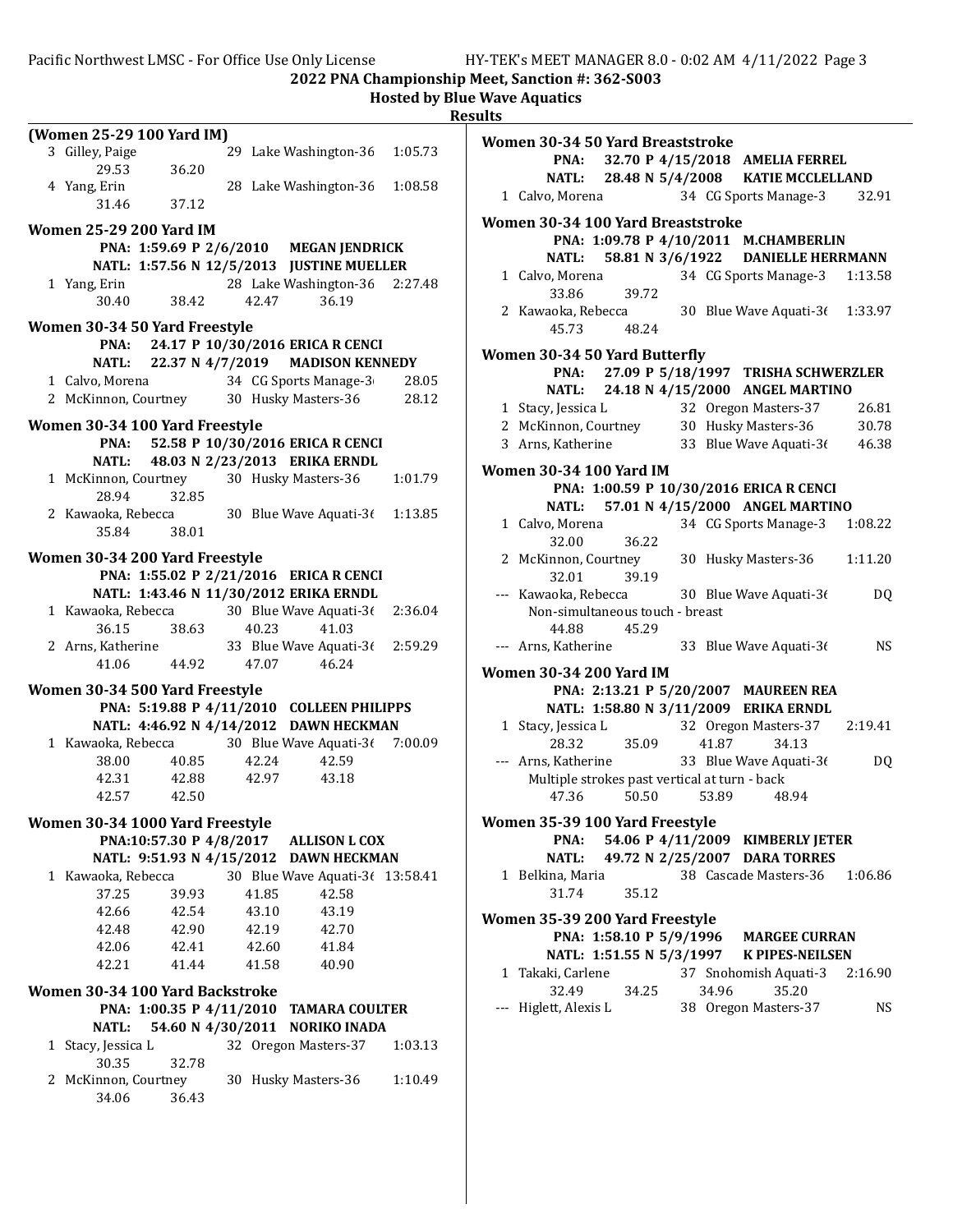| PNA:10:43.03 P 5/9/1996 MARGEE CURRAN<br>NATL:10:11.23 N 11/15/2014 HEIDI GEORGE<br>38 Oregon Masters-37 11:21.76<br>1 Higlett, Alexis L<br>30.23 33.61<br>34.49 34.48<br>34.12 34.58<br>34.35 34.34<br>$34.55$ $34.75$<br>$34.52$ $34.61$<br>34.43 34.63 34.54 34.48<br>34.48 34.15 33.84 32.58<br>Women 35-39 50 Yard Backstroke<br>PNA: 27.60 P 2/5/2011 SHERI HART<br>NATL: 24.71 N 4/29/2017 NORIKO INADA<br>1 Higlett, Alexis L 38 Oregon Masters-37 30.69<br>Women 35-39 100 Yard Backstroke<br>PNA: 57.34 P 4/3/2011 SHERI HART<br>NATL: 53.58 N 4/30/2017 NORIKO INADA<br>1 Higlett, Alexis L 38 Oregon Masters-37 1:05.33<br>32.89<br>32.44<br>Women 35-39 200 Yard Backstroke<br>PNA: 2:10.93 P 5/18/1997 ZENA COURTNEY<br>NATL: 2:00.54 N 3/14/1998 K PIPES-NEILSEN<br>1 Takaki, Carlene 37 Snohomish Aquati-3 2:30.36<br>36.55 38.53 37.83<br>37.45<br>Women 35-39 50 Yard Butterfly<br>PNA: 26.86 P 4/3/2011 SHERI HART<br>NATL: 25.04 N 4/28/2017 NORIKO INADA<br>1 Takaki, Carlene 37 Snohomish Aquati-3 27.56<br>Women 35-39 100 Yard Butterfly<br>PNA: 1:01.50 P 5/18/1997 ZENA COURTNEY<br>NATL: 55.78 N 5/18/2003 S VON DER LIPPE<br>1 Higlett, Alexis L 38 Oregon Masters-37 1:04.77<br>30.24 34.53 |
|--------------------------------------------------------------------------------------------------------------------------------------------------------------------------------------------------------------------------------------------------------------------------------------------------------------------------------------------------------------------------------------------------------------------------------------------------------------------------------------------------------------------------------------------------------------------------------------------------------------------------------------------------------------------------------------------------------------------------------------------------------------------------------------------------------------------------------------------------------------------------------------------------------------------------------------------------------------------------------------------------------------------------------------------------------------------------------------------------------------------------------------------------------------------------------------------------------------------------|
|                                                                                                                                                                                                                                                                                                                                                                                                                                                                                                                                                                                                                                                                                                                                                                                                                                                                                                                                                                                                                                                                                                                                                                                                                          |
|                                                                                                                                                                                                                                                                                                                                                                                                                                                                                                                                                                                                                                                                                                                                                                                                                                                                                                                                                                                                                                                                                                                                                                                                                          |
|                                                                                                                                                                                                                                                                                                                                                                                                                                                                                                                                                                                                                                                                                                                                                                                                                                                                                                                                                                                                                                                                                                                                                                                                                          |
|                                                                                                                                                                                                                                                                                                                                                                                                                                                                                                                                                                                                                                                                                                                                                                                                                                                                                                                                                                                                                                                                                                                                                                                                                          |
|                                                                                                                                                                                                                                                                                                                                                                                                                                                                                                                                                                                                                                                                                                                                                                                                                                                                                                                                                                                                                                                                                                                                                                                                                          |
|                                                                                                                                                                                                                                                                                                                                                                                                                                                                                                                                                                                                                                                                                                                                                                                                                                                                                                                                                                                                                                                                                                                                                                                                                          |
|                                                                                                                                                                                                                                                                                                                                                                                                                                                                                                                                                                                                                                                                                                                                                                                                                                                                                                                                                                                                                                                                                                                                                                                                                          |
|                                                                                                                                                                                                                                                                                                                                                                                                                                                                                                                                                                                                                                                                                                                                                                                                                                                                                                                                                                                                                                                                                                                                                                                                                          |
|                                                                                                                                                                                                                                                                                                                                                                                                                                                                                                                                                                                                                                                                                                                                                                                                                                                                                                                                                                                                                                                                                                                                                                                                                          |
|                                                                                                                                                                                                                                                                                                                                                                                                                                                                                                                                                                                                                                                                                                                                                                                                                                                                                                                                                                                                                                                                                                                                                                                                                          |
|                                                                                                                                                                                                                                                                                                                                                                                                                                                                                                                                                                                                                                                                                                                                                                                                                                                                                                                                                                                                                                                                                                                                                                                                                          |
|                                                                                                                                                                                                                                                                                                                                                                                                                                                                                                                                                                                                                                                                                                                                                                                                                                                                                                                                                                                                                                                                                                                                                                                                                          |
|                                                                                                                                                                                                                                                                                                                                                                                                                                                                                                                                                                                                                                                                                                                                                                                                                                                                                                                                                                                                                                                                                                                                                                                                                          |
|                                                                                                                                                                                                                                                                                                                                                                                                                                                                                                                                                                                                                                                                                                                                                                                                                                                                                                                                                                                                                                                                                                                                                                                                                          |
|                                                                                                                                                                                                                                                                                                                                                                                                                                                                                                                                                                                                                                                                                                                                                                                                                                                                                                                                                                                                                                                                                                                                                                                                                          |
|                                                                                                                                                                                                                                                                                                                                                                                                                                                                                                                                                                                                                                                                                                                                                                                                                                                                                                                                                                                                                                                                                                                                                                                                                          |
|                                                                                                                                                                                                                                                                                                                                                                                                                                                                                                                                                                                                                                                                                                                                                                                                                                                                                                                                                                                                                                                                                                                                                                                                                          |
|                                                                                                                                                                                                                                                                                                                                                                                                                                                                                                                                                                                                                                                                                                                                                                                                                                                                                                                                                                                                                                                                                                                                                                                                                          |
|                                                                                                                                                                                                                                                                                                                                                                                                                                                                                                                                                                                                                                                                                                                                                                                                                                                                                                                                                                                                                                                                                                                                                                                                                          |
|                                                                                                                                                                                                                                                                                                                                                                                                                                                                                                                                                                                                                                                                                                                                                                                                                                                                                                                                                                                                                                                                                                                                                                                                                          |
|                                                                                                                                                                                                                                                                                                                                                                                                                                                                                                                                                                                                                                                                                                                                                                                                                                                                                                                                                                                                                                                                                                                                                                                                                          |
|                                                                                                                                                                                                                                                                                                                                                                                                                                                                                                                                                                                                                                                                                                                                                                                                                                                                                                                                                                                                                                                                                                                                                                                                                          |
|                                                                                                                                                                                                                                                                                                                                                                                                                                                                                                                                                                                                                                                                                                                                                                                                                                                                                                                                                                                                                                                                                                                                                                                                                          |
|                                                                                                                                                                                                                                                                                                                                                                                                                                                                                                                                                                                                                                                                                                                                                                                                                                                                                                                                                                                                                                                                                                                                                                                                                          |
|                                                                                                                                                                                                                                                                                                                                                                                                                                                                                                                                                                                                                                                                                                                                                                                                                                                                                                                                                                                                                                                                                                                                                                                                                          |
|                                                                                                                                                                                                                                                                                                                                                                                                                                                                                                                                                                                                                                                                                                                                                                                                                                                                                                                                                                                                                                                                                                                                                                                                                          |
|                                                                                                                                                                                                                                                                                                                                                                                                                                                                                                                                                                                                                                                                                                                                                                                                                                                                                                                                                                                                                                                                                                                                                                                                                          |
|                                                                                                                                                                                                                                                                                                                                                                                                                                                                                                                                                                                                                                                                                                                                                                                                                                                                                                                                                                                                                                                                                                                                                                                                                          |
|                                                                                                                                                                                                                                                                                                                                                                                                                                                                                                                                                                                                                                                                                                                                                                                                                                                                                                                                                                                                                                                                                                                                                                                                                          |
|                                                                                                                                                                                                                                                                                                                                                                                                                                                                                                                                                                                                                                                                                                                                                                                                                                                                                                                                                                                                                                                                                                                                                                                                                          |
| <b>Women 35-39 100 Yard IM</b>                                                                                                                                                                                                                                                                                                                                                                                                                                                                                                                                                                                                                                                                                                                                                                                                                                                                                                                                                                                                                                                                                                                                                                                           |
| PNA: 58.88 P 4/3/2011 SHERI HART                                                                                                                                                                                                                                                                                                                                                                                                                                                                                                                                                                                                                                                                                                                                                                                                                                                                                                                                                                                                                                                                                                                                                                                         |
| NATL: 57.25 N 4/29/2017 GABRIELLE CHANG                                                                                                                                                                                                                                                                                                                                                                                                                                                                                                                                                                                                                                                                                                                                                                                                                                                                                                                                                                                                                                                                                                                                                                                  |
| 1 Belkina, Maria 38 Cascade Masters-36 1:17.16                                                                                                                                                                                                                                                                                                                                                                                                                                                                                                                                                                                                                                                                                                                                                                                                                                                                                                                                                                                                                                                                                                                                                                           |
| 36.05<br>41.11                                                                                                                                                                                                                                                                                                                                                                                                                                                                                                                                                                                                                                                                                                                                                                                                                                                                                                                                                                                                                                                                                                                                                                                                           |
| Women 40-44 50 Yard Freestyle                                                                                                                                                                                                                                                                                                                                                                                                                                                                                                                                                                                                                                                                                                                                                                                                                                                                                                                                                                                                                                                                                                                                                                                            |
| 23.92 P 5/1/2011 SHERI HART<br>PNA:                                                                                                                                                                                                                                                                                                                                                                                                                                                                                                                                                                                                                                                                                                                                                                                                                                                                                                                                                                                                                                                                                                                                                                                      |
| 21.91 N 4/15/2007 DARA TORRES<br><b>NATL:</b>                                                                                                                                                                                                                                                                                                                                                                                                                                                                                                                                                                                                                                                                                                                                                                                                                                                                                                                                                                                                                                                                                                                                                                            |
| 44 Thunderbird Aqua-3<br>1 Yasukochi, Emily T<br>27.34                                                                                                                                                                                                                                                                                                                                                                                                                                                                                                                                                                                                                                                                                                                                                                                                                                                                                                                                                                                                                                                                                                                                                                   |
| 43 Blue Wave Aquati-36<br>2 Mellick, Kimberly<br>32.81                                                                                                                                                                                                                                                                                                                                                                                                                                                                                                                                                                                                                                                                                                                                                                                                                                                                                                                                                                                                                                                                                                                                                                   |
| 3 McVarish, Nicole<br>40 Cascade Masters-36<br>34.87                                                                                                                                                                                                                                                                                                                                                                                                                                                                                                                                                                                                                                                                                                                                                                                                                                                                                                                                                                                                                                                                                                                                                                     |
| Women 40-44 100 Yard Freestyle                                                                                                                                                                                                                                                                                                                                                                                                                                                                                                                                                                                                                                                                                                                                                                                                                                                                                                                                                                                                                                                                                                                                                                                           |
| PNA:<br>51.86 P 5/1/2011<br><b>SHERI HART</b>                                                                                                                                                                                                                                                                                                                                                                                                                                                                                                                                                                                                                                                                                                                                                                                                                                                                                                                                                                                                                                                                                                                                                                            |
| 48.34 N 4/15/2007 DARA TORRES<br>NATL:                                                                                                                                                                                                                                                                                                                                                                                                                                                                                                                                                                                                                                                                                                                                                                                                                                                                                                                                                                                                                                                                                                                                                                                   |
| 44 Thunderbird Aqua-3<br>1 Yasukochi, Emily T<br>1:01.00                                                                                                                                                                                                                                                                                                                                                                                                                                                                                                                                                                                                                                                                                                                                                                                                                                                                                                                                                                                                                                                                                                                                                                 |
| 28.98<br>32.02                                                                                                                                                                                                                                                                                                                                                                                                                                                                                                                                                                                                                                                                                                                                                                                                                                                                                                                                                                                                                                                                                                                                                                                                           |
| 2 McVarish, Nicole<br>40 Cascade Masters-36<br>1:18.97                                                                                                                                                                                                                                                                                                                                                                                                                                                                                                                                                                                                                                                                                                                                                                                                                                                                                                                                                                                                                                                                                                                                                                   |
| 37.32<br>41.65                                                                                                                                                                                                                                                                                                                                                                                                                                                                                                                                                                                                                                                                                                                                                                                                                                                                                                                                                                                                                                                                                                                                                                                                           |
|                                                                                                                                                                                                                                                                                                                                                                                                                                                                                                                                                                                                                                                                                                                                                                                                                                                                                                                                                                                                                                                                                                                                                                                                                          |

| . |                                 |                                                             |  |                                                           |         |
|---|---------------------------------|-------------------------------------------------------------|--|-----------------------------------------------------------|---------|
|   | Women 40-44 200 Yard Freestyle  |                                                             |  |                                                           |         |
|   |                                 |                                                             |  | PNA: 1:58.67 P 5/9/2013 HALEIGH A WERNER                  |         |
|   |                                 |                                                             |  | NATL: 1:51.06 N 12/22/2002 K PIPES-NEILSEN                |         |
|   |                                 |                                                             |  | 1 McVarish, Nicole 40 Cascade Masters-36 2:57.18          |         |
|   |                                 |                                                             |  | 38.37 44.73 47.29 46.79                                   |         |
|   | Women 40-44 500 Yard Freestyle  |                                                             |  |                                                           |         |
|   |                                 |                                                             |  | PNA: 5:21.96 P 5/1/2011 HALEIGH A WERNER                  |         |
|   |                                 |                                                             |  | NATL: 4:58.98 N 10/5/2002 K PIPES-NEILSEN                 |         |
|   |                                 |                                                             |  | --- McVarish, Nicole 40 Cascade Masters-36 NS             |         |
|   |                                 |                                                             |  |                                                           |         |
|   | Women 40-44 1000 Yard Freestyle |                                                             |  |                                                           |         |
|   |                                 |                                                             |  | PNA:10:51.34 P 5/9/2013 HALEIGH A WERNER                  |         |
|   |                                 |                                                             |  | NATL:10:20.45 N 12/21/2003 K PIPES-NEILSEN                |         |
|   |                                 |                                                             |  | 1 Stribling Geldien, Gail 41 Blue Wave Aquati-36 15:03.89 |         |
|   |                                 | 40.28 44.13 45.36                                           |  | 46.06                                                     |         |
|   | 46.76                           | 46.76 46.68 46.38<br>45.34 45.32 45.23<br>45.04 44.96 45.31 |  | 45.64<br>45.47                                            |         |
|   |                                 |                                                             |  | 45.85                                                     |         |
|   |                                 |                                                             |  | 45.56 45.38 45.75 43.39                                   |         |
|   |                                 |                                                             |  |                                                           |         |
|   | Women 40-44 50 Yard Backstroke  |                                                             |  |                                                           |         |
|   |                                 |                                                             |  | PNA: 26.12 P 5/1/2011 SHERI HART                          |         |
|   |                                 |                                                             |  | NATL: 26.12 N 5/1/2011 SHERI HART                         |         |
|   |                                 |                                                             |  | 1 Stribling Geldien, Gail 41 Blue Wave Aquati-36 37.60    |         |
|   | Women 40-44 100 Yard Backstroke |                                                             |  |                                                           |         |
|   |                                 |                                                             |  | PNA: 56.03 P 5/1/2011 SHERI HART                          |         |
|   |                                 |                                                             |  | NATL: 56.03 N 4/30/2011 SHERI HART                        |         |
|   |                                 |                                                             |  | 1 Stribling Geldien, Gail 41 Blue Wave Aquati-36 1:21.29  |         |
|   |                                 | 39.41 41.88                                                 |  |                                                           |         |
|   |                                 |                                                             |  |                                                           |         |
|   | Women 40-44 200 Yard Backstroke |                                                             |  | PNA: 2:13.58 P 5/20/2001 ZENA COURTNEY                    |         |
|   |                                 |                                                             |  | NATL: 2:03.61 N 7/25/1921 JENNIFER MIHALIK                |         |
|   |                                 |                                                             |  | 1 Stribling Geldien, Gail 41 Blue Wave Aquati-3(2:58.61   |         |
|   |                                 | 41.11 45.39 47.56                                           |  | 44.55                                                     |         |
|   |                                 |                                                             |  |                                                           |         |
|   | Women 40-44 50 Yard Butterfly   |                                                             |  |                                                           |         |
|   |                                 |                                                             |  | PNA: 26.25 P 5/1/2011 SHERI HART                          |         |
|   |                                 |                                                             |  | NATL: 25.14 N 5/10/2009 S VON DER LIPPE                   |         |
|   |                                 |                                                             |  | 1 Yasukochi, Emily T 44 Thunderbird Aqua-3 30.47          |         |
|   |                                 |                                                             |  | 2 Mellick, Kimberly $43$ Blue Wave Aquati-36              | 36.03   |
|   | Women 40-44 100 Yard IM         |                                                             |  |                                                           |         |
|   |                                 |                                                             |  | PNA: 58.38 P 5/1/2011 SHERI HART                          |         |
|   |                                 |                                                             |  | NATL: 57.95 N 4/28/2012 ERIKA BRAUN                       |         |
|   |                                 |                                                             |  | 1 Yasukochi, Emily T 44 Thunderbird Aqua-3                | 1:13.49 |
|   | 32.68                           | 40.81                                                       |  |                                                           |         |
|   | 2 Mellick, Kimberly             |                                                             |  | 43 Blue Wave Aquati-36 1:27.92                            |         |
|   |                                 | 40.12 47.80                                                 |  |                                                           |         |
|   | Women 40-44 400 Yard IM         |                                                             |  |                                                           |         |
|   |                                 |                                                             |  | PNA: 4:50.69 P 5/1/2011 HALEIGH A WERNER                  |         |
|   |                                 |                                                             |  | NATL: 4:28.43 N 5/4/2008 S VON DER LIPPE                  |         |
|   |                                 |                                                             |  | --- Stribling Geldien, Gail 41 Blue Wave Aquati-36        | NS.     |
|   |                                 |                                                             |  |                                                           |         |
|   | Women 45-49 50 Yard Freestyle   |                                                             |  |                                                           |         |
|   |                                 |                                                             |  | PNA: 24.63 P 5/23/2010 LISA A DAHL                        |         |
|   |                                 |                                                             |  | NATL: 23.80 N 4/8/2017 ERIKA BRAUN                        |         |
|   |                                 |                                                             |  | 1 Wahlstrom, Colleen 45 Team Walker Inte-36               | 26.39   |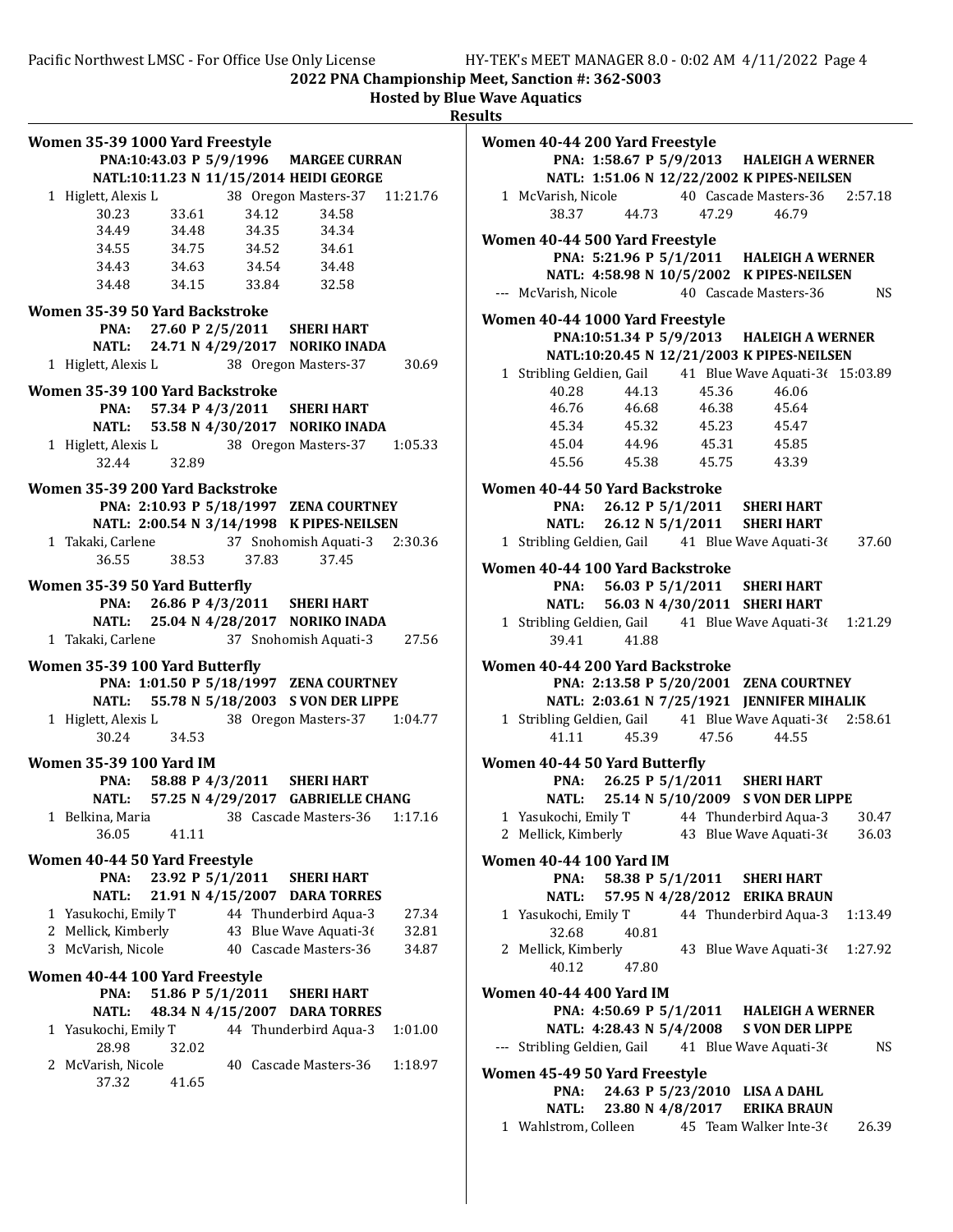|   | (Women 45-49 50 Yard Freestyle) |                         |    |         |                                            |           |
|---|---------------------------------|-------------------------|----|---------|--------------------------------------------|-----------|
|   | 2 Salmi, Jenny M                |                         |    |         | 49 Lake Washington-36                      | 30.71     |
|   | 3 York, Sandi                   |                         |    |         | 45 Thunderbird Aqua-3                      | 30.92     |
|   | 4 Clark, Katherine S            |                         |    |         | 45 Cascade Masters-36                      | 37.90     |
|   | 5 High, Marjorie                |                         |    |         | 46 Cascade Masters-36                      | 40.99     |
|   | --- Lauzon, Chantal             |                         |    | 48 MSC  |                                            | <b>NS</b> |
|   | --- Skinner, Sonja              |                         |    |         | 45 Oregon Masters-37                       | <b>NS</b> |
|   | --- Mcclafferty, Christine      |                         |    |         | 48 Oregon Masters-37                       | NS        |
|   |                                 |                         |    |         |                                            |           |
|   | Women 45-49 100 Yard Freestyle  |                         |    |         |                                            |           |
|   | PNA:                            |                         |    |         | 54.63 P 5/23/2010 LISA A DAHL              |           |
|   | <b>NATL:</b>                    |                         |    |         | 51.99 N 4/9/2017 ERIKA BRAUN               |           |
|   | 1 Wahlstrom, Colleen            |                         |    |         | 45 Team Walker Inte-36                     | 58.27     |
|   | 28.39                           | 29.88                   |    |         |                                            |           |
| 2 | High, Marjorie                  |                         |    |         | 46 Cascade Masters-36                      | 1:33.61   |
|   | 43.85                           | 49.76                   |    |         |                                            |           |
|   | --- Skinner, Sonja              |                         |    |         | 45 Oregon Masters-37                       | NS        |
|   | --- Pelham, Kathy               |                         |    |         | 49 Team Walker Inte-36                     | NS        |
|   |                                 |                         |    |         |                                            |           |
|   | Women 45-49 200 Yard Freestyle  |                         |    |         |                                            |           |
|   |                                 |                         |    |         | PNA: 2:04.65 P 5/4/2014 HALEIGH A WERNER   |           |
|   |                                 |                         |    |         | NATL: 1:53.28 N 12/16/2007 K PIPES-NEILSEN |           |
|   | 1 Lickwala, Holly               |                         |    |         | 45 Team Walker Inte-36                     | 2:16.26   |
|   | 32.41                           | 34.42                   |    | 35.18   | 34.25                                      |           |
| 2 | Bork, Holly                     |                         |    |         | 45 Blue Wave Aquati-3 $\ell$               | 3:46.10   |
|   | 48.67                           | 57.79                   |    | 1:00.70 | 58.94                                      |           |
|   | --- Pelham, Kathy               |                         |    |         | 49 Team Walker Inte-36                     | NS.       |
|   |                                 |                         |    |         |                                            |           |
|   | Women 45-49 500 Yard Freestyle  |                         |    |         |                                            |           |
|   |                                 |                         |    |         | PNA: 5:21.00 P 5/4/2014 HALEIGH A WERNER   |           |
|   |                                 |                         |    |         | NATL: 5:03.45 N 7/22/1921 HEIDI GEORGE     |           |
|   | 1 Pelham, Kathy                 |                         |    |         | 49 Team Walker Inte-36 6:19.77             |           |
|   | 33.80                           | 36.92                   |    | 38.34   | 39.07                                      |           |
|   | 38.74                           | 38.81                   |    | 38.87   | 38.85                                      |           |
|   | 38.95                           | 37.42                   |    |         |                                            |           |
|   | 2 Neely, Wendy                  |                         |    |         | 47 Blue Wave Aquati-36                     | 7:41.85   |
|   | 43.97                           | 44.55                   |    | 45.57   | 46.30                                      |           |
|   | 46.85                           | 46.79                   |    | 46.74   | 47.02                                      |           |
|   | 47.06                           | 47.00                   |    |         |                                            |           |
|   | Women 45-49 1000 Yard Freestyle |                         |    |         |                                            |           |
|   |                                 | PNA:10:50.84 P 5/4/2014 |    |         | <b>HALEIGH A WERNER</b>                    |           |
|   |                                 |                         |    |         | NATL:10:18.26 N 12/16/1921 HEIDI GEORGE    |           |
|   |                                 |                         |    |         | 49 Team Walker Inte-3( 13:04.15            |           |
|   | 1 Pelham, Kathy                 |                         |    |         |                                            |           |
|   | 34.38                           | 37.38                   |    | 39.08   | 40.05                                      |           |
|   | 40.13                           | 40.01                   |    | 39.81   | 39.77                                      |           |
|   | 39.64                           | 39.52                   |    | 39.34   | 39.13                                      |           |
|   | 39.38                           | 39.45                   |    | 39.94   | 39.68                                      |           |
|   | 40.14                           | 39.70                   |    | 39.47   | 38.15                                      |           |
|   | Women 45-49 50 Yard Backstroke  |                         |    |         |                                            |           |
|   | PNA:                            | 30.05 P 5/10/2009       |    |         | <b>LISA DAHL</b>                           |           |
|   | <b>NATL:</b>                    |                         |    |         | 27.35 N 12/21/2008 K PIPES-NEILSEN         |           |
|   |                                 |                         | 45 |         | Thunderbird Aqua-3                         |           |
| 1 | York, Sandi                     |                         |    |         |                                            | 34.88     |
| 2 | Salmi, Jenny M                  |                         |    |         | 49 Lake Washington-36                      | 36.19     |
| 3 | Bork, Holly                     |                         |    |         | 45 Blue Wave Aquati-36                     | 56.79     |
|   |                                 |                         |    |         |                                            |           |
|   |                                 |                         |    |         |                                            |           |

|                               | Women 45-49 100 Yard Backstroke                                    |    |                                           |         |  |
|-------------------------------|--------------------------------------------------------------------|----|-------------------------------------------|---------|--|
|                               |                                                                    |    | PNA: 1:05.05 P 5/20/2007 ZENA COURTNEY    |         |  |
|                               |                                                                    |    | NATL: 57.83 N 5/23/2010 ELLEN REYNOLDS    |         |  |
|                               | 1 York, Sandi                                                      |    | 45 Thunderbird Aqua-3                     | 1:17.90 |  |
|                               | 36.98<br>40.92                                                     |    |                                           |         |  |
|                               | Women 45-49 200 Yard Backstroke                                    |    |                                           |         |  |
|                               |                                                                    |    | PNA: 2:19.72 P 5/20/2007 ZENA COURTNEY    |         |  |
|                               |                                                                    |    | NATL: 2:04.65 N 4/19/2009 K PIPES-NEILSEN |         |  |
|                               | 1 Neely, Wendy                                                     |    | 47 Blue Wave Aquati-3( 3:21.73            |         |  |
|                               | 49.37<br>50.92                                                     |    | 50.59<br>50.85                            |         |  |
|                               |                                                                    |    |                                           |         |  |
|                               | Women 45-49 50 Yard Breaststroke                                   |    |                                           |         |  |
|                               |                                                                    |    | PNA: 32.98 P 2/23/2014 MARY ARMSTRONG     |         |  |
|                               |                                                                    |    | NATL: 30.17 N 5/20/2007 CAROLINE KRATTLI  |         |  |
|                               | 1 Lickwala, Holly                                                  |    | 45 Team Walker Inte-36                    | 36.10   |  |
|                               | 2 Lauzon, Chantal                                                  |    | 48 MSC                                    | 36.47   |  |
|                               | 3 Clark, Katherine S                                               |    | 45 Cascade Masters-36 46.08               |         |  |
|                               | 4 High, Marjorie                                                   |    | 46 Cascade Masters-36 54.34               |         |  |
|                               |                                                                    |    |                                           |         |  |
|                               | Women 45-49 100 Yard Breaststroke                                  |    |                                           |         |  |
|                               |                                                                    |    | PNA: 1:09.95 P 5/4/2014 HALEIGH A WERNER  |         |  |
|                               |                                                                    |    | NATL: 1:05.85 N 3/27/2011 S VON DER LIPPE |         |  |
|                               | 1 Lickwala, Holly                                                  |    | 45 Team Walker Inte-36 1:18.32            |         |  |
|                               | 37.44<br>40.88                                                     |    |                                           |         |  |
|                               | 2 Lauzon, Chantal                                                  |    | 48 MSC                                    | 1:18.68 |  |
|                               | 36.70<br>41.98                                                     |    |                                           |         |  |
|                               | 3 Clark, Katherine S                                               |    | 45 Cascade Masters-36                     | 1:41.22 |  |
|                               | 49.14<br>52.08                                                     |    |                                           |         |  |
|                               | 4 Bork, Holly                                                      |    | 45 Blue Wave Aquati-3 $\ell$              | 1:54.94 |  |
|                               | 54.79 1:00.15                                                      |    |                                           |         |  |
|                               | Women 45-49 200 Yard Breaststroke                                  |    |                                           |         |  |
|                               |                                                                    |    | PNA: 2:33.57 P 5/4/2014 HALEIGH A WERNER  |         |  |
|                               |                                                                    |    | NATL: 2:22.76 N 5/1/2011 S VON DER LIPPE  |         |  |
|                               | 1 Lauzon, Chantal                                                  |    | 48 MSC                                    | 2:56.21 |  |
|                               | 38.90                                                              |    | 45.90<br>47.35                            |         |  |
|                               | 44.06                                                              |    |                                           | 3:39.14 |  |
|                               | 2 Clark, Katherine S 45 Cascade Masters-36<br>50.27<br>55.22 57.16 |    |                                           |         |  |
|                               |                                                                    |    | 56.49                                     |         |  |
| Women 45-49 50 Yard Butterfly |                                                                    |    |                                           |         |  |
|                               | PNA: 26.36 P 5/23/2010                                             |    | <b>LISA A DAHL</b>                        |         |  |
|                               | 25.64 N 4/9/2017<br>NATL:                                          |    | <b>ERIKA BRAUN</b>                        |         |  |
|                               | 1 Mcclafferty, Christine                                           |    | 48 Oregon Masters-37                      | 27.97   |  |
|                               | 2 Wahlstrom, Colleen                                               |    | 45 Team Walker Inte-36                    | 28.87   |  |
|                               | 3 Salmi, Jenny M                                                   |    | 49 Lake Washington-36                     | 33.95   |  |
|                               | 4 York, Sandi                                                      |    | 45 Thunderbird Aqua-3                     | 34.50   |  |
| $---$                         | Skinner, Sonja                                                     | 45 | Oregon Masters-37                         | NS      |  |
|                               |                                                                    |    |                                           |         |  |
|                               | Women 45-49 100 Yard Butterfly                                     |    |                                           |         |  |
|                               |                                                                    |    | PNA: 1:04.75 P 5/22/2005 MARY LIPPOLD     |         |  |
|                               | 56.97 N 5/1/2011<br>NATL:                                          |    | <b>S VON DER LIPPE</b>                    |         |  |
| 1                             | Mcclafferty, Christine                                             |    | 48 Oregon Masters-37                      | 1:02.08 |  |
|                               | 28.62<br>33.46                                                     |    |                                           |         |  |
|                               | 2 Badran, Lianna M                                                 | 48 | Bellevue Club-36                          | 1:10.90 |  |
|                               | 32.86<br>38.04                                                     |    |                                           |         |  |
|                               | Skinner, Sonja                                                     | 45 | Oregon Masters-37                         | NS.     |  |
|                               |                                                                    |    |                                           |         |  |
|                               |                                                                    |    |                                           |         |  |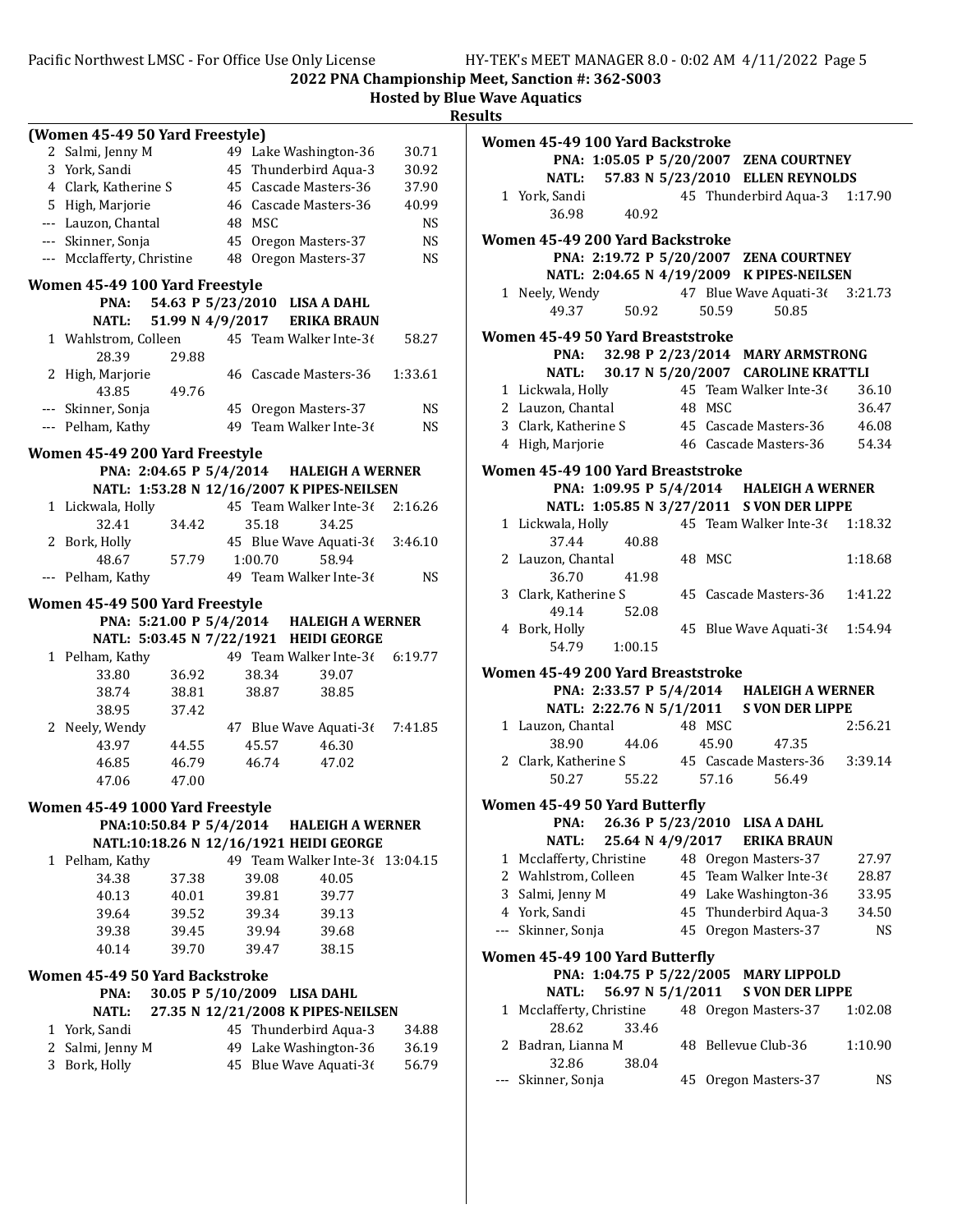2022 PNA Championship Meet, Sanction #: 362-S003 Hosted by Blue Wave Aquatics

| Women 50-54 50 Yard Backstroke<br>PNA: 31.07 P 5/18/2003 BARB GUNDRED<br>27.04 N 5/10/2013 LESLIE LIVINGSTON<br><b>NATL:</b><br>54 Snohomish Aquati-3<br>38.50                                     |
|----------------------------------------------------------------------------------------------------------------------------------------------------------------------------------------------------|
| 1 Marsh-Limm, Margo<br>2 Wolfe, Amy R<br>52 Bernardo's All S-36<br>44.95                                                                                                                           |
| Women 50-54 100 Yard Backstroke<br>PNA: 1:05.43 P 5/4/2014 ZENA H COURTNEY<br>59.19 N 3/18/2016 FALL WILLEBOORDSE<br><b>NATL:</b>                                                                  |
| 52 Snohomish Aquati-3<br>1 Polidori, Wendy<br>1:17.82<br>38.06<br>39.76                                                                                                                            |
| 1:40.29<br>2 Hope, Carolyn<br>51 Cascade Masters-36<br>49.02<br>51.27                                                                                                                              |
| Women 50-54 50 Yard Breaststroke                                                                                                                                                                   |
| 33.49 P 4/26/2015 KIM CROUCH<br>PNA:<br>31.61 N 4/14/2018 S VON DER LIPPE<br><b>NATL:</b>                                                                                                          |
| 1 Marsh-Limm, Margo<br>54 Snohomish Aquati-3<br>40.89<br>2 Hope, Carolyn<br>51 Cascade Masters-36<br>49.04                                                                                         |
| Women 50-54 100 Yard Breaststroke<br>PNA: 1:13.60 P 4/12/2015 KIM CROUCH<br>NATL: 1:09.21 N 2/18/2012 CAROLINE KRATTLI<br>1 Outerson, Jenell D<br>54 Blue Wave Aquati-36 1:32.06<br>43.80<br>48.26 |
| 1:48.26<br>2 Hope, Carolyn<br>51 Cascade Masters-36<br>50.82<br>57.44                                                                                                                              |
| Women 50-54 50 Yard Butterfly<br>27.62 P 5/15/2011 LISA A DAHL<br>PNA:<br><b>NATL:</b><br>25.70 N 5/11/2013 LESLIE LIVINGSTON                                                                      |
| 1 Cyger, Erin<br>50 Bainbridge Aquat-36<br>33.45<br>54 Snohomish Aquati-3<br>2 Marsh-Limm, Margo<br>34.68<br>3 Wolfe, Amy R<br>52 Bernardo's All S-36<br>47.86<br>Women 50-54 100 Yard Butterfly   |
| PNA: 1:03.93 P 5/20/2007 MARY LIPPOLD<br>NATL: 1:00.17 N 5/12/2013 JILL HERNANDEZ                                                                                                                  |
| 50 Bainbridge Aquat-36 1:18.85<br>1 Cyger, Erin<br>37.48<br>41.37                                                                                                                                  |
| <b>Women 50-54 100 Yard IM</b><br>PNA: 1:04.87 P 5/10/2018 SHANNON MCINTYRE                                                                                                                        |
| NATL: 1:01.28 N 4/29/2016 FALL WILLEBOORDSE                                                                                                                                                        |
| 50 Bainbridge Aquat-36 1:19.13<br>1 Cyger, Erin<br>37.66<br>41.47                                                                                                                                  |
| 2 Outerson, Jenell D<br>54 Blue Wave Aquati-36<br>1:23.54<br>39.10<br>44.44                                                                                                                        |
| 1:37.67<br>3 Hope, Carolyn<br>51 Cascade Masters-36<br>45.24<br>52.43                                                                                                                              |
| <b>Women 50-54 200 Yard IM</b><br>PNA: 2:21.72 P 4/28/2016 SHANNON MCINTYRE<br>NATL: 2:12.57 N 4/15/2018 ELLEN REYNOLDS                                                                            |
| 1 Polidori, Wendy<br>52 Snohomish Aquati-3<br>2:44.73<br>34.43<br>46.62<br>46.81<br>36.87<br>2 Outerson, Jenell D<br>54 Blue Wave Aquati-36<br>3:02.57                                             |
| 39.45<br>52.11<br>43.43<br>47.58                                                                                                                                                                   |
|                                                                                                                                                                                                    |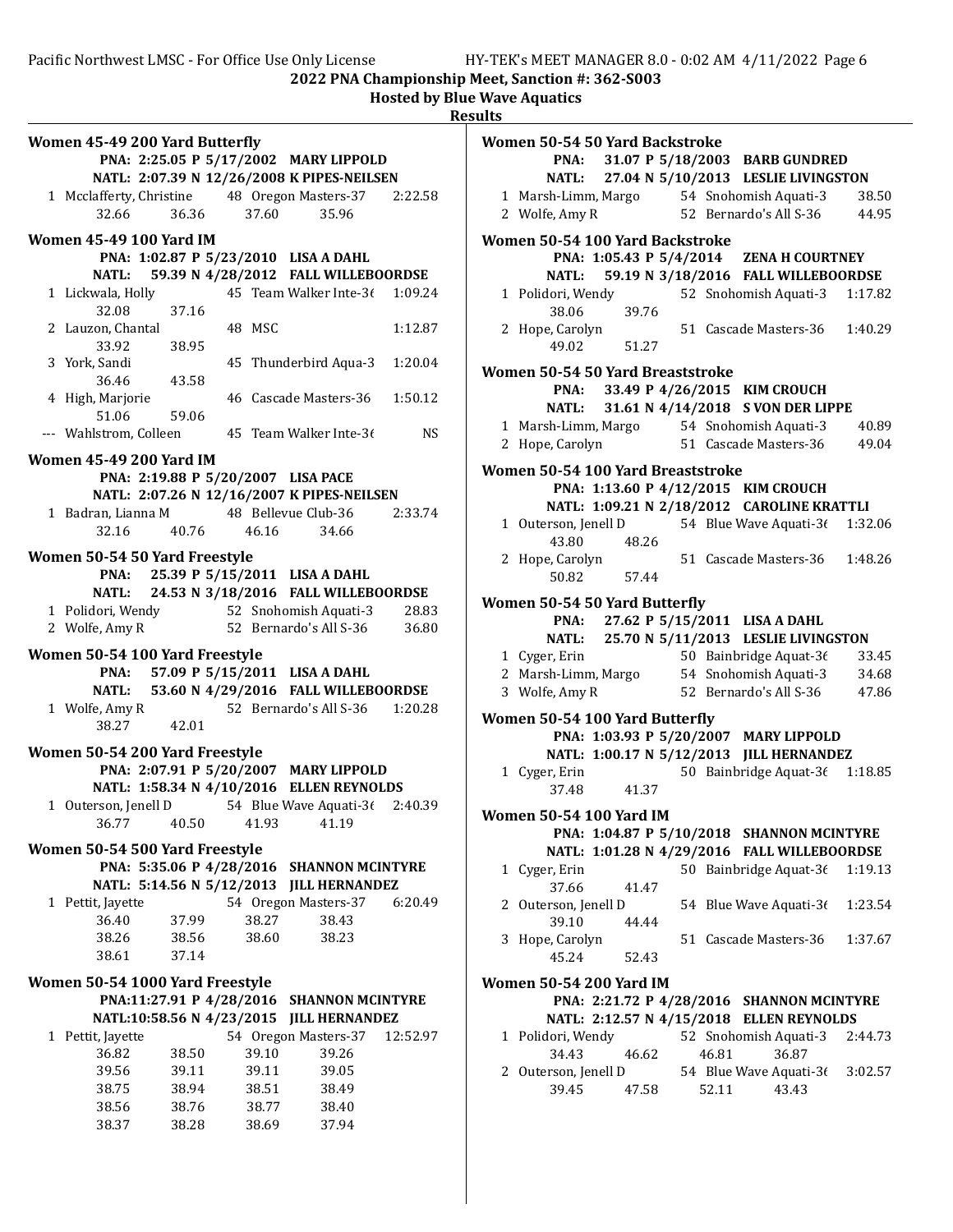Pacific Northwest LMSC - For Office Use Only License HY-TEK's MEET MANAGER 8.0 - 0:02 AM 4/11/2022 Page 7

2022 PNA Championship Meet, Sanction #: 362-S003

|                                                                                                                                                                                                                                                                                                                                                                                                                                                                                                                                                                                                                                                              | <b>Hosted by Blue Wave Aquatics</b><br><b>Results</b>                                                                                                                                                                                                                                                                                                                                                                                                                                                                                                                                                                                   |
|--------------------------------------------------------------------------------------------------------------------------------------------------------------------------------------------------------------------------------------------------------------------------------------------------------------------------------------------------------------------------------------------------------------------------------------------------------------------------------------------------------------------------------------------------------------------------------------------------------------------------------------------------------------|-----------------------------------------------------------------------------------------------------------------------------------------------------------------------------------------------------------------------------------------------------------------------------------------------------------------------------------------------------------------------------------------------------------------------------------------------------------------------------------------------------------------------------------------------------------------------------------------------------------------------------------------|
| (Women 50-54 200 Yard IM)<br>--- Hope, Carolyn<br>51 Cascade Masters-36<br><b>XDNF</b><br>Did not finish - Misc<br>50.89                                                                                                                                                                                                                                                                                                                                                                                                                                                                                                                                     | Women 55-59 50 Yard Butterfly<br>PNA: 29.90 P 5/14/2006 CHARLOTTE DAVIS<br>NATL: 27.04 N 10/30/2016 LESLIE LIVINGSTON<br>59 Puget Sound Mast-3<br>1 Hoffman, Wendy<br>39.98                                                                                                                                                                                                                                                                                                                                                                                                                                                             |
| Women 55-59 50 Yard Freestyle<br>26.99 P 5/10/2009 CHARLOTTE DAVIS<br>PNA:<br>25.16 N 4/8/2017<br><b>NATL:</b><br><b>SUE WALSH</b><br>59 Bainbridge Aquat-36<br>1 Kratzer, Elissa<br>34.26                                                                                                                                                                                                                                                                                                                                                                                                                                                                   | Women 55-59 200 Yard Butterfly<br>PNA: 2:39.75 P 5/1/2011 MARY B LIPPOLD<br>NATL: 2:16.28 N 5/10/2009 LAURA VAL<br><b>NS</b><br>--- Dumouchel, Denise 59 Bainbridge Aquat-36                                                                                                                                                                                                                                                                                                                                                                                                                                                            |
| Women 55-59 100 Yard Freestyle<br>59.08 P 5/22/2005 CHARLOTTE DAVIS<br>PNA:<br><b>NATL:</b><br>54.72 N 5/4/2008<br><b>LAURA VAL</b><br>59 Bainbridge Aquat-36 1:19.22<br>1 Kratzer, Elissa<br>37.01<br>42.21<br>Women 55-59 500 Yard Freestyle<br>PNA: 5:53.66 P 5/20/2007 BARB GUNDRED<br>NATL: 5:20.68 N 4/29/2017 JILL HERNANDEZ                                                                                                                                                                                                                                                                                                                          | <b>Women 55-59 200 Yard IM</b><br>PNA: 2:28.92 P 5/10/2018 KIM CROUCH<br>NATL: 2:13.92 N 12/14/2019 ELLEN REYNOLDS<br>1 Hoffman, Wendy<br>59 Puget Sound Mast-3<br>3:04.85<br>52.37<br>41.91<br>48.96<br>41.61<br>2 Dumouchel, Denise<br>59 Bainbridge Aquat-36<br>3:36.23<br>55.15 1:01.15<br>48.30<br>51.63<br><b>NS</b><br>--- McLean, Laura<br>56 Bernardo's All S-36                                                                                                                                                                                                                                                               |
| 59 Puget Sound Mast-3<br>1 Hoffman, Wendy<br>6:49.71<br>39.83<br>41.49<br>41.77<br>37.80<br>41.73<br>42.03<br>41.68<br>41.52<br>41.58<br>40.28                                                                                                                                                                                                                                                                                                                                                                                                                                                                                                               | <b>Women 55-59 400 Yard IM</b><br>PNA: 5:20.36 P 5/20/2007 CHARLOTTE DAVIS<br>NATL: 4:45.55 N 11/22/2019 ELLEN REYNOLDS<br>59 Puget Sound Mast-3<br>1 Hoffman, Wendy<br>6:18.35                                                                                                                                                                                                                                                                                                                                                                                                                                                         |
| Women 55-59 50 Yard Backstroke<br>31.30 P 4/26/2015 ZENA H COURTNEY<br>PNA:<br>28.14 N 10/30/2016 LESLIE LIVINGSTON<br><b>NATL:</b><br>56 Bernardo's All S-36<br><b>NS</b><br>--- McLean, Laura<br>Women 55-59 100 Yard Backstroke<br>PNA: 1:06.96 P 4/26/2015 ZENA H COURTNEY<br>NATL: 1:00.80 N 4/30/2017 KARLYN PIPES<br>59 Puget Sound Mast-3<br>1 Hoffman, Wendy<br>1:29.92<br>44.71<br>45.21<br>Women 55-59 200 Yard Backstroke<br>PNA: 2:28.88 P 5/20/2007 BARB GUNDRED<br>NATL: 2:10.65 N 11/23/2019 ELLEN REYNOLDS<br>1 Dumouchel, Denise 59 Bainbridge Aquat-36<br>3:34.70<br>55.19<br>54.35<br>53.71<br>51.45<br>Women 55-59 50 Yard Breaststroke | 50.28<br>41.86<br>49.28<br>50.01<br>51.96<br>51.98<br>41.98<br>41.00<br>Women 60-64 50 Yard Freestyle<br>PNA: 27.02 P 5/4/2014 CHARLOTTE M DAVIS<br>NATL: 26.20 N 5/11/2018 PENNY NOYES<br>62 Cascade Masters-36<br>39.15<br>1 Phillips, Sue<br>Women 60-64 200 Yard Freestyle<br>PNA: 2:13.65 P 5/1/2011 CHARLOTTE M DAVIS<br>NATL: 2:05.75 N 5/22/2016 LAURA VAL<br>--- Farin, Lisa<br>64 North End Otters-36<br><b>NS</b><br>Women 60-64 500 Yard Freestyle<br>PNA: 5:57.32 P 5/1/2011 CHARLOTTE M DAVIS<br>NATL: 5:39.00 N 1/26/2014 LAURA VAL<br>1 Phillips, Sue 62 Cascade Masters-36 8:01.51<br>42.29<br>49.56<br>49.60<br>46.08 |
| 34.71 P 5/10/2018 KIM CROUCH<br>PNA:<br><b>NATL:</b><br>32.13 N 4/30/2017 CAROLINE KRATTLI<br>1 Kratzer, Elissa<br>59 Bainbridge Aquat-36<br>46.00<br>--- McLean, Laura<br>56 Bernardo's All S-36<br><b>NS</b><br>Women 55-59 100 Yard Breaststroke<br>PNA: 1:17.43 P 5/10/2018 KIM CROUCH<br>NATL: 1:10.55 N 4/28/2017 CAROLINE KRATTLI<br>56 Bernardo's All S-36<br><b>NS</b><br>--- McLean, Laura<br>Women 55-59 200 Yard Breaststroke<br>PNA: 2:46.61 P 5/10/2018 KIM CROUCH<br>NATL: 2:36.82 N 12/15/2019 ELLEN REYNOLDS<br>59 Bainbridge Aquat-36<br>1 Dumouchel, Denise<br>3:57.94<br>55.82<br>1:00.55<br>1:01.07<br>1:00.50                          | 49.20<br>49.92<br>49.44<br>49.27<br>46.99<br>49.16<br>Women 60-64 50 Yard Backstroke<br>PNA:<br>32.41 P 5/9/2013<br><b>CHARLOTTE M DAVIS</b><br><b>NATL:</b><br>29.58 N 4/26/2015 LAURA VAL<br>1 Phillips, Sue<br>62 Cascade Masters-36<br>46.72<br>Women 60-64 200 Yard Backstroke<br>PNA: 2:50.44 P 4/15/2018 DAWN JAEGER<br>NATL: 2:19.36 N 4/7/2018<br><b>BONNIE BILICH</b><br>--- Farin, Lisa<br>64 North End Otters-36<br><b>NS</b><br><b>Women 60-64 200 Yard IM</b><br>PNA: 2:31.45 P 4/29/2012 CHARLOTTE M DAVIS<br><b>LAURA VAL</b><br>NATL: 2:25.40 N 3/4/2012<br>64 North End Otters-36<br>--- Farin, Lisa<br>NS            |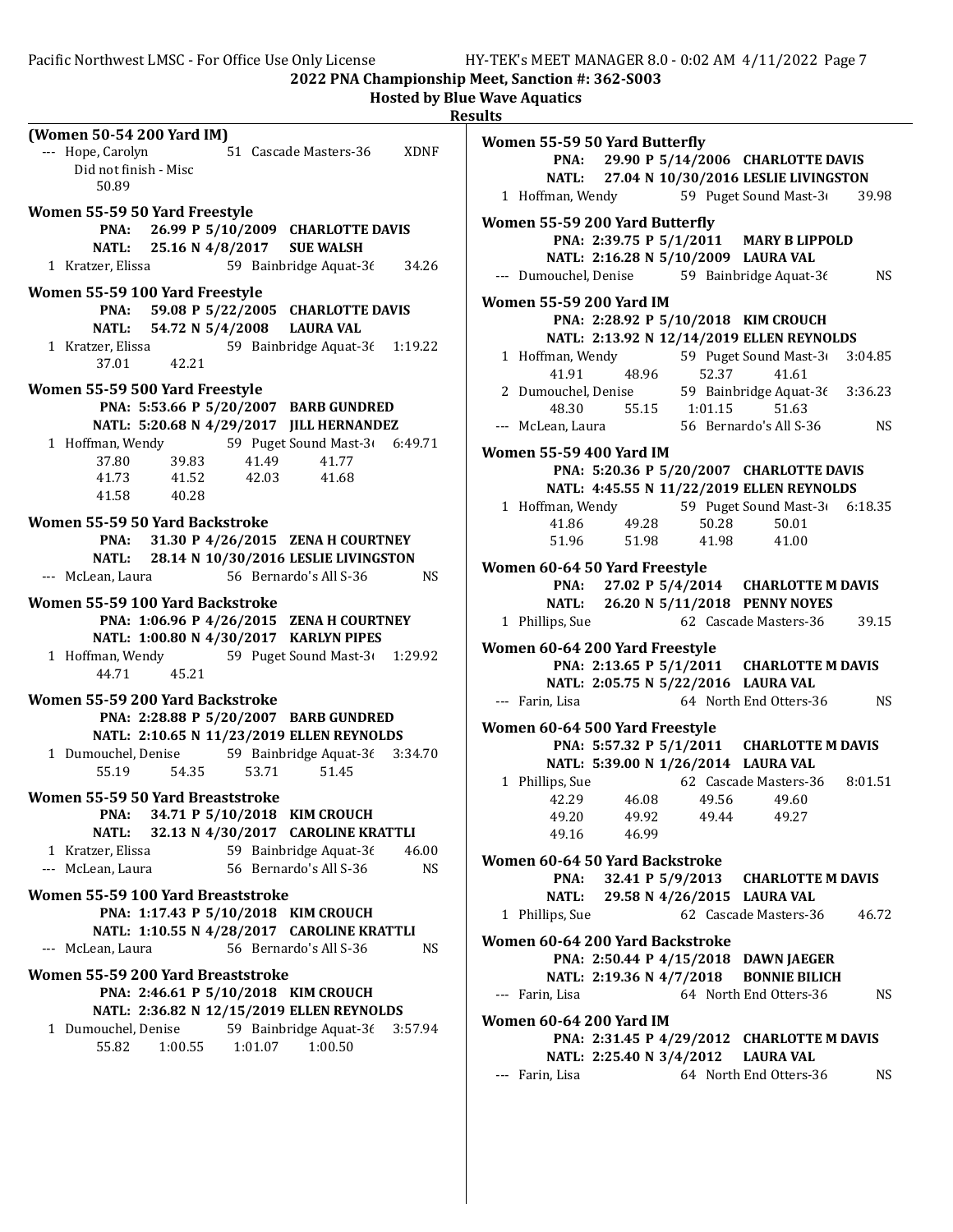|                                                   |                                     |       |                                            |         | <b>Hosted by Blue Wave Aquatics</b><br><b>Results</b> |
|---------------------------------------------------|-------------------------------------|-------|--------------------------------------------|---------|-------------------------------------------------------|
| Women 65-69 50 Yard Freestyle                     |                                     |       | PNA: 27.84 P 4/9/2016 CHARLOTTE M DAVIS    |         | <b>Women 65-69</b><br>PNA:                            |
| <b>NATL:</b>                                      |                                     |       | 26.31 N 3/7/2020 PENNY NOYES               |         | <b>NATL:</b>                                          |
| 1 Bolerjack, Wanda 65 Snohomish Aquati-3          |                                     |       |                                            | 34.34   | 1 Chapman, l                                          |
| 2 Jacobs, Candace                                 |                                     |       | 69 Team Walker Inte-36                     | 34.75   | 45.18                                                 |
| 3 Adkins-Narte, Heather D 67 Bainbridge Aquat-36  |                                     |       |                                            | 58.43   | <b>Women 65-69</b>                                    |
| Women 65-69 100 Yard Freestyle                    |                                     |       |                                            |         | PNA:                                                  |
|                                                   |                                     |       | PNA: 1:00.94 P 4/28/2016 CHARLOTTE M DAVIS |         | <b>NATL:</b>                                          |
| <b>NATL:</b>                                      |                                     |       | 57.88 N 5/12/2018 LAURA VAL                |         | 1 Jacobs, Can                                         |
| 1 Bolerjack, Wanda 65 Snohomish Aquati-3<br>36.72 | 38.62                               |       |                                            | 1:15.34 | <b>Women 65-69</b><br>PNA:                            |
| Women 65-69 200 Yard Freestyle                    |                                     |       |                                            |         | <b>NATL:</b>                                          |
|                                                   |                                     |       | PNA: 2:17.15 P 3/6/2016 CHARLOTTE M DAVIS  |         | 1 Chapman, l                                          |
|                                                   | NATL: 2:07.23 N 5/11/2018 LAURA VAL |       |                                            |         | 38.06                                                 |
| 1 Bolerjack, Wanda 65 Snohomish Aquati-3          |                                     |       |                                            | 2:49.94 | 2 Belt, Barba                                         |
| 37.92                                             | 42.18                               | 44.55 | 45.29                                      |         | 49.74                                                 |
| Women 65-69 500 Yard Freestyle                    |                                     |       |                                            |         | <b>Women 70-74</b>                                    |
|                                                   |                                     |       | PNA: 6:29.37 P 4/9/2016 CHARLOTTE M DAVIS  |         | PNA:                                                  |
|                                                   | NATL: 5:52.39 N 5/21/2017 LAURA VAL |       |                                            |         | <b>NATL:</b>                                          |
| 1 Belt, Barbara                                   |                                     |       | 66 Bainbridge Aquat-36                     | 7:44.49 | --- Gettling, Ja                                      |
| 41.51                                             | 46.04                               | 46.88 | 48.03                                      |         | <b>Women 70-74</b>                                    |
|                                                   | 47.38 47.31                         | 47.01 | 47.74                                      |         | PNA:                                                  |
|                                                   | 47.27 45.32                         |       |                                            |         | <b>NATL:</b>                                          |
| Women 65-69 1000 Yard Freestyle                   |                                     |       |                                            |         | 1 Gettling, Ja                                        |
|                                                   | PNA:12:30.97 P 4/9/2016             |       | <b>CHARLOTTE M DAVIS</b>                   |         |                                                       |
|                                                   | NATL:11:59.50 N 4/9/2017            |       | <b>LAURA VAL</b>                           |         | <b>Women 70-74</b><br>PNA:                            |
| 1 Belt, Barbara                                   |                                     |       | 66 Bainbridge Aquat-3( 15:50.18            |         | <b>NATL:</b>                                          |
| 42.93                                             | 46.22                               | 46.95 | 47.77                                      |         | 1 Gettling, Ja                                        |
| 48.29                                             | 48.09                               | 48.20 | 48.60                                      |         | 46.06                                                 |
| 47.82                                             | 48.20                               | 48.58 | 47.82                                      |         |                                                       |
|                                                   | 48.08 48.49                         | 48.07 | 48.08                                      |         | <b>Women 70-74</b>                                    |
| 48.04                                             | 47.62                               | 47.48 | 44.85                                      |         | PNA:                                                  |
| Women 65-69 100 Yard Backstroke                   |                                     |       |                                            |         | <b>NATL:</b>                                          |
|                                                   |                                     |       | PNA: 1:18.98 P 4/26/2015 STELLA PREISSLER  |         | 1 Gettling, Ja<br>44.65                               |
|                                                   | NATL: 1:03.96 N 5/11/2018 LAURA VAL |       |                                            |         |                                                       |
| 1 Belt, Barbara                                   |                                     |       | 66 Bainbridge Aquat-3 $\ell$               | 1:35.05 | <b>Women 70-74</b>                                    |
| 47.19                                             | 47.86                               |       |                                            |         | PNA:                                                  |
| 2 Adkins-Narte, Heather D 67 Bainbridge Aquat-36  |                                     |       |                                            | 2:10.44 | <b>NATL:</b>                                          |
| 1:04.63                                           | 1:05.81                             |       |                                            |         | --- Gettling, Ja                                      |
| Women 65-69 50 Yard Breaststroke                  |                                     |       |                                            |         | <b>Women 75-79</b>                                    |
| PNA:                                              |                                     |       | 37.49 P 4/27/2017 CHARLOTTE M DAVIS        |         | PNA:                                                  |
| <b>NATL:</b>                                      |                                     |       | 36.58 N 5/11/2018 MELINDA WOLFF            |         | <b>NATL:</b>                                          |
| 1 Chapman, Linda                                  |                                     |       | 66 Lake Washington-36                      | 39.71   | 1 Ward, Joy                                           |
| Women 65-69 100 Yard Breaststroke                 |                                     |       |                                            |         | <b>Women 75-79</b>                                    |
|                                                   |                                     |       | PNA: 1:20.27 P 4/27/2017 CHARLOTTE M DAVIS |         | PNA:                                                  |
|                                                   |                                     |       | NATL: 1:20.27 N 4/28/2017 CHARLOTTE DAVIS  |         | <b>NATL:</b>                                          |
| 1 Chapman, Linda                                  |                                     |       | 66 Lake Washington-36                      | 1:25.89 | 1 Ward, Joy                                           |
| 41.22                                             | 44.67                               |       |                                            |         | 42.17                                                 |
| 2 Adkins-Narte, Heather D 67 Bainbridge Aquat-36  |                                     |       |                                            | 2:33.00 | <b>Women 75-79</b>                                    |
| 1:13.44                                           | 1:19.56                             |       |                                            |         | PNA:                                                  |
|                                                   |                                     |       |                                            |         | <b>NATL:</b>                                          |
|                                                   |                                     |       |                                            |         | 1 Ward, Joy                                           |
|                                                   |                                     |       |                                            |         |                                                       |

| Women 65-69 200 Yard Breaststroke |             |  |                                                |       |
|-----------------------------------|-------------|--|------------------------------------------------|-------|
|                                   |             |  | PNA: 2:58.20 P 4/14/2019 CHARLOTTE M DAVIS     |       |
|                                   |             |  | NATL: 2:58.20 N 4/14/2019 CHARLOTTE DAVIS      |       |
|                                   |             |  | 1 Chapman, Linda 66 Lake Washington-36 3:16.55 |       |
| 45.18                             |             |  | 50.64 50.80 49.93                              |       |
|                                   |             |  |                                                |       |
| Women 65-69 50 Yard Butterfly     |             |  |                                                |       |
|                                   |             |  | PNA: 29.91 P 4/9/2016 CHARLOTTE M DAVIS        |       |
|                                   |             |  | NATL: 28.94 N 9/14/2019 PENNY NOYES            |       |
|                                   |             |  | 1 Jacobs, Candace 69 Team Walker Inte-36 44.25 |       |
|                                   |             |  |                                                |       |
| Women 65-69 100 Yard IM           |             |  |                                                |       |
|                                   |             |  | PNA: 1:10.02 P 4/27/2017 CHARLOTTE M DAVIS     |       |
|                                   |             |  | NATL: 1:07.03 N 2/1/2020 PENNY NOYES           |       |
|                                   |             |  | 1 Chapman, Linda 66 Lake Washington-36 1:20.22 |       |
| 38.06                             | 42.16       |  |                                                |       |
|                                   |             |  | 2 Belt, Barbara 66 Bainbridge Aquat-36 1:41.41 |       |
|                                   | 49.74 51.67 |  |                                                |       |
|                                   |             |  |                                                |       |
| Women 70-74 50 Yard Backstroke    |             |  |                                                |       |
|                                   |             |  | PNA: 39.78 P 4/25/2019 STELLA PREISSLER        |       |
|                                   |             |  | NATL: 32.29 N 2/5/1922 LAURA VAL               |       |
|                                   |             |  | --- Gettling, Janet 73 Oregon Masters-37       | NS.   |
| Women 70-74 50 Yard Breaststroke  |             |  |                                                |       |
|                                   |             |  | PNA: 39.05 P 11/7/1921 CHARLOTTE M DAVIS       |       |
|                                   |             |  | NATL: 39.05 N 11/7/1921 CHARLOTTE DAVIS        |       |
|                                   |             |  | 73 Oregon Masters-37 43.78                     |       |
| 1 Gettling, Janet                 |             |  |                                                |       |
| Women 70-74 100 Yard Breaststroke |             |  |                                                |       |
|                                   |             |  | PNA: 1:24.44 P 8/22/1921 CHARLOTTE M DAVIS     |       |
|                                   |             |  | NATL: 1:24.44 N 8/22/1921 CHARLOTTE DAVIS      |       |
|                                   |             |  | 73 Oregon Masters-37 1:38.21                   |       |
| 1 Gettling, Janet<br>46.06 52.15  |             |  |                                                |       |
|                                   |             |  |                                                |       |
| Women 70-74 100 Yard Butterfly    |             |  |                                                |       |
|                                   |             |  | PNA: 1:34.28 P 4/15/2018 SARAH WELCH           |       |
|                                   |             |  | NATL: 1:11.23 N 2/5/1922 LAURA VAL             |       |
|                                   |             |  | 1 Gettling, Janet 73 Oregon Masters-37 1:37.73 |       |
|                                   | 44.65 53.08 |  |                                                |       |
| Women 70-74 100 Yard IM           |             |  |                                                |       |
|                                   |             |  | PNA: 1:12.10 P 11/7/1921 CHARLOTTE M DAVIS     |       |
|                                   |             |  |                                                |       |
|                                   |             |  | NATL: 1:12.10 N 11/7/1921 CHARLOTTE DAVIS      |       |
| --- Gettling, Janet               |             |  | 73 Oregon Masters-37                           | NS.   |
| Women 75-79 50 Yard Freestyle     |             |  |                                                |       |
| PNA:                              |             |  | 37.93 P 11/7/1921 SALLY DILLON                 |       |
|                                   |             |  | NATL: 32.25 N 3/19/1922 DIANN UUSTAL           |       |
| 1 Ward, Joy                       |             |  | 79 Oregon Masters-37                           | 37.48 |
|                                   |             |  |                                                |       |
| Women 75-79 100 Yard Freestyle    |             |  |                                                |       |
|                                   |             |  | PNA: 1:24.78 P 11/7/1921 SALLY DILLON          |       |
|                                   |             |  | NATL: 1:09.99 N 3/20/1922 DIANN UUSTAL         |       |
| 1 Ward, Joy                       |             |  | 79 Oregon Masters-37 1:27.32                   |       |
| 42.17                             | 45.15       |  |                                                |       |
|                                   |             |  |                                                |       |
| Women 75-79 50 Yard Butterfly     |             |  |                                                |       |
| PNA:                              |             |  | 52.91 P 11/18/2000 BETTY KERCHEVAL             |       |

NATL: 38.05 N 4/26/2015 MARY ANN CASE I Joy 79 Oregon Masters-37 49.15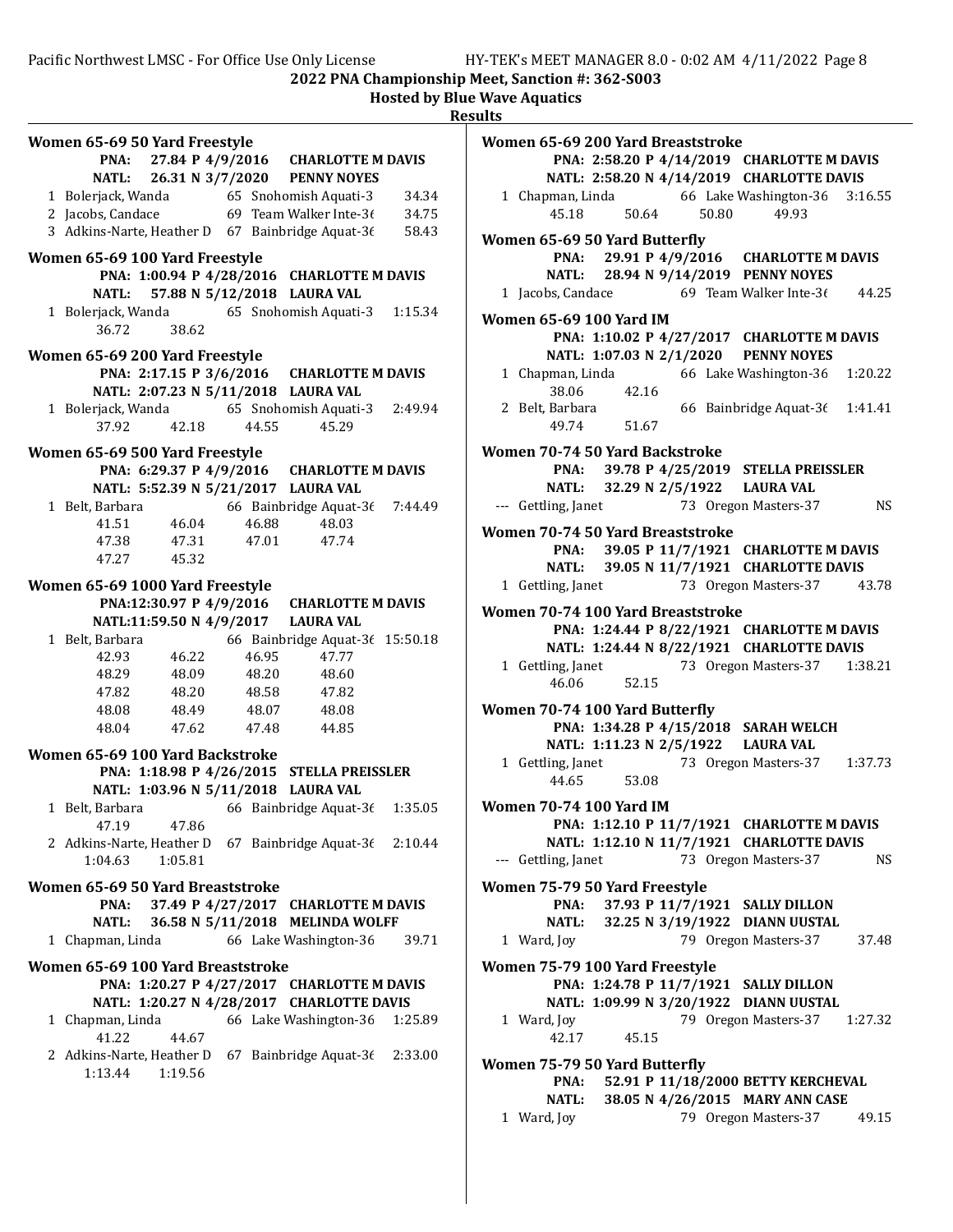Hosted by Blue Wave Aquatics

**Results** 

| Men 18-24 50 Yard Freestyle  |       |         |                                         |         |
|------------------------------|-------|---------|-----------------------------------------|---------|
| PNA:                         |       |         | 21.04 P 5/4/2008 BRIAN GOLDMAN          |         |
| <b>NATL:</b>                 |       |         | 19.36 N 4/28/2012 JOSH SCHNEIDER        |         |
| 1 Cole, Matthew C            |       |         | 23 Bernardo's All S-36                  | 20.61   |
| 2 Cutter, Christian          |       | 20 UC35 |                                         | 23.78   |
| 3 Yamane, Evan               |       |         | 19 Western Washingt-3                   | 24.56   |
| 4 Sargent, Andrew            |       |         | 20 Western Washingt-3 26.69             |         |
| 5 Guy, Anthony J             |       |         | 21 Bainbridge Aquat-3 $(1:06.89)$       |         |
|                              |       |         |                                         |         |
| Men 18-24 100 Yard Freestyle |       |         |                                         |         |
| PNA:                         |       |         | 46.54 P 4/26/2015 CLINTON W STIPEK      |         |
|                              |       |         | NATL: 42.59 N 12/1/2012 EUGENE GODSOE   |         |
| 1 Cole, Matthew C            |       |         | 23 Bernardo's All S-36                  | 47.10   |
| 22.48                        | 24.62 |         |                                         |         |
| 2 Repeta, Alex               |       |         | 23 Lake Washington-36                   | 48.55   |
| 23.13                        | 25.42 |         |                                         |         |
| 3 Yamane, Evan               |       |         | 19 Western Washingt-3                   | 56.32   |
| 26.32                        | 30.00 |         |                                         | 56.51   |
| 4 Cutter, Christian<br>26.53 |       | 20 UC35 |                                         |         |
|                              | 29.98 |         |                                         |         |
| 5 Jo, Nate                   |       |         | 22 Western Washingt-3                   | 56.71   |
| 27.13                        | 29.58 |         |                                         |         |
| 6 Loeser, Jonas E            |       |         | 22 Western Washingt-3                   | 59.06   |
| 28.66                        | 30.40 |         |                                         |         |
| 7 Sargent, Andrew            |       |         | 20 Western Washingt-3                   | 1:01.77 |
| 28.48                        | 33.29 |         |                                         |         |
| 8 Kolesov, Nick              |       |         | 23 Cascade Masters-36                   | 1:07.67 |
| 30.31                        | 37.36 |         |                                         |         |
| Men 18-24 200 Yard Freestyle |       |         |                                         |         |
|                              |       |         | PNA: 1:44.59 P 4/10/2004 ELLIOTT KOLBE  |         |
|                              |       |         | NATL: 1:35.02 N 11/8/2009 ANDY GRANT    |         |
| 1 Kolesov, Nick              |       |         | 23 Cascade Masters-36 2:20.09           |         |
| 30.80                        | 35.37 | 37.10   | 36.82                                   |         |
| --- Loeser, Jonas E          |       |         | 22 Western Washingt-3                   | DQ      |
| No touch on turn             |       |         |                                         |         |
| 28.55                        | 32.83 | 33.23   | 35.87                                   |         |
| Men 18-24 500 Yard Freestyle |       |         |                                         |         |
|                              |       |         | PNA: 4:49.97 P 5/20/2007 DAVID WHITBECK |         |
|                              |       |         | NATL: 4:24.81 N 1/24/2010 ANDY GRANT    |         |
| 1 Arnold, Joshua             |       |         | 22 Bernardo's All S-36                  | 5:24.50 |
| 24.67                        | 29.46 | 31.57   | 33.15                                   |         |
| 33.92                        | 35.35 | 34.17   | 34.68                                   |         |
| 34.24                        | 33.29 |         |                                         |         |
| 2 Kolesov, Nick              |       |         | 23 Cascade Masters-36                   | 6:47.90 |
| 33.69                        | 38.57 | 40.15   | 40.88                                   |         |
| 41.14                        | 42.41 | 42.51   | 42.73                                   |         |
|                              |       |         |                                         |         |
| 44.00                        | 41.82 |         |                                         |         |
|                              |       |         |                                         |         |
|                              |       |         |                                         |         |
|                              |       |         |                                         |         |
|                              |       |         |                                         |         |
|                              |       |         |                                         |         |
|                              |       |         |                                         |         |
|                              |       |         |                                         |         |
|                              |       |         |                                         |         |

| Men 18-24 1000 Yard Freestyle             |       |         |                                        |          |
|-------------------------------------------|-------|---------|----------------------------------------|----------|
|                                           |       |         | PNA: 9:58.85 P 4/13/2013 BRUCE DEAKYNE |          |
|                                           |       |         | NATL: 9:01.26 N 2/13/2010 JP ARNOLD    |          |
| 1 Jo, Nate                                |       |         | 22 Western Washingt-3                  | 12:02.53 |
| 29.94                                     | 34.18 | 35.61   | 35.99                                  |          |
| 36.25                                     | 36.72 | 36.72   | 36.50                                  |          |
| 36.36                                     | 36.80 | 36.45   | 36.53                                  |          |
| 36.93                                     | 37.29 | 37.62   | 37.10                                  |          |
| 37.42                                     | 37.15 | 36.14   | 34.83                                  |          |
|                                           |       |         |                                        |          |
| Men 18-24 100 Yard Backstroke             |       |         |                                        |          |
| PNA:                                      |       |         | 52.56 P 2/20/2011 TAYLOR BRUGH         |          |
| <b>NATL:</b>                              |       |         | 45.36 N 11/30/2012 EUGENE GODSOE       |          |
| 1 Arnold, Joshua                          |       |         | 22 Bernardo's All S-36                 | 1:02.14  |
| 29.49                                     | 32.65 |         |                                        |          |
| 2 Yamane, Evan                            |       |         | 19 Western Washingt-3                  | 1:12.32  |
| 35.08                                     | 37.24 |         |                                        |          |
| --- Kolesov, Nick                         |       |         | 23 Cascade Masters-36                  | DQ       |
| Delay initiating turn after past vertical |       |         |                                        |          |
| 40.95                                     | 43.09 |         |                                        |          |
| <b>Men 18-24 50 Yard Breaststroke</b>     |       |         |                                        |          |
| PNA:                                      |       |         | 25.94 P 11/4/2018 MICHAEL NELSON       |          |
| <b>NATL:</b>                              |       |         | 24.53 N 2/1/2015 ROSTYSLAV FEDYNA      |          |
| 1 Cole, Matthew C                         |       |         | 23 Bernardo's All S-36                 | 30.57    |
| 2 Arnold, Joshua                          |       |         | 22 Bernardo's All S-36                 | 31.88    |
| 3 Leskovar, Fran                          |       |         | 23 Bernardo's All S-36                 | 37.76    |
| --- Guy, Anthony J                        |       |         | 21 Bainbridge Aquat-36                 | DQ       |
| One hand touch                            |       |         |                                        |          |
|                                           |       |         |                                        |          |
| Men 18-24 100 Yard Breaststroke           |       |         |                                        |          |
|                                           |       |         |                                        |          |
| PNA:                                      |       |         | 59.09 P 4/15/2012 JONATHAN HIETT       |          |
| NATL:                                     |       |         | 52.63 N 2/3/2018 JOSH PRENOT           |          |
| 1 Cutter, Christian                       |       | 20 UC35 |                                        | 1:05.67  |
| 30.73                                     | 34.94 |         |                                        |          |
| 2 Kelly, Steven                           |       |         | 22 Lake Washington-36                  | 1:13.66  |
| 34.09                                     | 39.57 |         |                                        |          |
| 3 Kolesov, Nick                           |       |         | 23 Cascade Masters-36                  | 1:21.49  |
| 37.86                                     | 43.63 |         |                                        |          |
|                                           |       |         |                                        |          |
| Men 18-24 50 Yard Butterfly               |       |         |                                        |          |
|                                           |       |         | PNA: 22.66 P 10/1/2011 CHRIS CHAPMAN   |          |
|                                           |       |         | NATL: 21.13 N 4/26/2015 HENRIK LINDAU  |          |
| 1 Repeta, Alex                            |       |         | 23 Lake Washington-36                  | 23.91    |
| 2 Sargent, Andrew                         |       |         | 20 Western Washingt-3                  | 30.79    |
| Men 18-24 100 Yard Butterfly              |       |         |                                        |          |
| PNA:                                      |       |         | 50.62 P 5/1/2011 CHRIS CHAPMAN         |          |
| NATL:                                     |       |         | 46.65 N 11/30/2012 EUGENE GODSOE       |          |
| 1 Cutter, Christian                       |       | 20 UC35 |                                        | 1:04.34  |
| 28.89                                     |       |         |                                        |          |
|                                           | 35.45 |         |                                        | 1:11.66  |
| 2 Yamane, Evan<br>32.29                   | 39.37 |         | 19 Western Washingt-3                  |          |
|                                           |       |         |                                        |          |
| <b>Men 18-24 100 Yard IM</b>              |       |         |                                        |          |
| PNA:                                      |       |         | 52.95 P 4/15/2018 SIVAN MEHTA          |          |
| <b>NATL:</b>                              |       |         | 48.96 N 4/26/2019 ANDREW APPLEBY       |          |
| 1 Arnold, Joshua<br>26.54                 | 32.20 |         | 22 Bernardo's All S-36                 | 58.74    |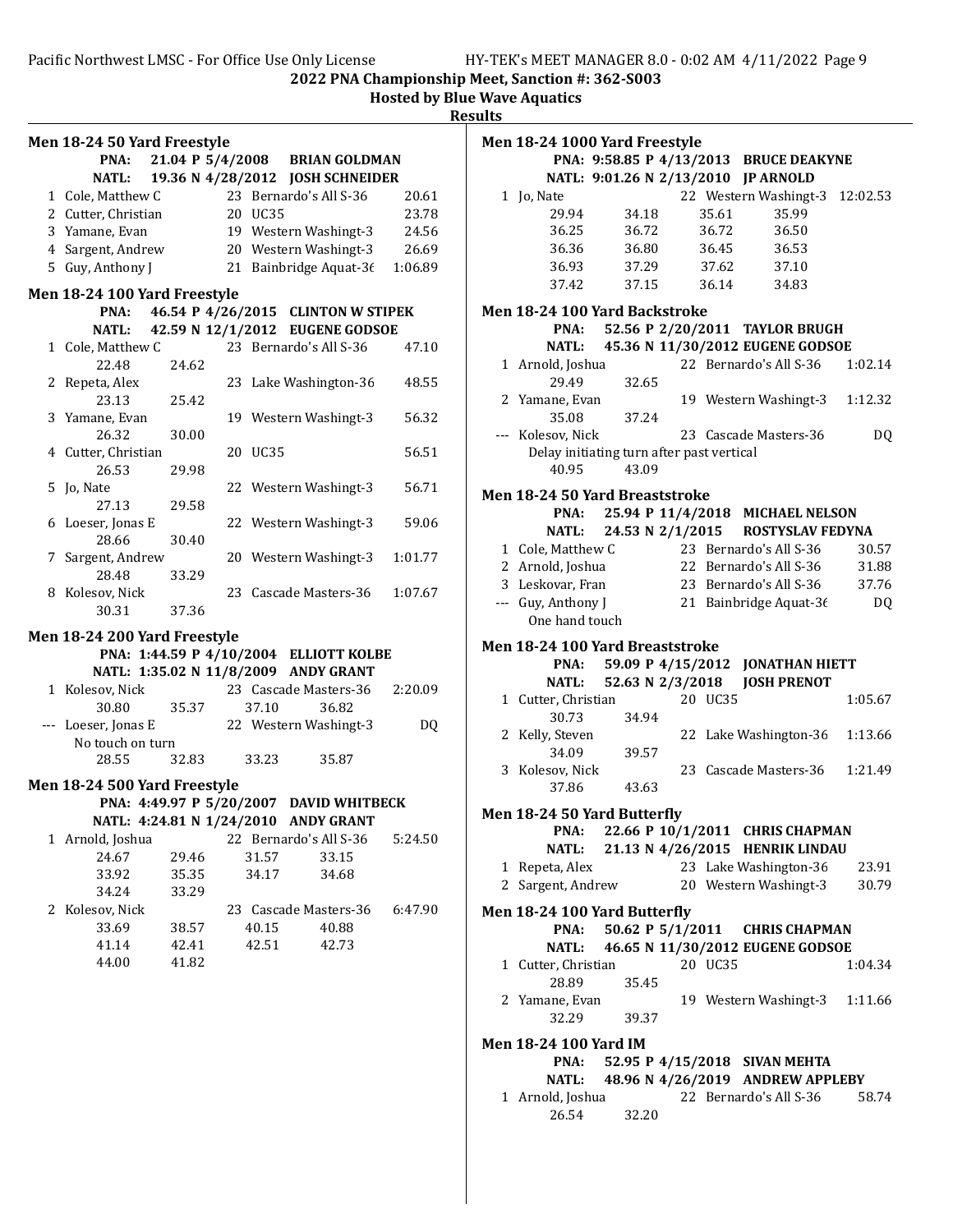|   |                               |                  |         |                                         |           | <b>Hosted by Blue Wave Aquatics</b><br><b>Results</b> |
|---|-------------------------------|------------------|---------|-----------------------------------------|-----------|-------------------------------------------------------|
|   | (Men 18-24 100 Yard IM)       |                  |         |                                         |           |                                                       |
|   | 2 Cutter, Christian           |                  | 20 UC35 |                                         | 1:00.35   | Men 25-29 50 \                                        |
|   | 26.74                         | 33.61            |         |                                         |           | PNA:                                                  |
|   | 3 Kelly, Steven               |                  |         | 22 Lake Washington-36                   | 1:04.22   | <b>NATL:</b>                                          |
|   | 28.45                         | 35.77            |         |                                         |           | 1 Clark, Josai                                        |
|   |                               |                  |         |                                         |           | 2 Colella, Cas                                        |
|   | <b>Men 18-24 200 Yard IM</b>  |                  |         |                                         |           | Men 25-29 100                                         |
|   |                               |                  |         | PNA: 1:59.34 P 4/10/2011 BRYSON CHIU    |           |                                                       |
|   | NATL: 1:48.91 N 2/2/2020      |                  |         | <b>SAMUEL STEWART</b>                   |           | PNA:                                                  |
|   | 1 Loeser, Jonas E             |                  |         | 22 Western Washingt-3                   | 2:22.56   | <b>NATL:</b>                                          |
|   | 30.68                         | 36.89            | 41.62   | 33.37                                   |           | 1 Mehta, Siva                                         |
|   |                               |                  |         |                                         |           | 29.14                                                 |
|   | <b>Men 18-24 400 Yard IM</b>  |                  |         |                                         |           | 2 Colella, Cas                                        |
|   |                               |                  |         | PNA: 4:25.17 P 4/10/2005 ROBERT HOWELLS |           | 30.91                                                 |
|   |                               |                  |         | NATL: 3:50.12 N 2/13/2010 RUSSELL PAYNE |           | 3 Clark, Josai                                        |
|   | 1 Jo, Nate                    |                  |         | 22 Western Washingt-3                   | 5:32.25   | 31.81                                                 |
|   | 36.01                         | 42.12            | 45.23   | 43.94                                   |           | 4 Kelly, Sawy                                         |
|   | 48.25                         | 47.84            | 34.26   | 34.60                                   |           | 34.32                                                 |
|   |                               |                  |         |                                         |           | 5 Begalli, Bre                                        |
|   | Men 25-29 50 Yard Freestyle   |                  |         |                                         |           |                                                       |
|   | PNA:                          |                  |         | 20.34 P 4/15/2018 ROMAN RYBIN           |           | 36.72                                                 |
|   | <b>NATL:</b>                  |                  |         | 18.67 N 12/20/2014 BOUSQUET\ADRIAN      |           | Men 25-29 50                                          |
|   | 1 Mehta, Sivan K              |                  |         | 27 Lake Washington-36                   | 21.72     | PNA:                                                  |
|   | 2 Ni, Jake                    |                  |         | 28 Lake Washington-36                   | 24.07     | <b>NATL:</b>                                          |
|   | 3 Kelly, Sawyer               |                  |         | 27 Lake Washington-36                   | 25.02     | 1 Ni, Jake                                            |
|   |                               |                  |         | 25 Western Washingt-3                   |           | 2 Wintermut                                           |
|   | 4 Begalli, Brent A            |                  |         |                                         | 26.29     |                                                       |
|   | Men 25-29 100 Yard Freestyle  |                  |         |                                         |           | 3 Begalli, Bre                                        |
|   | PNA:                          |                  |         | 44.60 P 12/13/2018 ROMAN RYBIN          |           | Men 25-29 100                                         |
|   | <b>NATL:</b>                  | 41.13 N 5/3/2014 |         | <b>NATHAN ADRIAN</b>                    |           | PNA:                                                  |
|   | 1 Mehta, Sivan K              |                  |         | 27 Lake Washington-36                   | 48.68     | <b>NATL:</b>                                          |
|   |                               |                  |         |                                         |           | 1 Wintermut                                           |
|   | 23.18                         | 25.50            |         |                                         |           |                                                       |
|   | 2 Hutchison, Thomas           |                  |         | 26 CG Sports Manage-3                   | 49.79     | 27.76                                                 |
|   | 23.72                         | 26.07            |         |                                         |           | 2 Clark, Josai                                        |
|   | 3 Fairhurst, Brandon J        |                  |         | 25 Snohomish Aquati-3                   | 53.33     | 28.77                                                 |
|   | 25.60                         | 27.73            |         |                                         |           | Men 25-29 100                                         |
|   | 4 Ni, Jake                    |                  |         | 28 Lake Washington-36                   | 57.63     | PNA:                                                  |
|   | 26.10                         | 31.53            |         |                                         |           | <b>NATL:</b>                                          |
|   | --- Begalli, Brent A          |                  |         | 25 Western Washingt-3                   | <b>NS</b> |                                                       |
|   |                               |                  |         |                                         |           | 1 Mehta, Siva                                         |
|   | Men 25-29 1000 Yard Freestyle |                  |         |                                         |           | 24.94                                                 |
|   |                               |                  |         | PNA:10:12.44 P 3/5/1988 PETE COLBECK    |           | 2 Colella, Cas                                        |
|   |                               |                  |         | NATL: 9:19.61 N 3/15/2014 TOBIAS WORK   |           | 30.10                                                 |
|   | 1 Fairhurst, Brandon J        |                  |         | 25 Snohomish Aquati-3 12:13.60          |           | 3 Wintermut                                           |
|   | 29.51                         | 32.55            | 34.40   | 35.25                                   |           | 29.19                                                 |
|   | 36.03                         | 34.96            | 35.74   | 38.03                                   |           | 4 Begalli, Bre                                        |
|   | 38.79                         | 38.52            | 38.27   | 38.31                                   |           | 29.64                                                 |
|   | 38.03                         | 37.60            | 37.33   | 38.16                                   |           |                                                       |
|   | 37.58                         | 38.55            | 38.61   | 37.38                                   |           | Men 25-29 200                                         |
|   |                               |                  |         |                                         |           | PNA:                                                  |
|   | Men 25-29 100 Yard Backstroke |                  |         |                                         |           | <b>NATL:</b>                                          |
|   | PNA:                          |                  |         | 52.19 P 2/17/2013 CHRIS CHAPMAN         |           | 1 Hutchison,                                          |
|   | NATL:                         |                  |         | 45.95 N 4/15/2010 ADAM MANIA            |           | 26.32                                                 |
|   | 1 Hutchison, Thomas           |                  |         | 26 CG Sports Manage-3                   | 58.11     | 2 Wintermut                                           |
|   | 27.87                         | 30.24            |         |                                         |           | 28.53                                                 |
|   | 2 Fairhurst, Brandon J        |                  |         | 25 Snohomish Aquati-3                   | 1:00.70   |                                                       |
|   |                               |                  |         |                                         |           | Men 30-34 50                                          |
|   | 29.15                         | 31.55            |         |                                         |           | PNA:                                                  |
| 3 | Kelly, Sawyer                 |                  |         | 27 Lake Washington-36                   | 1:03.14   | <b>NATL:</b>                                          |
|   | 30.69                         | 32.45            |         |                                         |           | 1 McDonald,                                           |
|   |                               |                  |         |                                         |           |                                                       |

| <b>Men 25-29 50 Yard Breaststroke</b>            |       |       |                  |         |                                            |         |
|--------------------------------------------------|-------|-------|------------------|---------|--------------------------------------------|---------|
|                                                  |       |       |                  |         | PNA: 25.76 P 4/12/2015 JAKUB P KOTYNIA     |         |
|                                                  |       |       |                  |         | NATL: 23.87 N 5/21/2010 MARK GANGLOFF      |         |
| 1 Clark, Josaiah                                 |       |       |                  |         | 25 Cascade Masters-36                      | 29.01   |
| 2 Colella, Casey                                 |       |       |                  |         | 27 Cascade Masters-36 29.16                |         |
| Men 25-29 100 Yard Breaststroke                  |       |       |                  |         |                                            |         |
|                                                  |       |       |                  |         | PNA: 57.37 P 4/15/2018 JAKUB P KOTYNIA     |         |
|                                                  |       |       |                  |         | NATL: 51.57 N 4/25/2015 MARCUS TITUS       |         |
| 1 Mehta, Sivan K                                 |       |       |                  |         | 27 Lake Washington-36                      | 1:03.06 |
| 29.14                                            |       | 33.92 |                  |         |                                            |         |
| 2 Colella, Casey                                 |       |       |                  |         | 27 Cascade Masters-36                      | 1:04.74 |
| 30.91                                            |       | 33.83 |                  |         |                                            |         |
| 3 Clark, Josaiah                                 |       |       |                  |         | 25 Cascade Masters-36                      | 1:07.94 |
| 31.81                                            | 36.13 |       |                  |         |                                            |         |
| 4 Kelly, Sawyer                                  |       |       |                  |         | 27 Lake Washington-36                      | 1:12.92 |
| 34.32                                            |       | 38.60 |                  |         |                                            |         |
| 5 Begalli, Brent A                               |       |       |                  |         | 25 Western Washingt-3                      | 1:19.35 |
| 36.72                                            |       | 42.63 |                  |         |                                            |         |
| <b>Men 25-29 50 Yard Butterfly</b>               |       |       |                  |         |                                            |         |
|                                                  |       |       |                  |         | PNA: 21.06 P 12/13/2018 ROMAN RYBIN        |         |
|                                                  |       |       |                  |         | NATL: 20.99 N 4/28/2019 MARCIN CIESLAK     |         |
| 1 Ni, Jake                                       |       |       |                  |         | 28 Lake Washington-36                      | 27.53   |
| 2 Wintermute, Logan                              |       |       |                  | 25 UC36 |                                            | 27.76   |
| 3 Begalli, Brent A                               |       |       |                  |         | 25 Western Washingt-3                      | 30.06   |
|                                                  |       |       |                  |         |                                            |         |
| Men 25-29 100 Yard Butterfly                     |       |       |                  |         | PNA: 46.92 P 12/13/2018 ROMAN RYBIN        |         |
| <b>NATL:</b>                                     |       |       |                  |         | 45.32 N 11/30/2012 DAVIS TARWATER          |         |
| 1 Wintermute, Logan                              |       |       |                  | 25 UC36 |                                            | 1:00.15 |
| 27.76                                            |       | 32.39 |                  |         |                                            |         |
| 2 Clark, Josaiah                                 |       |       |                  |         | 25 Cascade Masters-36                      | 1:07.87 |
| 28.77                                            | 39.10 |       |                  |         |                                            |         |
|                                                  |       |       |                  |         |                                            |         |
| Men 25-29 100 Yard IM                            |       |       |                  |         | PNA: 52.97 P 4/12/2015 CHRIS CHAPMAN       |         |
|                                                  |       |       |                  |         |                                            |         |
|                                                  |       |       |                  |         | NATL: 47.77 N 5/3/2014 DARIAN TOWNSEND     |         |
| 1 Mehta, Sivan K<br>24.94                        |       | 29.58 |                  |         | 27 Lake Washington-36 54.52                |         |
| 2 Colella, Casey                                 |       |       |                  |         | 27 Cascade Masters-36 1:01.32              |         |
| 30.10                                            |       | 31.22 |                  |         |                                            |         |
| 3 Wintermute, Logan                              |       |       |                  | 25 UC36 |                                            | 1:03.24 |
| 29.19                                            |       | 34.05 |                  |         |                                            |         |
| 4 Begalli, Brent A                               |       |       |                  |         | 25 Western Washingt-3                      | 1:07.77 |
| 29.64                                            |       | 38.13 |                  |         |                                            |         |
|                                                  |       |       |                  |         |                                            |         |
| Men 25-29 200 Yard IM<br>PNA: 1:59.23 P 4/9/1995 |       |       |                  |         | <b>JODY BRADEN</b>                         |         |
|                                                  |       |       |                  |         | NATL: 1:41.79 N 12/21/2013 DARIAN TOWNSEND |         |
| 1 Hutchison, Thomas                              |       |       |                  |         | 26 CG Sports Manage-3                      | 2:03.20 |
| 26.32                                            |       | 31.03 |                  | 36.55   | 29.30                                      |         |
| 2 Wintermute, Logan                              |       |       |                  | 25 UC36 |                                            | 2:20.95 |
| 28.53                                            |       | 38.19 |                  | 42.00   | 32.23                                      |         |
|                                                  |       |       |                  |         |                                            |         |
| Men 30-34 50 Yard Freestyle                      |       |       |                  |         |                                            |         |
| PNA:                                             |       |       |                  |         | 21.37 P 4/15/2018 PETER LORRING            |         |
| <b>NATL:</b>                                     |       |       | 19.33 N 5/3/2014 |         | <b>ERVIN\ERVIN</b>                         |         |
| 1 McDonald, George                               |       |       |                  |         | 30 Oregon Masters-37                       | 25.89   |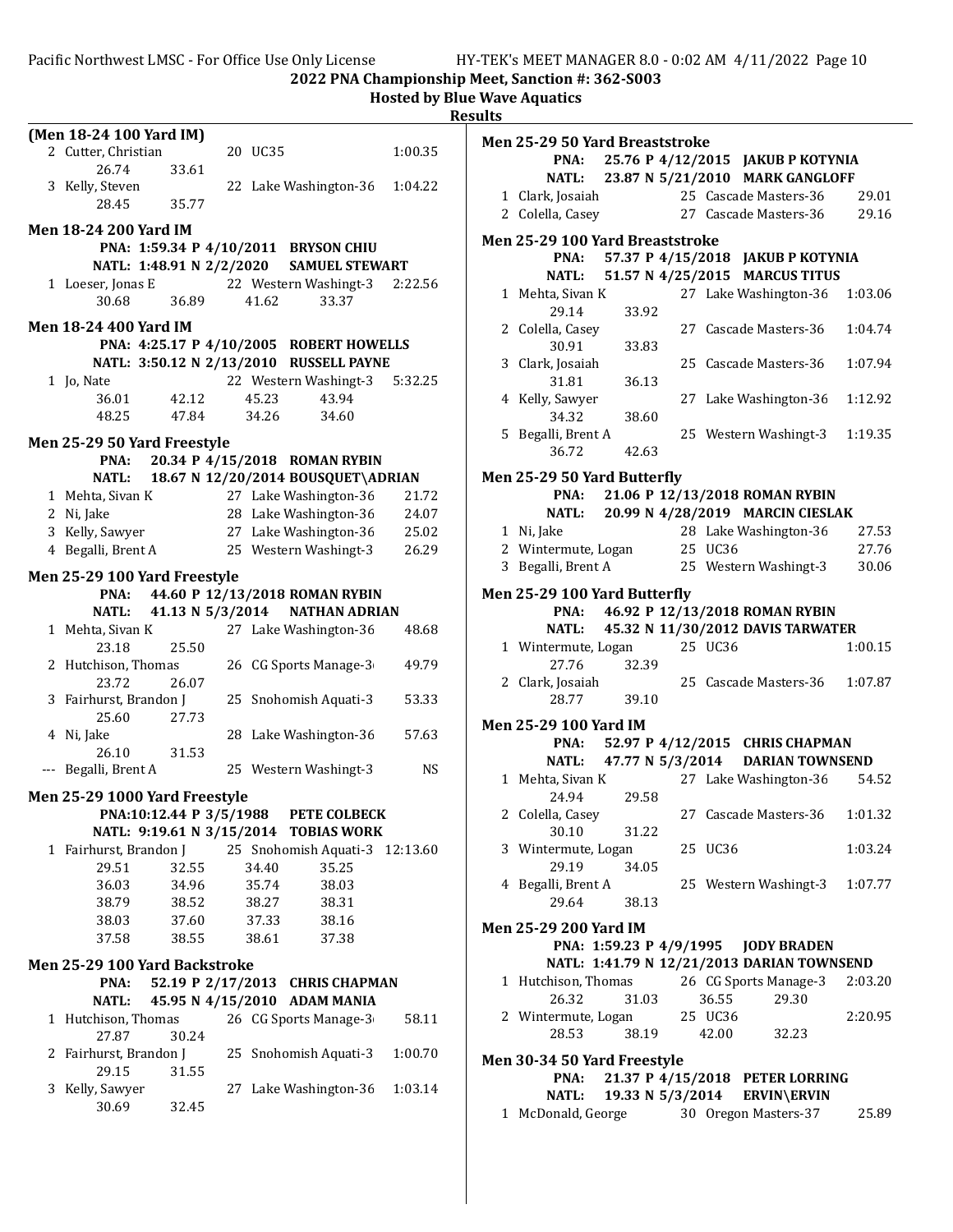Pacific Northwest LMSC - For Office Use Only License HY-TEK's MEET MANAGER 8.0 - 0:02 AM 4/11/2022 Page 11

2022 PNA Championship Meet, Sanction #: 362-S003

| (Men 30-34 50 Yard Freestyle)                                                                      | Men 30-34 100 Yard Breaststroke                                         |
|----------------------------------------------------------------------------------------------------|-------------------------------------------------------------------------|
| 33 UC36<br>29.45<br>2 Thomas, Ben                                                                  | 58.00 P 4/14/2019 JAKUB P KOTYNIA<br>PNA:                               |
| --- Gemperline, Quinn<br><b>NS</b><br>30 Husky Masters-36                                          | 52.09 N 12/18/1921 BRANDON FISCHER<br><b>NATL:</b>                      |
| Men 30-34 100 Yard Freestyle                                                                       | 1 Gordon, Paul R<br>32 UC36<br>1:02.20                                  |
| PNA: 45.85 P 4/11/2009 BRIAN WISNIEWSKI                                                            | 28.61<br>33.59                                                          |
| 42.75 N 12/21/2014 DARIAN TOWNSEND<br><b>NATL:</b>                                                 | 2 Hao, Yawei<br>31 Mercer Island Re-36<br>1:04.58                       |
| 1 Hao, Yawei<br>31 Mercer Island Re-36<br>51.91                                                    | 30.41<br>34.17                                                          |
| 25.00<br>26.91                                                                                     | 3 Neff, John<br>31 Snohomish Aquati-3<br>1:11.75                        |
| 2 Davidson, Daniel<br>54.73<br>30 St Helens Maste-37                                               | 38.32<br>33.43                                                          |
| 26.11<br>28.62                                                                                     | Men 30-34 200 Yard Breaststroke                                         |
| 57.96<br>3 McDonald, George<br>30 Oregon Masters-37                                                | PNA: 2:13.04 P 4/15/2018 CEJIH YUNG                                     |
| 27.97<br>29.99                                                                                     | NATL: 1:54.10 N 12/8/2019 BRANDON FISCHER                               |
| 4 Li, Ran<br>33 Snohomish Aquati-3<br>1:04.02                                                      | 30 Snohomish Aquati-3<br>1 Ringstad, Brandon<br>2:34.63                 |
| 32.95<br>31.07                                                                                     | 34.13<br>40.56<br>40.49<br>39.45                                        |
| --- Pradhan, Azim<br>34 Lake Washington-36<br><b>NS</b><br>--- Thomas, Ben<br>33 UC36<br><b>NS</b> | Men 30-34 50 Yard Butterfly                                             |
|                                                                                                    | 22.56 P 4/15/2018 PETER LORRING<br>PNA:                                 |
| Men 30-34 200 Yard Freestyle                                                                       | 21.11 N 4/26/2015 MATT GREVERS<br><b>NATL:</b>                          |
| PNA: 1:40.22 P 4/11/2009 BRIAN WISNIEWSKI                                                          | 1 Davidson, Daniel<br>30 St Helens Maste-37<br>26.13                    |
| NATL: 1:34.00 N 12/19/2014 DARIAN TOWNSEND                                                         | 2 Thomas, Ben<br>33 UC36<br>34.82                                       |
| 1 Gordon, Paul R<br>32 UC36<br>1:48.55                                                             | --- Gemperline, Quinn<br>30 Husky Masters-36<br><b>NS</b>               |
| 24.35<br>27.63<br>28.15<br>28.42                                                                   | <b>NS</b><br>33 Snohomish Aquati-3<br>--- Li, Ran                       |
| 30 Snohomish Aquati-3<br>2 Ringstad, Brandon<br>2:06.57                                            |                                                                         |
| 32.21<br>29.80<br>31.96<br>32.60                                                                   | Men 30-34 100 Yard Butterfly<br>50.95 P 4/15/2018 PETER LORRING<br>PNA: |
| Men 30-34 1000 Yard Freestyle                                                                      | <b>NATL:</b><br>47.28 N 12/20/2013 ADAM MANIA                           |
| PNA: 9:45.44 P 4/12/2015 EDDIE SWITAJ                                                              | 1 Petersen, Erik<br>33 CG Sports Manage-3<br>54.24                      |
| NATL: 9:26.93 N 3/23/2003 JOSHUA WOODRUFF                                                          | 28.88<br>25.36                                                          |
| 34 Blue Wave Aquati-3( 11:42.15<br>1 Sprinkle, Baden P                                             | 2 Davidson, Daniel<br>30 St Helens Maste-37<br>57.98                    |
| 29.84<br>33.22<br>34.59<br>34.71                                                                   | 26.65<br>31.33                                                          |
| 34.78<br>35.49<br>35.20<br>35.23                                                                   | 30 Oregon Masters-37<br>3 McDonald, George<br>1:04.88                   |
| 35.25<br>35.42<br>36.19<br>35.34                                                                   | 35.64<br>29.24                                                          |
| 35.81<br>36.12<br>36.77<br>36.15<br>36.26<br>36.24<br>35.68<br>33.86                               | Men 30-34 200 Yard Butterfly                                            |
|                                                                                                    | PNA: 1:54.48 P 4/12/2015 EDDIE SWITAJ                                   |
| Men 30-34 50 Yard Backstroke                                                                       | NATL: 1:45.01 N 4/12/2015 DARIAN TOWNSEND                               |
| PNA:<br>24.31 P 4/15/2018 PETER LORRING                                                            | 33 CG Sports Manage-3<br>1 Petersen, Erik<br>2:06.63                    |
| <b>NATL:</b><br>21.37 N 4/26/2019 MATT GREVERS                                                     | 31.27<br>27.05<br>34.67<br>33.64                                        |
| <b>NS</b><br>--- Gemperline, Quinn<br>30 Husky Masters-36                                          |                                                                         |
| Men 30-34 100 Yard Backstroke                                                                      | <b>Men 30-34 100 Yard IM</b><br>53.43 P 4/15/2018 GARY HWANG            |
| PNA:<br>51.80 P 4/15/2018 PETER LORRING                                                            | PNA:<br><b>NATL:</b><br>47.71 N 4/29/2017 RYAN LOCHTE                   |
| <b>NATL:</b><br>46.34 N 12/21/2013 ADAM MANIA                                                      | 1 Sprinkle, Baden P<br>34 Blue Wave Aquati-36<br>1:01.64                |
| 1 Davidson, Daniel<br>30 St Helens Maste-37<br>1:04.14                                             | 27.32<br>34.32                                                          |
| 30.99<br>33.15                                                                                     | 2 Neff, John<br>31 Snohomish Aquati-3<br>1:05.47                        |
| 1:11.02<br>2 McDonald, George<br>30 Oregon Masters-37                                              | 29.93<br>35.54                                                          |
| 34.07<br>36.95                                                                                     | 33 UC36<br>3 Thomas, Ben<br>1:17.23                                     |
| Men 30-34 50 Yard Breaststroke                                                                     | 36.10<br>41.13                                                          |
| PNA:<br>26.17 P 4/14/2019 JAKUB P KOTYNIA                                                          | --- Gemperline, Quinn<br>30 Husky Masters-36<br><b>NS</b>               |
| <b>NATL:</b><br>24.35 N 4/24/2015 MATT GREVERS                                                     | <b>Men 30-34 200 Yard IM</b>                                            |
| 1 Neff, John<br>31 Snohomish Aquati-3<br>32.22                                                     | PNA: 2:00.84 P 4/5/1992<br><b>STEVE VELA</b>                            |
| 33 CG Sports Manage-3<br>2 Petersen, Erik<br>33.12                                                 | NATL: 1:42.03 N 12/20/2014 DARIAN TOWNSEND                              |
| 34 Lake Washington-36<br>3 Pradhan, Azim<br>35.27                                                  | 33 CG Sports Manage-3<br>1 Petersen, Erik<br>2:11.27                    |
| 4 Li, Ran<br>33 Snohomish Aquati-3<br>37.14                                                        | 25.84<br>41.03<br>30.32<br>34.08                                        |
| 30 Husky Masters-36<br>Gemperline, Quinn<br><b>NS</b><br>---                                       | 2 Li, Ran<br>33 Snohomish Aquati-3<br>2:44.46                           |
|                                                                                                    | 47.30<br>40.80<br>31.87<br>44.49                                        |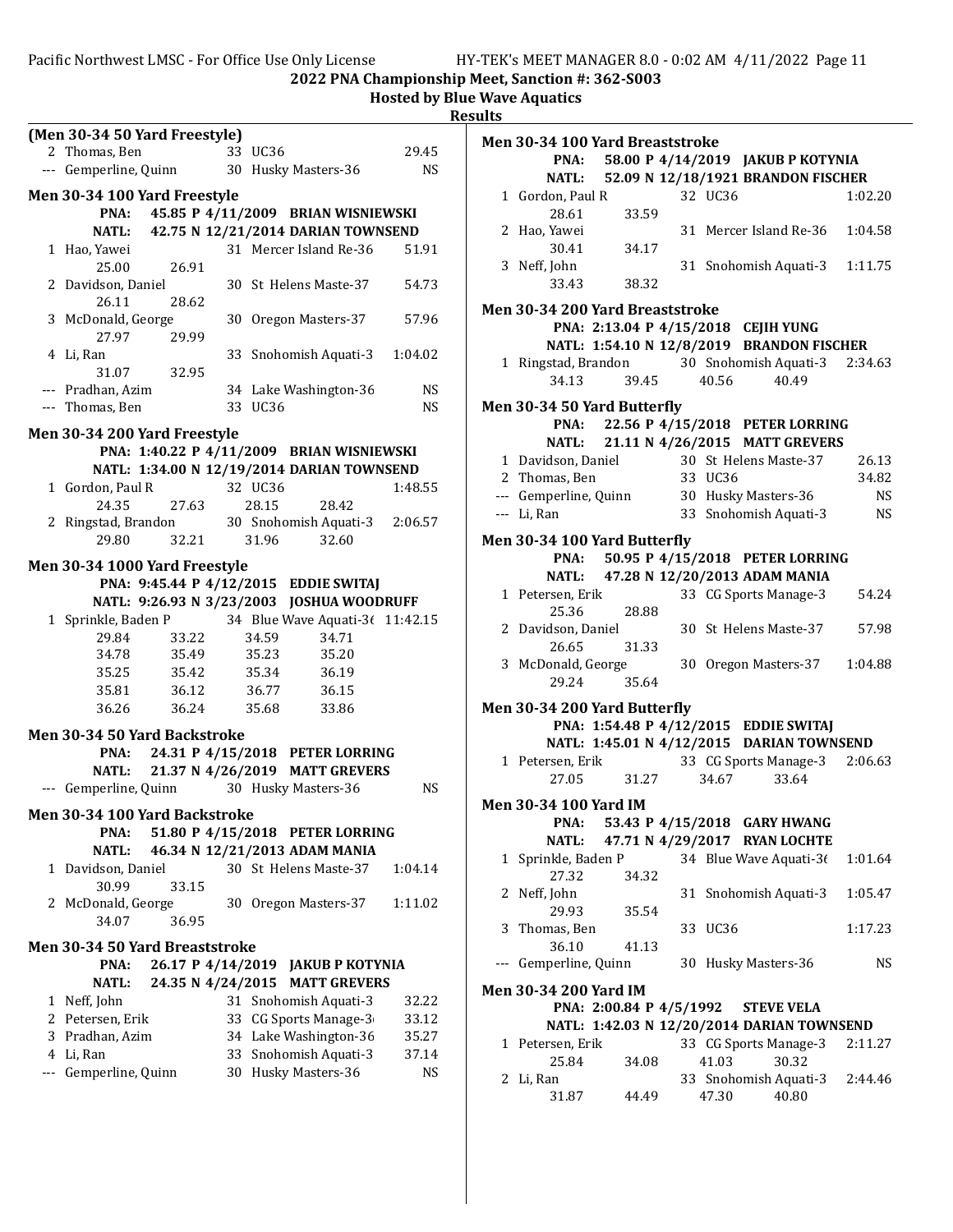2022 PNA Championship Meet, Sanction #: 362-S003

Hosted by Blue Wave Aquatics

|                                                                                                                                                                                                                                                                                                                                                                                                               | <b>Results</b>                                                                                                                                                                                                                                                                                                                                                                                             |
|---------------------------------------------------------------------------------------------------------------------------------------------------------------------------------------------------------------------------------------------------------------------------------------------------------------------------------------------------------------------------------------------------------------|------------------------------------------------------------------------------------------------------------------------------------------------------------------------------------------------------------------------------------------------------------------------------------------------------------------------------------------------------------------------------------------------------------|
| Men 35-39 50 Yard Freestyle<br>PNA:<br>21.45 P 4/26/2015 TREVER O GRAY<br><b>NATL:</b><br>20.01 N 3/25/2018 ROLAND SCHOEMAN<br>36 Snohomish Aquati-3<br>1 Mullen, Gary J<br>22.64<br>2 Scott, Michael<br>35 Lake Washington-36<br>27.24                                                                                                                                                                       | Men 35-39 50 Yard Butterfly<br>PNA:<br>24.08 P 4/10/2004 AMON EMEKA<br><b>NATL:</b><br>21.24 N 3/25/2018 ROLAND SCHOEMAN<br>24.68<br>1 Mullen, Gary J<br>36 Snohomish Aquati-3<br>39 Lake Washington-36<br>27.04<br>2 Whitbeck, David<br>39 Cascade Masters-36<br>28.08<br>3 Pence, Braden C                                                                                                               |
| Men 35-39 100 Yard Freestyle<br>46.63 P 4/26/2015 TREVER O GRAY<br>PNA:<br>44.24 N 4/20/2009 VLAD PYSHNENKO<br><b>NATL:</b>                                                                                                                                                                                                                                                                                   | 30.22<br>4 Scott, Michael<br>35 Lake Washington-36<br>32.85<br>5 Block, Jonathan<br>39 Snohomish Aquati-3                                                                                                                                                                                                                                                                                                  |
| 36 CG Sports Manage-3<br>1 Conroy, Chris<br>52.80<br>25.07<br>27.73<br>54.98<br>2 Whitbeck, David<br>39 Lake Washington-36<br>26.52<br>28.46<br>3 Scott, Michael<br>35 Lake Washington-36<br>1:02.02<br>29.63<br>32.39<br>Men 35-39 200 Yard Freestyle                                                                                                                                                        | Men 35-39 100 Yard Butterfly<br>PNA:<br>52.45 P 5/18/1997 STEVEN VELA<br>47.62 N 3/25/2018 ROLAND SCHOEMAN<br><b>NATL:</b><br>36 Snohomish Aquati-3<br>1 Mullen, Gary J<br>59.71<br>26.96<br>32.75<br><b>NS</b><br>--- Whitbeck, David<br>39 Lake Washington-36<br>Men 35-39 100 Yard IM                                                                                                                   |
| PNA: 1:45.03 P 4/9/2016<br><b>BRIAN WISNIEWSKI</b><br>NATL: 1:36.56 N 5/4/2008<br><b>JOSH DAVIS</b>                                                                                                                                                                                                                                                                                                           | PNA:<br>54.51 P 2/22/2015 TREVER O GRAY<br>NATL:<br>49.01 N 4/29/2017 JEFF NATALIZIO                                                                                                                                                                                                                                                                                                                       |
| 1 Mullen, Gary J<br>36 Snohomish Aquati-3<br>1:52.34<br>25.78<br>29.02<br>28.15<br>29.39                                                                                                                                                                                                                                                                                                                      | 39 Snohomish Aquati-3<br>1:17.25<br>1 Block, Jonathan<br>41.32<br>35.93                                                                                                                                                                                                                                                                                                                                    |
| 2 Whitbeck, David<br>39 Lake Washington-36<br>1:56.04<br>29.78<br>26.98<br>29.63<br>29.65<br>36 CG Sports Manage-3<br>1:59.74<br>3 Conroy, Chris<br>27.28<br>30.43<br>30.55<br>31.48<br>4 Scott, Michael<br>35 Lake Washington-36<br>2:17.78<br>30.66<br>35.30<br>35.74<br>36.08<br>39 Snohomish Aquati-3<br>5 Block, Jonathan<br>2:30.46<br>39.22<br>34.21<br>37.79<br>39.24<br>Men 35-39 500 Yard Freestyle | Men 40-44 50 Yard Freestyle<br>21.88 P 4/14/2019 TREVER O GRAY<br>PNA:<br>20.67 N 12/20/2014 JOSH DAVIS<br><b>NATL:</b><br>25.00<br>1 Wallach, Ted<br>43 Cascade Masters-36<br>26.65<br>2 Ryden, Eric<br>41 Orca Swim Team-36<br>28.26<br>3 Wood, Jason<br>44 UC36<br>28.37<br>4 Bush, Gabe<br>44 Blue Wave Aquati-36<br>28.46<br>5 Green, Jeff<br>42 Snohomish Aquati-3                                   |
| PNA: 4:42.17 P 4/13/2014 BRIAN WISNIEWSKI<br>NATL: 4:33.97 N 5/17/2002 RONALD KARNAUGH<br>1 Whitbeck, David<br>39 Lake Washington-36<br>5:17.84<br>27.76<br>30.47<br>31.65<br>32.32<br>33.12<br>32.91<br>32.65<br>32.79<br>32.38<br>31.79<br>6:11.11<br>2 Pence, Braden C<br>39 Cascade Masters-36<br>32.69<br>36.57<br>38.62<br>38.57<br>38.32<br>38.03<br>37.80<br>39.11<br>36.69<br>34.71                  | Men 40-44 100 Yard Freestyle<br>48.05 P 4/14/2019 TREVER O GRAY<br>PNA:<br><b>NATL:</b><br>45.15 N 5/3/2014<br><b>JOSH DAVIS</b><br>43 Cascade Masters-36<br>56.38<br>1 Wallach, Ted<br>26.51<br>29.87<br>2 Ryden, Eric<br>41 Orca Swim Team-36<br>59.65<br>31.15<br>28.50<br>3 Green, Jeff<br>42 Snohomish Aquati-3<br>1:03.15<br>32.36<br>30.79<br>1:06.71<br>4 Wood, Jason<br>44 UC36<br>30.86<br>35.85 |
| Men 35-39 100 Yard Backstroke<br>PNA:<br>51.43 P 4/26/2015 TREVER O GRAY<br><b>NATL:</b><br>47.86 N 4/30/2017 JEFF NATALIZIO<br>1 Pence, Braden C<br>39 Cascade Masters-36<br>1:09.31<br>34.16<br>35.15<br>Men 35-39 50 Yard Breaststroke<br>27.46 P 4/29/1990 RICK COLELLA<br>PNA:<br><b>NATL:</b><br>25.03 N 3/4/1921<br><b>JAMES FIKE</b><br>1 Conroy, Chris<br>36 CG Sports Manage-3<br>30.01             | Men 40-44 500 Yard Freestyle<br>PNA: 4:47.89 P 5/20/2007 MATS NYGREN<br>NATL: 4:33.36 N 4/25/2015 JOSH DAVIS<br>43 Cascade Masters-36<br>1 Wallach, Ted<br>5:31.63<br>30.15<br>33.13<br>33.94<br>33.98<br>33.61<br>33.77<br>34.27<br>33.58<br>33.30<br>31.90<br>2 Bush, Gabe<br>44 Blue Wave Aquati-36<br>6:13.85<br>32.98<br>35.93<br>36.86<br>37.51                                                      |
| Men 35-39 100 Yard Breaststroke<br>PNA: 1:00.65 P 4/14/1991 RICK COLELLA<br><b>NATL:</b><br>54.14 N 3/4/1921<br><b>JAMES FIKE</b><br>1 Conroy, Chris<br>36 CG Sports Manage-3<br>1:05.80<br>30.84<br>34.96                                                                                                                                                                                                    | 38.25<br>38.92<br>37.81<br>38.00<br>39.10<br>38.49                                                                                                                                                                                                                                                                                                                                                         |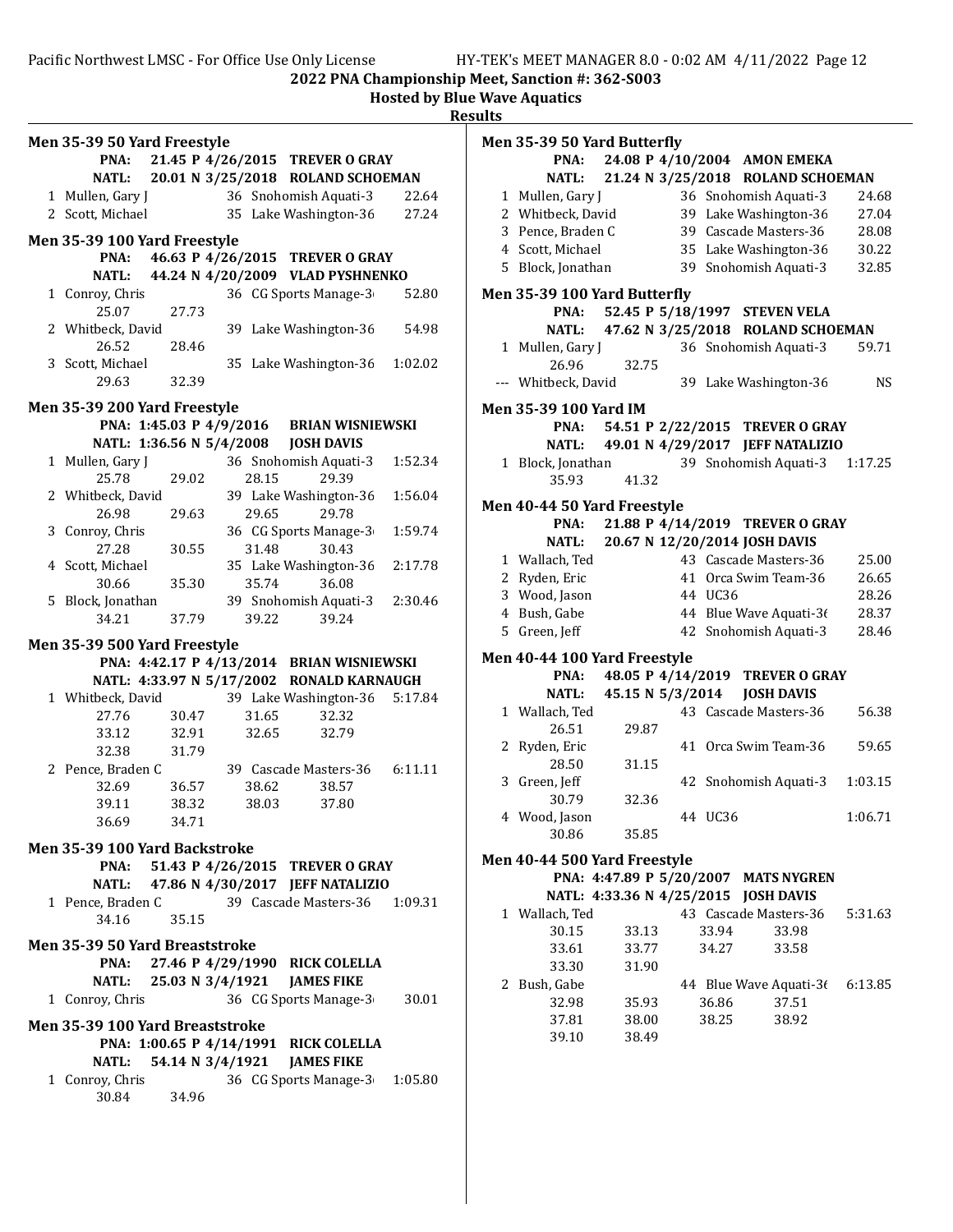| Men 40-44 100 Yard Backstroke |                        |         |                                            |         |
|-------------------------------|------------------------|---------|--------------------------------------------|---------|
| PNA:                          |                        |         | 51.81 P 2/21/2016 TREVER O GRAY            |         |
|                               |                        |         | NATL: 48.49 N 4/26/2009 MICHAEL ROSS       |         |
|                               |                        |         |                                            |         |
| 1 Jeffery, Shawn              |                        | 42 UC36 |                                            | 1:04.45 |
| 31.06                         | 33.39                  |         |                                            |         |
| Men 40-44 50 Yard Butterfly   |                        |         |                                            |         |
|                               |                        |         | PNA: 23.43 P 4/9/2016 TREVER O GRAY        |         |
|                               |                        |         | NATL: 22.56 N 5/22/1921 CHUCK BARNES       |         |
|                               |                        | 42 UC36 |                                            |         |
| 1 Jeffery, Shawn              |                        |         |                                            | 25.89   |
| 2 Bush, Gabe                  |                        |         | 44 Blue Wave Aquati-36                     | 29.59   |
| 3 Wood, Jason                 |                        | 44 UC36 |                                            | 32.86   |
| Men 40-44 100 Yard Butterfly  |                        |         |                                            |         |
|                               | PNA: 51.32 P 4/9/2016  |         | <b>TREVER O GRAY</b>                       |         |
|                               | NATL: 49.27 N 5/4/2008 |         | <b>MICHAEL ROSS</b>                        |         |
| 1 Jeffery, Shawn              |                        | 42 UC36 |                                            | 56.97   |
| 26.51                         | 30.46                  |         |                                            |         |
|                               |                        |         |                                            | 1:07.21 |
| 2 Ryden, Eric                 |                        |         | 41 Orca Swim Team-36                       |         |
| 30.22                         | 36.99                  |         |                                            |         |
| Men 40-44 200 Yard Butterfly  |                        |         |                                            |         |
|                               |                        |         | PNA: 2:02.32 P 4/12/2015 DIEGO A DE ACOSTA |         |
|                               |                        |         | NATL: 1:50.61 N 4/14/2002 DENNIS BAKER     |         |
| 1 Jeffery, Shawn              |                        | 42 UC36 |                                            | 2:11.95 |
| 28.35                         | 32.98                  | 34.48   | 36.14                                      |         |
|                               |                        |         |                                            |         |
| <b>Men 40-44 100 Yard IM</b>  |                        |         |                                            |         |
| PNA:                          |                        |         | 53.78 P 4/14/2019 TREVER O GRAY            |         |
|                               |                        |         | NATL: 51.07 N 4/25/2015 JEFF COMMINGS      |         |
| 1 Ryden, Eric                 |                        |         | 41 Orca Swim Team-36                       | 1:12.35 |
| 33.20                         | 39.15                  |         |                                            |         |
| 2 Bush, Gabe                  |                        |         | 44 Blue Wave Aquati-36                     | 1:12.36 |
| 33.97                         | 38.39                  |         |                                            |         |
| 3 Wood, Jason                 |                        | 44 UC36 |                                            | 1:20.49 |
| 37.49                         | 43.00                  |         |                                            |         |
| 4 Green, Jeff                 |                        |         | 42 Snohomish Aquati-3                      | 1:21.23 |
| 37.14                         | 44.09                  |         |                                            |         |
|                               |                        |         |                                            |         |
| Men 45-49 50 Yard Freestyle   |                        |         |                                            |         |
| PNA:                          | 22.50 P 5/20/2007      |         | <b>BRAD HERING</b>                         |         |
| <b>NATL:</b>                  |                        |         | 21.06 N 5/21/2010 RICHARD HUGHEY           |         |
| 1 Gibson, Kevin               |                        |         | 48 Cascade Masters-36                      | 26.97   |
| 2 Elliott, Thomas             |                        |         | 46 Team Walker Inte-36                     | 28.08   |
| 3 Borgen, Erik                |                        |         | 48 Cascade Masters-36                      | 29.59   |
|                               |                        |         |                                            |         |
| Men 45-49 100 Yard Freestyle  |                        |         |                                            |         |
|                               | PNA: 49.99 P 5/9/2013  |         | <b>BRIAN JONES</b>                         |         |
|                               |                        |         | NATL: 46.21 N 4/26/2015 NICOLAS GRANGER    |         |
| 1 Borgen, Erik                |                        |         | 48 Cascade Masters-36                      | 1:06.58 |
| 32.55                         | 34.03                  |         |                                            |         |
| Men 45-49 200 Yard Freestyle  |                        |         |                                            |         |
|                               |                        |         | PNA: 1:49.62 P 4/26/2015 MATS O NYGREN     |         |
|                               |                        |         | NATL: 1:41.69 N 5/21/2010 DAVID SIMS       |         |
|                               |                        |         |                                            |         |
| 1 Yamamoto, Jin               |                        |         | 47 Lake Washington-36 2:16.23              |         |
| 32.58                         | 34.99                  | 35.03   | 33.63                                      |         |
|                               |                        |         |                                            |         |
|                               |                        |         |                                            |         |

| Men 45-49 500 Yard Freestyle    |                            |       |                                                                                                     |         |
|---------------------------------|----------------------------|-------|-----------------------------------------------------------------------------------------------------|---------|
|                                 |                            |       | PNA: 4:57.65 P 5/20/2001 STEVE SUSSEX                                                               |         |
|                                 |                            |       | NATL: 4:39.10 N 5/20/2007 DENNIS BAKER                                                              |         |
|                                 |                            |       | 1 Yamamoto, Jin 47 Lake Washington-36 6:07.79<br>33.13 36.77 37.17 37.59<br>37.78 37.84 37.72 37.11 |         |
|                                 |                            |       |                                                                                                     |         |
|                                 | 36.72 35.96                |       |                                                                                                     |         |
| --- Alex, Casey                 |                            |       | 49 Puget Sound Mast-3                                                                               | NS.     |
|                                 |                            |       |                                                                                                     |         |
| Men 45-49 1000 Yard Freestyle   |                            |       |                                                                                                     |         |
|                                 |                            |       | PNA:10:09.96 P 4/26/2015 MATS O NYGREN                                                              |         |
|                                 |                            |       | NATL: 9:43.93 N 5/20/2010 KEITH SWITZER                                                             |         |
|                                 |                            | 31.61 | 1 De Acosta, Diego 47 Puget Sound Mast-3+ 10:35.15<br>31.91                                         |         |
|                                 | 28.56 31.43                | 32.05 | 31.72                                                                                               |         |
|                                 | 31.64 31.71<br>31.81 31.78 | 31.89 | 32.26                                                                                               |         |
|                                 | 31.99 31.94 32.38          |       | 32.31                                                                                               |         |
|                                 | 32.52 32.44 32.24 30.96    |       |                                                                                                     |         |
|                                 |                            |       |                                                                                                     |         |
| Men 45-49 50 Yard Backstroke    |                            |       |                                                                                                     |         |
|                                 |                            |       | PNA: 26.15 P 5/20/2007 BRAD HERING<br>NATL: 23.58 N 4/26/2015 MICHAEL ROSS                          |         |
|                                 |                            |       |                                                                                                     |         |
|                                 |                            |       | 1 Gray, Trever 46 Puget Sound Mast-3 25.00<br>2 Gibson, Kevin 48 Cascade Masters-36 33.20           |         |
|                                 |                            |       |                                                                                                     |         |
| Men 45-49 100 Yard Backstroke   |                            |       |                                                                                                     |         |
|                                 |                            |       | PNA: 55.58 P 5/9/2013 BRIAN JONES                                                                   |         |
|                                 |                            |       | NATL: 51.55 N 4/30/2011 CHRIS STEVENSON                                                             |         |
| 1 Yamamoto, Jin                 | $35.83$ $37.08$            |       | 47 Lake Washington-36 1:12.91                                                                       |         |
|                                 |                            |       |                                                                                                     |         |
| Men 45-49 200 Yard Backstroke   |                            |       |                                                                                                     |         |
|                                 |                            |       | PNA: 2:01.71 P 5/9/2013 BRIAN JONES                                                                 |         |
|                                 |                            |       | NATL: 1:52.23 N 4/27/2019 JEFF COMMINGS                                                             |         |
|                                 |                            |       | --- De Acosta, Diego 47 Puget Sound Mast-3                                                          | NS.     |
| Men 45-49 50 Yard Breaststroke  |                            |       |                                                                                                     |         |
|                                 |                            |       | PNA: 27.66 P 11/7/1921 TREVER O GRAY                                                                |         |
|                                 |                            |       | NATL: 25.66 N 4/27/2019 JEFF COMMINGS                                                               |         |
| 1 Gibson, Kevin                 |                            |       | 48 Cascade Masters-36                                                                               | 31.83   |
| Men 45-49 100 Yard Breaststroke |                            |       |                                                                                                     |         |
|                                 |                            |       | PNA: 1:00.34 P 3/24/2017 TODD S DOHERTY                                                             |         |
| <b>NATL:</b>                    |                            |       | 55.69 N 5/13/2018 STEVE WEST                                                                        |         |
| 1 Campea, Scott                 |                            |       | 47 CG Sports Manage-3                                                                               | 59.79   |
| 28.46                           | 31.33                      |       |                                                                                                     |         |
| 2 Gibson, Kevin                 |                            |       | 48 Cascade Masters-36                                                                               | 1:11.09 |
| 34.00                           | 37.09                      |       |                                                                                                     |         |
| Men 45-49 200 Yard Breaststroke |                            |       |                                                                                                     |         |
|                                 | PNA: 2:14.35 P 3/24/2017   |       | <b>TODD S DOHERTY</b>                                                                               |         |
|                                 | NATL: 2:02.42 N 4/29/2017  |       | <b>STEVE WEST</b>                                                                                   |         |
| 1 Campea, Scott                 |                            |       | 47 CG Sports Manage-3 2:11.81                                                                       |         |
| 29.88                           | 33.41                      | 33.77 | 34.75                                                                                               |         |
| Men 45-49 50 Yard Butterfly     |                            |       |                                                                                                     |         |
| PNA:                            |                            |       | 23.89 P 5/20/2007 BRAD HERING                                                                       |         |
| <b>NATL:</b>                    |                            |       | 22.67 N 5/4/2008 PAUL SMITH                                                                         |         |
| 1 Yamamoto, Jin                 |                            |       | 47 Lake Washington-36                                                                               | 29.22   |
| 2 Elliott, Thomas               |                            |       | 46 Team Walker Inte-36                                                                              | 30.85   |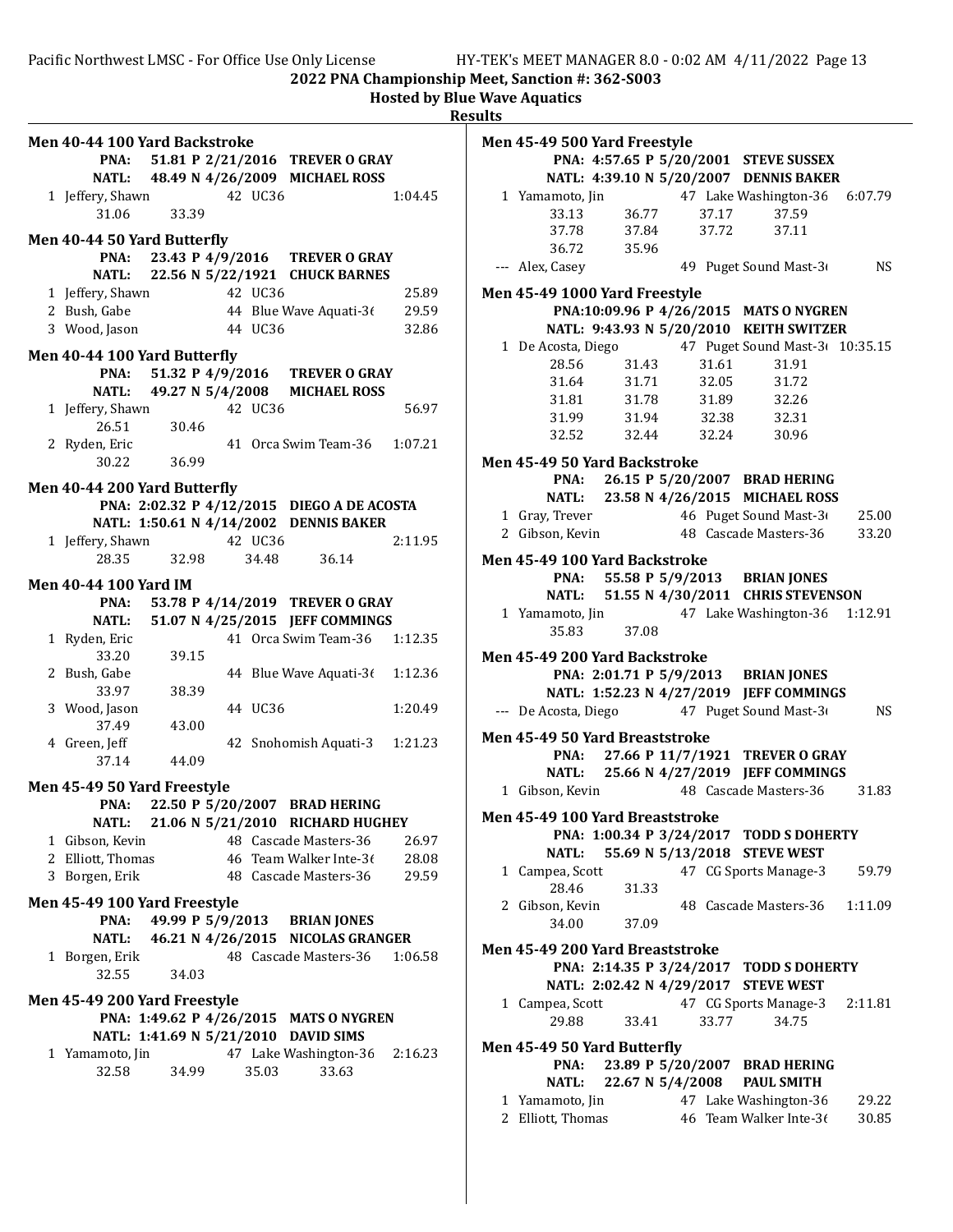Hosted by Blue Wave Aquatics

**Results** 

|   | Men 45-49 100 Yard Butterfly |                   |         |                                           |           |
|---|------------------------------|-------------------|---------|-------------------------------------------|-----------|
|   | PNA:                         |                   |         | 53.95 P 5/20/2007 BRAD HERING             |           |
|   | <b>NATL:</b>                 |                   |         | 50.90 N 5/21/2010 DAVID SIMS              |           |
|   | 1 Alex, Casey                |                   |         | 49 Puget Sound Mast-3                     | 56.66     |
|   | 26.49                        | 30.17             |         |                                           |           |
|   | --- Gray, Trever             |                   |         | 46 Puget Sound Mast-3                     | <b>NS</b> |
|   | <b>Men 45-49 100 Yard IM</b> |                   |         |                                           |           |
|   | PNA:                         |                   |         | 53.35 P 11/7/1921 TREVER O GRAY           |           |
|   | <b>NATL:</b>                 |                   |         | 52.14 N 5/23/2010 RICHARD HUGHEY          |           |
|   | 1 Campea, Scott              |                   |         | 47 CG Sports Manage-3                     | 56.81     |
|   | 27.19                        | 29.62             |         |                                           |           |
|   | 2 Yamamoto, Jin              |                   |         | 47 Lake Washington-36                     | 1:10.68   |
|   | 32.10                        | 38.58             |         |                                           |           |
|   | 3 Borgen, Erik               |                   |         | 48 Cascade Masters-36                     | 1:16.72   |
|   | 36.17                        | 40.55             |         |                                           |           |
|   |                              |                   |         |                                           |           |
|   | Men 45-49 200 Yard IM        |                   |         |                                           |           |
|   |                              |                   |         | PNA: 2:03.76 P 11/7/1921 SCOTT CAMPEA     |           |
|   |                              |                   |         | NATL: 1:51.44 N 4/26/2015 NICOLAS GRANGER |           |
|   | 1 Gray, Trever               |                   |         | 46 Puget Sound Mast-3                     | 2:00.15   |
|   | 25.10                        | 29.68             | 35.62   | 29.75                                     |           |
|   | 2 Alex, Casey<br>26.18       |                   | 40.63   | 49 Puget Sound Mast-3<br>32.57            | 2:13.05   |
|   | 3 Yamamoto, Jin              | 33.67             |         | 47 Lake Washington-36                     | 2:30.04   |
|   | 31.87                        | 37.97             | 45.16   | 35.04                                     |           |
|   | --- Campea, Scott            |                   |         | 47 CG Sports Manage-3                     | <b>NS</b> |
|   |                              |                   |         |                                           |           |
|   | Men 50-54 50 Yard Freestyle  |                   |         |                                           |           |
|   | PNA:                         |                   |         | 22.10 P 4/10/2011 NED STACK               |           |
|   | <b>NATL:</b>                 | 21.36 N 4/29/2011 |         | <b>ROWDY GAINES</b>                       |           |
|   | 1 Power, Michael             |                   |         | 54 Oregon Masters-37                      | 23.77     |
|   | 2 Colella, Rodney P          |                   |         | 54 Cascade Masters-36                     | 25.90     |
|   | 3 Castle, Matt               |                   |         | 50 Thunderbird Aqua-3                     | 26.10     |
|   | 4 Colberg, Jason             |                   |         | 52 Cascade Masters-36                     | 30.21     |
|   | 5 Henzel, Gregory            |                   |         | 52 Tom Taylor Famil-36                    | 31.47     |
|   | --- Alsberg, Maoz            |                   |         | 53 Team Walker Inte-36                    | <b>NS</b> |
|   | Men 50-54 100 Yard Freestyle |                   |         |                                           |           |
|   | PNA:                         |                   |         | 49.32 P 4/15/2012 NED STACK               |           |
|   | NATL:                        | 46.59 N 5/10/2009 |         | <b>ROWDY GAINES</b>                       |           |
|   | 1 Power, Michael             |                   |         | 54 Oregon Masters-37                      | 53.94     |
|   | 25.54                        | 28.40             |         |                                           |           |
| 2 | Ness, Erik                   |                   | 52 UC36 |                                           | 1:00.09   |
|   | 28.98                        | 31.11             |         |                                           |           |
| 3 | Colberg, Jason               |                   |         | 52 Cascade Masters-36                     | 1:07.65   |
|   | 32.81                        | 34.84             |         |                                           |           |
|   | 4 Barnes, Brent              |                   |         | 54 Team Walker Inte-36                    | 1:17.81   |
|   | 37.29                        | 40.52             |         |                                           |           |
|   | --- Alsberg, Maoz            |                   |         | 53 Team Walker Inte-36                    | <b>NS</b> |
|   | Men 50-54 200 Yard Freestyle |                   |         |                                           |           |
|   |                              |                   |         | PNA: 1:47.88 P 5/10/2018 MATS O NYGREN    |           |
|   |                              |                   |         | NATL: 1:43.76 N 5/10/2009 ROWDY GAINES    |           |
|   | 1 Ness, Erik                 |                   | 52 UC36 |                                           | 2:13.36   |
|   | 31.48                        | 34.68             | 34.24   | 32.96                                     |           |
| 2 | Barnes, Brent                |                   |         | 54 Team Walker Inte-36                    | 2:42.25   |
|   | 37.30                        | 38.20             | 42.62   | 44.13                                     |           |

| <b>Men 50-54 500 Yard Freestyle</b>    |                      |  |       |                                          |           |  |  |  |  |
|----------------------------------------|----------------------|--|-------|------------------------------------------|-----------|--|--|--|--|
|                                        |                      |  |       | PNA: 4:55.54 P 5/10/2018 MATS O NYGREN   |           |  |  |  |  |
|                                        |                      |  |       | NATL: 4:47.57 N 5/20/2001 JIM MCCONICA   |           |  |  |  |  |
| 1 Nelson, Kirk                         |                      |  |       | 51 CG Sports Manage-3 5:28.14            |           |  |  |  |  |
| 29.31                                  | 32.38                |  | 33.00 | 33.03                                    |           |  |  |  |  |
| 33.47                                  | 33.73                |  | 33.45 | 33.80                                    |           |  |  |  |  |
| 33.74                                  | 32.23                |  |       |                                          |           |  |  |  |  |
| 2 Barnes, Brent                        |                      |  |       | 54 Team Walker Inte-36 7:43.76           |           |  |  |  |  |
| 40.42                                  | 43.75                |  | 46.41 | 47.39                                    |           |  |  |  |  |
| 48.22                                  | 47.64                |  | 48.10 | 48.05                                    |           |  |  |  |  |
| 47.43                                  | 46.35                |  |       |                                          |           |  |  |  |  |
| <b>Men 50-54 1000 Yard Freestyle</b>   |                      |  |       |                                          |           |  |  |  |  |
| PNA:10:10.20 P 4/27/2017 MATS O NYGREN |                      |  |       |                                          |           |  |  |  |  |
|                                        |                      |  |       | NATL: 9:55.84 N 4/6/2013 KEITH SWITZER   |           |  |  |  |  |
| 1 Nelson, Kirk                         |                      |  |       | 51 CG Sports Manage-3                    | 11:18.73  |  |  |  |  |
| 30.34                                  | 32.87                |  | 33.42 | 33.64                                    |           |  |  |  |  |
| 34.29                                  | 34.76                |  | 34.88 | 34.81                                    |           |  |  |  |  |
| 34.60                                  | 34.42                |  | 35.02 | 34.77                                    |           |  |  |  |  |
| 34.79                                  | 34.62                |  | 34.14 | 34.49                                    |           |  |  |  |  |
| 33.97                                  | 33.95                |  | 33.00 | 31.95                                    |           |  |  |  |  |
| 2 Barnes, Brent                        |                      |  |       | 54 Team Walker Inte-36 15:28.02          |           |  |  |  |  |
|                                        |                      |  | 44.15 |                                          |           |  |  |  |  |
| 40.47                                  | 42.93<br>46.69 47.45 |  | 48.07 | 45.58<br>47.39                           |           |  |  |  |  |
|                                        |                      |  |       |                                          |           |  |  |  |  |
| 48.16                                  | 47.89                |  | 47.92 | 46.80                                    |           |  |  |  |  |
| 47.57                                  | 47.00                |  | 47.41 | 48.08                                    |           |  |  |  |  |
| 47.14                                  | 47.09 46.29          |  |       | 43.94                                    |           |  |  |  |  |
| <b>Men 50-54 50 Yard Backstroke</b>    |                      |  |       |                                          |           |  |  |  |  |
|                                        |                      |  |       | PNA: 26.86 P 5/10/2018 MATS O NYGREN     |           |  |  |  |  |
| <b>NATL:</b>                           |                      |  |       | 24.57 N 5/4/2014 FRITZ BEDFORD           |           |  |  |  |  |
| 1 Castle, Matt                         |                      |  |       | 50 Thunderbird Aqua-3                    | 32.25     |  |  |  |  |
| --- Alsberg, Maoz                      |                      |  |       | 53 Team Walker Inte-36                   | <b>NS</b> |  |  |  |  |
| <b>Men 50-54 50 Yard Breaststroke</b>  |                      |  |       |                                          |           |  |  |  |  |
| PNA:                                   |                      |  |       | 28.51 P 4/27/2017 DANIEL PHILLIPS        |           |  |  |  |  |
| <b>NATL:</b>                           |                      |  |       | 26.45 N 3/30/2014 DAVID GUTHRIE          |           |  |  |  |  |
| 1 Colella, Rodney P                    |                      |  |       | 54 Cascade Masters-36 29.52              |           |  |  |  |  |
| 2 Castle, Matt                         |                      |  |       | 50 Thunderbird Aqua-3 33.49              |           |  |  |  |  |
| 3 Colberg, Jason                       |                      |  |       | 52 Cascade Masters-36                    | 40.36     |  |  |  |  |
| 4 Guy, Brian M                         |                      |  |       | 52 Bainbridge Aquat-36 1:18.16           |           |  |  |  |  |
| --- Tujo, Christian                    |                      |  |       | 50 Oregon Masters-37                     | NS        |  |  |  |  |
|                                        |                      |  |       |                                          |           |  |  |  |  |
| Men 50-54 100 Yard Breaststroke        |                      |  |       |                                          |           |  |  |  |  |
|                                        |                      |  |       | PNA: 1:03.64 P 4/27/2017 DANIEL PHILLIPS |           |  |  |  |  |
| <b>NATL:</b>                           |                      |  |       | 58.41 N 3/29/2014 DAVID GUTHRIE          |           |  |  |  |  |
| 1 Colella, Rodney P                    |                      |  |       | 54 Cascade Masters-36                    | 1:06.81   |  |  |  |  |
| 31.13                                  | 35.68                |  |       |                                          |           |  |  |  |  |
| 2 Guy, Brian M                         |                      |  |       | 52 Bainbridge Aquat-36 2:44.34           |           |  |  |  |  |
| 1:21.05                                | 1:23.29              |  |       |                                          |           |  |  |  |  |
| --- Van Pelt, Darren                   |                      |  |       | 52 Lake Washington-36                    | NS        |  |  |  |  |
| Men 50-54 200 Yard Breaststroke        |                      |  |       |                                          |           |  |  |  |  |
|                                        |                      |  |       | PNA: 2:18.75 P 4/26/2015 DANIEL PHILLIPS |           |  |  |  |  |
|                                        |                      |  |       | NATL: 2:07.25 N 3/30/2014 DAVID GUTHRIE  |           |  |  |  |  |
|                                        |                      |  |       | --- Guy, Brian M 52 Bainbridge Aquat-36  | <b>NS</b> |  |  |  |  |
|                                        |                      |  |       |                                          |           |  |  |  |  |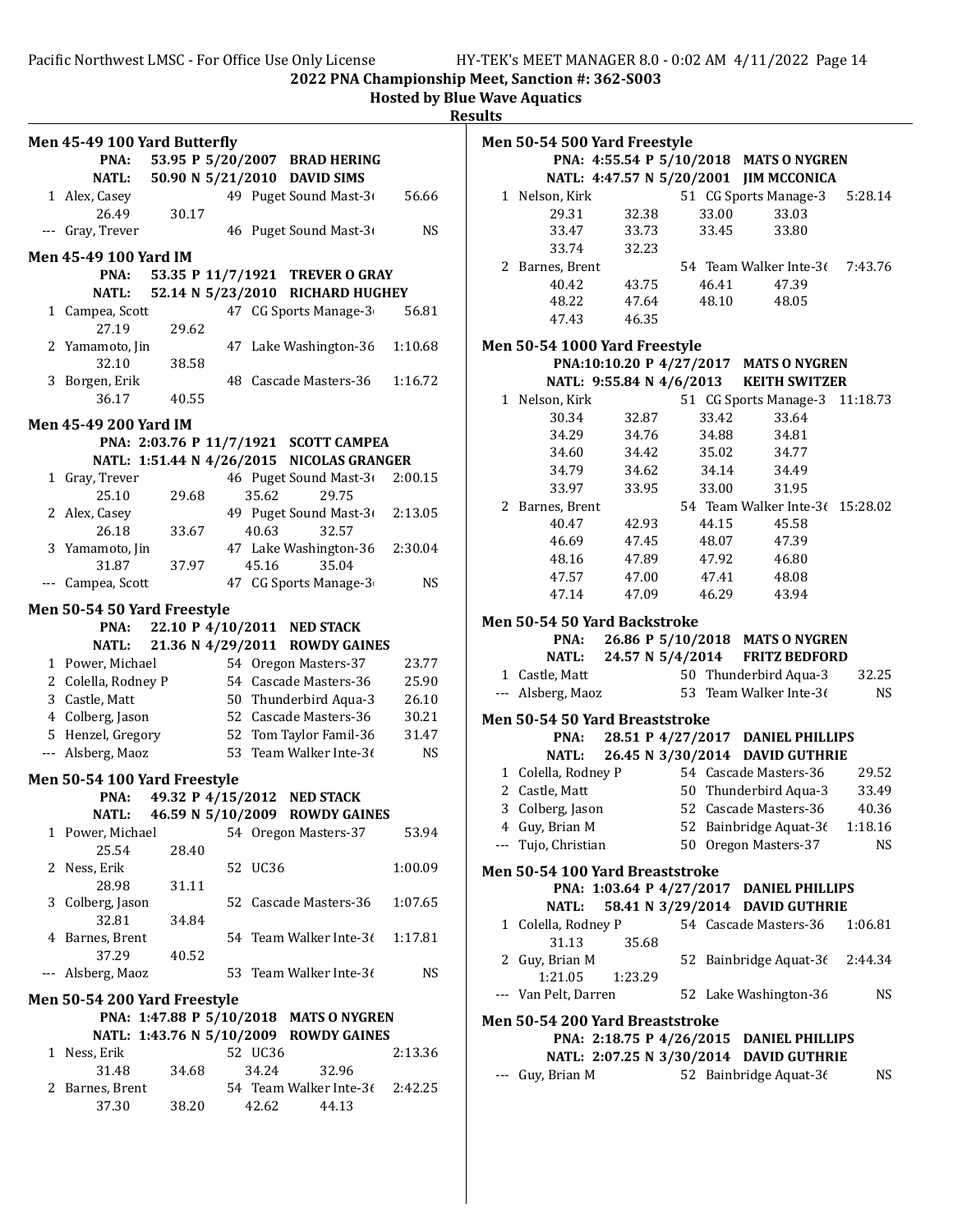| Men 50-54 50 Yard Butterfly<br>PNA: 24.24 P 4/15/2007 DONALD GRAHAM<br>NATL: 23.19 N 4/25/2004 TRIP HEDRICK<br>1 Power, Michael 54 Oregon Masters-37<br>2 Ness, Erik<br>52 UC36<br>3 Castle, Matt<br>50 Thunderbird Aqua-3<br>4 Van Pelt, Darren 52 Lake Washington-36<br>Men 50-54 200 Yard Butterfly<br>PNA: 2:03.04 P 4/25/2004 SCOTT LAUTMAN<br>NATL: 1:58.49 N 4/29/2016 DAVID SIMS<br>1 Tujo, Christian 50 Oregon Masters-37 2:34.86<br>33.75 39.36 41.01 40.74<br><b>Men 50-54 100 Yard IM</b><br>PNA: 57.22 P 4/26/2015 DANIEL PHILLIPS<br>NATL: 53.60 N 4/29/2017 MIKE IRVIN<br>54 Cascade Masters-36  1:04.39<br>1 Colella, Rodney P<br>31.25 33.14<br>2 Power, Michael<br>54 Oregon Masters-37  1:04.51<br>29.08<br>35.43<br>3 Van Pelt, Darren<br>52 Lake Washington-36 1:14.35<br>35.63 38.72<br>--- Ness, Erik<br>52 UC36<br>Not on back off wall - back<br>34.19 37.51<br>--- Tujo, Christian<br>50 Oregon Masters-37<br>Men 50-54 200 Yard IM<br>PNA: 2:07.97 P 5/4/2014 DANIEL PHILLIPS<br>NATL: 1:58.19 N 3/11/2017 MIKE IRVIN<br>1 Tujo, Christian 50 Oregon Masters-37 2:28.63<br>31.38<br>43.45<br>40.10<br>33.70<br>Men 50-54 400 Yard IM<br>PNA: 4:34.67 P 5/4/2014 DANIEL PHILLIPS<br>NATL: 4:16.57 N 5/2/2014 DARREN PHELAN<br>50 Oregon Masters-37   5:21.17<br>$1 \tTujo, Christian$<br>34.80 39.26<br>44.08<br>43.30<br>44.60<br>45.17<br>35.66<br>34.30<br>Men 55-59 50 Yard Freestyle | 26.97<br>29.31<br>29.41<br>31.57 |
|---------------------------------------------------------------------------------------------------------------------------------------------------------------------------------------------------------------------------------------------------------------------------------------------------------------------------------------------------------------------------------------------------------------------------------------------------------------------------------------------------------------------------------------------------------------------------------------------------------------------------------------------------------------------------------------------------------------------------------------------------------------------------------------------------------------------------------------------------------------------------------------------------------------------------------------------------------------------------------------------------------------------------------------------------------------------------------------------------------------------------------------------------------------------------------------------------------------------------------------------------------------------------------------------------------------------------------------------------------------------------------------------------------------------|----------------------------------|
|                                                                                                                                                                                                                                                                                                                                                                                                                                                                                                                                                                                                                                                                                                                                                                                                                                                                                                                                                                                                                                                                                                                                                                                                                                                                                                                                                                                                                     |                                  |
|                                                                                                                                                                                                                                                                                                                                                                                                                                                                                                                                                                                                                                                                                                                                                                                                                                                                                                                                                                                                                                                                                                                                                                                                                                                                                                                                                                                                                     |                                  |
|                                                                                                                                                                                                                                                                                                                                                                                                                                                                                                                                                                                                                                                                                                                                                                                                                                                                                                                                                                                                                                                                                                                                                                                                                                                                                                                                                                                                                     |                                  |
|                                                                                                                                                                                                                                                                                                                                                                                                                                                                                                                                                                                                                                                                                                                                                                                                                                                                                                                                                                                                                                                                                                                                                                                                                                                                                                                                                                                                                     |                                  |
|                                                                                                                                                                                                                                                                                                                                                                                                                                                                                                                                                                                                                                                                                                                                                                                                                                                                                                                                                                                                                                                                                                                                                                                                                                                                                                                                                                                                                     |                                  |
|                                                                                                                                                                                                                                                                                                                                                                                                                                                                                                                                                                                                                                                                                                                                                                                                                                                                                                                                                                                                                                                                                                                                                                                                                                                                                                                                                                                                                     |                                  |
|                                                                                                                                                                                                                                                                                                                                                                                                                                                                                                                                                                                                                                                                                                                                                                                                                                                                                                                                                                                                                                                                                                                                                                                                                                                                                                                                                                                                                     |                                  |
|                                                                                                                                                                                                                                                                                                                                                                                                                                                                                                                                                                                                                                                                                                                                                                                                                                                                                                                                                                                                                                                                                                                                                                                                                                                                                                                                                                                                                     |                                  |
|                                                                                                                                                                                                                                                                                                                                                                                                                                                                                                                                                                                                                                                                                                                                                                                                                                                                                                                                                                                                                                                                                                                                                                                                                                                                                                                                                                                                                     |                                  |
|                                                                                                                                                                                                                                                                                                                                                                                                                                                                                                                                                                                                                                                                                                                                                                                                                                                                                                                                                                                                                                                                                                                                                                                                                                                                                                                                                                                                                     |                                  |
|                                                                                                                                                                                                                                                                                                                                                                                                                                                                                                                                                                                                                                                                                                                                                                                                                                                                                                                                                                                                                                                                                                                                                                                                                                                                                                                                                                                                                     |                                  |
|                                                                                                                                                                                                                                                                                                                                                                                                                                                                                                                                                                                                                                                                                                                                                                                                                                                                                                                                                                                                                                                                                                                                                                                                                                                                                                                                                                                                                     |                                  |
|                                                                                                                                                                                                                                                                                                                                                                                                                                                                                                                                                                                                                                                                                                                                                                                                                                                                                                                                                                                                                                                                                                                                                                                                                                                                                                                                                                                                                     |                                  |
|                                                                                                                                                                                                                                                                                                                                                                                                                                                                                                                                                                                                                                                                                                                                                                                                                                                                                                                                                                                                                                                                                                                                                                                                                                                                                                                                                                                                                     |                                  |
|                                                                                                                                                                                                                                                                                                                                                                                                                                                                                                                                                                                                                                                                                                                                                                                                                                                                                                                                                                                                                                                                                                                                                                                                                                                                                                                                                                                                                     |                                  |
|                                                                                                                                                                                                                                                                                                                                                                                                                                                                                                                                                                                                                                                                                                                                                                                                                                                                                                                                                                                                                                                                                                                                                                                                                                                                                                                                                                                                                     |                                  |
|                                                                                                                                                                                                                                                                                                                                                                                                                                                                                                                                                                                                                                                                                                                                                                                                                                                                                                                                                                                                                                                                                                                                                                                                                                                                                                                                                                                                                     |                                  |
|                                                                                                                                                                                                                                                                                                                                                                                                                                                                                                                                                                                                                                                                                                                                                                                                                                                                                                                                                                                                                                                                                                                                                                                                                                                                                                                                                                                                                     |                                  |
|                                                                                                                                                                                                                                                                                                                                                                                                                                                                                                                                                                                                                                                                                                                                                                                                                                                                                                                                                                                                                                                                                                                                                                                                                                                                                                                                                                                                                     |                                  |
|                                                                                                                                                                                                                                                                                                                                                                                                                                                                                                                                                                                                                                                                                                                                                                                                                                                                                                                                                                                                                                                                                                                                                                                                                                                                                                                                                                                                                     |                                  |
|                                                                                                                                                                                                                                                                                                                                                                                                                                                                                                                                                                                                                                                                                                                                                                                                                                                                                                                                                                                                                                                                                                                                                                                                                                                                                                                                                                                                                     |                                  |
|                                                                                                                                                                                                                                                                                                                                                                                                                                                                                                                                                                                                                                                                                                                                                                                                                                                                                                                                                                                                                                                                                                                                                                                                                                                                                                                                                                                                                     |                                  |
|                                                                                                                                                                                                                                                                                                                                                                                                                                                                                                                                                                                                                                                                                                                                                                                                                                                                                                                                                                                                                                                                                                                                                                                                                                                                                                                                                                                                                     | DQ                               |
|                                                                                                                                                                                                                                                                                                                                                                                                                                                                                                                                                                                                                                                                                                                                                                                                                                                                                                                                                                                                                                                                                                                                                                                                                                                                                                                                                                                                                     |                                  |
|                                                                                                                                                                                                                                                                                                                                                                                                                                                                                                                                                                                                                                                                                                                                                                                                                                                                                                                                                                                                                                                                                                                                                                                                                                                                                                                                                                                                                     |                                  |
|                                                                                                                                                                                                                                                                                                                                                                                                                                                                                                                                                                                                                                                                                                                                                                                                                                                                                                                                                                                                                                                                                                                                                                                                                                                                                                                                                                                                                     | <b>NS</b>                        |
|                                                                                                                                                                                                                                                                                                                                                                                                                                                                                                                                                                                                                                                                                                                                                                                                                                                                                                                                                                                                                                                                                                                                                                                                                                                                                                                                                                                                                     |                                  |
|                                                                                                                                                                                                                                                                                                                                                                                                                                                                                                                                                                                                                                                                                                                                                                                                                                                                                                                                                                                                                                                                                                                                                                                                                                                                                                                                                                                                                     |                                  |
|                                                                                                                                                                                                                                                                                                                                                                                                                                                                                                                                                                                                                                                                                                                                                                                                                                                                                                                                                                                                                                                                                                                                                                                                                                                                                                                                                                                                                     |                                  |
|                                                                                                                                                                                                                                                                                                                                                                                                                                                                                                                                                                                                                                                                                                                                                                                                                                                                                                                                                                                                                                                                                                                                                                                                                                                                                                                                                                                                                     |                                  |
|                                                                                                                                                                                                                                                                                                                                                                                                                                                                                                                                                                                                                                                                                                                                                                                                                                                                                                                                                                                                                                                                                                                                                                                                                                                                                                                                                                                                                     |                                  |
|                                                                                                                                                                                                                                                                                                                                                                                                                                                                                                                                                                                                                                                                                                                                                                                                                                                                                                                                                                                                                                                                                                                                                                                                                                                                                                                                                                                                                     |                                  |
|                                                                                                                                                                                                                                                                                                                                                                                                                                                                                                                                                                                                                                                                                                                                                                                                                                                                                                                                                                                                                                                                                                                                                                                                                                                                                                                                                                                                                     |                                  |
|                                                                                                                                                                                                                                                                                                                                                                                                                                                                                                                                                                                                                                                                                                                                                                                                                                                                                                                                                                                                                                                                                                                                                                                                                                                                                                                                                                                                                     |                                  |
|                                                                                                                                                                                                                                                                                                                                                                                                                                                                                                                                                                                                                                                                                                                                                                                                                                                                                                                                                                                                                                                                                                                                                                                                                                                                                                                                                                                                                     |                                  |
|                                                                                                                                                                                                                                                                                                                                                                                                                                                                                                                                                                                                                                                                                                                                                                                                                                                                                                                                                                                                                                                                                                                                                                                                                                                                                                                                                                                                                     |                                  |
|                                                                                                                                                                                                                                                                                                                                                                                                                                                                                                                                                                                                                                                                                                                                                                                                                                                                                                                                                                                                                                                                                                                                                                                                                                                                                                                                                                                                                     |                                  |
|                                                                                                                                                                                                                                                                                                                                                                                                                                                                                                                                                                                                                                                                                                                                                                                                                                                                                                                                                                                                                                                                                                                                                                                                                                                                                                                                                                                                                     |                                  |
| 23.01 P 5/10/2018 BRAD V HERING<br>PNA:                                                                                                                                                                                                                                                                                                                                                                                                                                                                                                                                                                                                                                                                                                                                                                                                                                                                                                                                                                                                                                                                                                                                                                                                                                                                                                                                                                             |                                  |
| 21.82 N 4/30/2000                                                                                                                                                                                                                                                                                                                                                                                                                                                                                                                                                                                                                                                                                                                                                                                                                                                                                                                                                                                                                                                                                                                                                                                                                                                                                                                                                                                                   |                                  |
| <b>RICHARD ABRAHAMS</b><br>NATL:<br>57                                                                                                                                                                                                                                                                                                                                                                                                                                                                                                                                                                                                                                                                                                                                                                                                                                                                                                                                                                                                                                                                                                                                                                                                                                                                                                                                                                              | 26.11                            |
| Bainbridge Aquat-36<br>1 Nimb, Peter<br>2 Cermak, Gerald<br>58 Puget Sound Mast-3                                                                                                                                                                                                                                                                                                                                                                                                                                                                                                                                                                                                                                                                                                                                                                                                                                                                                                                                                                                                                                                                                                                                                                                                                                                                                                                                   | 27.43                            |
| 3 Schwartz, Steven<br>58 UC36                                                                                                                                                                                                                                                                                                                                                                                                                                                                                                                                                                                                                                                                                                                                                                                                                                                                                                                                                                                                                                                                                                                                                                                                                                                                                                                                                                                       | 27.90                            |
| 4 Condotta, Robert                                                                                                                                                                                                                                                                                                                                                                                                                                                                                                                                                                                                                                                                                                                                                                                                                                                                                                                                                                                                                                                                                                                                                                                                                                                                                                                                                                                                  |                                  |
| 58 Blue Wave Aquati-36                                                                                                                                                                                                                                                                                                                                                                                                                                                                                                                                                                                                                                                                                                                                                                                                                                                                                                                                                                                                                                                                                                                                                                                                                                                                                                                                                                                              | 38.27                            |
| Men 55-59 100 Yard Freestyle                                                                                                                                                                                                                                                                                                                                                                                                                                                                                                                                                                                                                                                                                                                                                                                                                                                                                                                                                                                                                                                                                                                                                                                                                                                                                                                                                                                        |                                  |
| 52.55 P 4/15/2012 DAVID HANNULA<br>PNA:                                                                                                                                                                                                                                                                                                                                                                                                                                                                                                                                                                                                                                                                                                                                                                                                                                                                                                                                                                                                                                                                                                                                                                                                                                                                                                                                                                             |                                  |
| 48.37 N 4/30/2000 RICHARD ABRAHAMS<br><b>NATL:</b>                                                                                                                                                                                                                                                                                                                                                                                                                                                                                                                                                                                                                                                                                                                                                                                                                                                                                                                                                                                                                                                                                                                                                                                                                                                                                                                                                                  |                                  |
| Nygren, Mats<br>55 Lake Washington-36<br>1                                                                                                                                                                                                                                                                                                                                                                                                                                                                                                                                                                                                                                                                                                                                                                                                                                                                                                                                                                                                                                                                                                                                                                                                                                                                                                                                                                          |                                  |
| 25.69<br>26.84                                                                                                                                                                                                                                                                                                                                                                                                                                                                                                                                                                                                                                                                                                                                                                                                                                                                                                                                                                                                                                                                                                                                                                                                                                                                                                                                                                                                      | 52.53                            |
| 2 Sullivan, Scot<br>55<br>Oregon Masters-37                                                                                                                                                                                                                                                                                                                                                                                                                                                                                                                                                                                                                                                                                                                                                                                                                                                                                                                                                                                                                                                                                                                                                                                                                                                                                                                                                                         |                                  |
| 26.11<br>26.85                                                                                                                                                                                                                                                                                                                                                                                                                                                                                                                                                                                                                                                                                                                                                                                                                                                                                                                                                                                                                                                                                                                                                                                                                                                                                                                                                                                                      | 52.96                            |
| Bainbridge Aquat-36<br>3<br>Nimb, Peter<br>57                                                                                                                                                                                                                                                                                                                                                                                                                                                                                                                                                                                                                                                                                                                                                                                                                                                                                                                                                                                                                                                                                                                                                                                                                                                                                                                                                                       |                                  |
| 28.15<br>31.71                                                                                                                                                                                                                                                                                                                                                                                                                                                                                                                                                                                                                                                                                                                                                                                                                                                                                                                                                                                                                                                                                                                                                                                                                                                                                                                                                                                                      | 59.86                            |

| படல  |                                      |       |                |                                                           |           |
|------|--------------------------------------|-------|----------------|-----------------------------------------------------------|-----------|
|      | 4 Cermak, Gerald                     |       |                | 58 Puget Sound Mast-3( 1:02.14                            |           |
|      | 29.66                                | 32.48 |                |                                                           |           |
|      | 5 Condotta, Robert                   |       |                | 58 Blue Wave Aquati-3( 1:27.90                            |           |
|      | 41.37<br>--- McCarty, David          | 46.53 |                | 57 Lake Washington-36                                     | <b>NS</b> |
|      |                                      |       |                |                                                           |           |
|      | <b>Men 55-59 200 Yard Freestyle</b>  |       |                |                                                           |           |
|      |                                      |       |                | PNA: 1:55.02 P 4/27/2017 PETE COLBECK                     |           |
|      |                                      |       |                | NATL: 1:48.79 N 4/10/2010 MICHAEL MANN                    |           |
|      | 1 Nygren, Mats<br>27.07              | 29.17 | 29.43          | 55 Lake Washington-36<br>28.56                            | 1:54.23   |
|      | 2 Porter, Michael                    |       |                | 55 Lake Washington-36                                     | 2:07.60   |
|      | 29.42                                | 32.38 | 32.89          | 32.91                                                     |           |
|      | 3 Cermak, Gerald                     |       |                | 58 Puget Sound Mast-3                                     | 2:22.73   |
|      | 31.82                                | 36.81 | 38.60          | 35.50                                                     |           |
|      | 4 Hoover, David                      |       |                | 59 Cascade Masters-36                                     | 2:25.15   |
|      | 34.70                                | 37.31 | 36.99          | 36.15                                                     |           |
|      | --- Condotta, Robert                 |       |                | 58 Blue Wave Aquati-36                                    | <b>NS</b> |
|      | Men 55-59 500 Yard Freestyle         |       |                |                                                           |           |
|      |                                      |       |                | PNA: 5:01.88 P 8/6/2009 RICK COLELLA                      |           |
|      |                                      |       |                | NATL: 4:56.82 N 4/11/2010 MICHAEL MANN                    |           |
|      | 1 Condotta, Robert                   |       |                | 58 Blue Wave Aquati-36 8:16.49                            |           |
|      | 42.42                                | 48.71 | 50.58          | 51.35                                                     |           |
|      | 51.58                                | 51.56 | 50.98          | 50.12                                                     |           |
|      | 50.27                                | 48.92 |                |                                                           |           |
|      | <b>Men 55-59 1000 Yard Freestyle</b> |       |                |                                                           |           |
|      |                                      |       |                | PNA:10:56.04 P 4/27/2017 PETE COLBECK                     |           |
|      |                                      |       |                | NATL:10:07.36 N 5/14/2006 JIM MC CONICA                   |           |
|      | 1 Condotta, Robert                   |       |                | 58 Blue Wave Aquati-3( 16:41.66                           |           |
|      | 43.28                                | 49.37 | 51.81          | 51.02                                                     |           |
|      | 51.24 51.15                          |       |                | 51.14<br>51.07                                            |           |
|      | 51.31 51.24<br>50.05                 | 50.03 | 51.64<br>49.96 | 50.93<br>50.01                                            |           |
|      | 49.03                                |       |                | 49.57 49.76 48.05                                         |           |
|      |                                      |       |                |                                                           |           |
|      | <b>Men 55-59 50 Yard Backstroke</b>  |       |                |                                                           |           |
|      | PNA:                                 |       |                | 27.15 P 5/10/2018 BRAD V HERING                           |           |
|      | NATL:<br>1 Steenbeeke, Alain         |       |                | 25.30 N 3/23/2019 FRITZ BEDFORD<br>59 Bernardo's All S-36 | 29.80     |
|      | 2 Schwartz, Steven                   |       | 58 UC36        |                                                           | 34.63     |
|      |                                      |       |                |                                                           |           |
|      | <b>Men 55-59 100 Yard Backstroke</b> |       |                |                                                           |           |
|      | PNA:                                 |       |                | 59.22 P 4/28/2016 CARL HAYNIE                             |           |
|      | <b>NATL:</b>                         |       |                | 53.81 N 2/25/2017 STEVE WOOD<br>55 Lake Washington-36     | 1:01.56   |
|      | 1 Nygren, Mats<br>29.87              | 31.69 |                |                                                           |           |
|      | 2 Steenbeeke, Alain                  |       |                | 59 Bernardo's All S-36                                    | 1:03.16   |
|      | 30.91                                | 32.25 |                |                                                           |           |
| $--$ | McCarty, David                       |       |                | 57 Lake Washington-36                                     | <b>NS</b> |
|      | Men 55-59 200 Yard Backstroke        |       |                |                                                           |           |
|      |                                      |       |                | PNA: 2:10.11 P 4/28/2016 CARL HAYNIE                      |           |
|      |                                      |       |                | NATL: 2:03.14 N 3/31/2012 TOM BARTON                      |           |
|      | 1 Nygren, Mats                       |       |                | 55 Lake Washington-36                                     | 2:12.96   |
|      | 30.91                                | 33.68 | 34.45          | 33.92                                                     |           |
|      | 2 Steenbeeke, Alain                  |       |                | 59 Bernardo's All S-36                                    | 2:19.22   |
|      | 31.96                                | 34.84 | 36.21          | 36.21                                                     |           |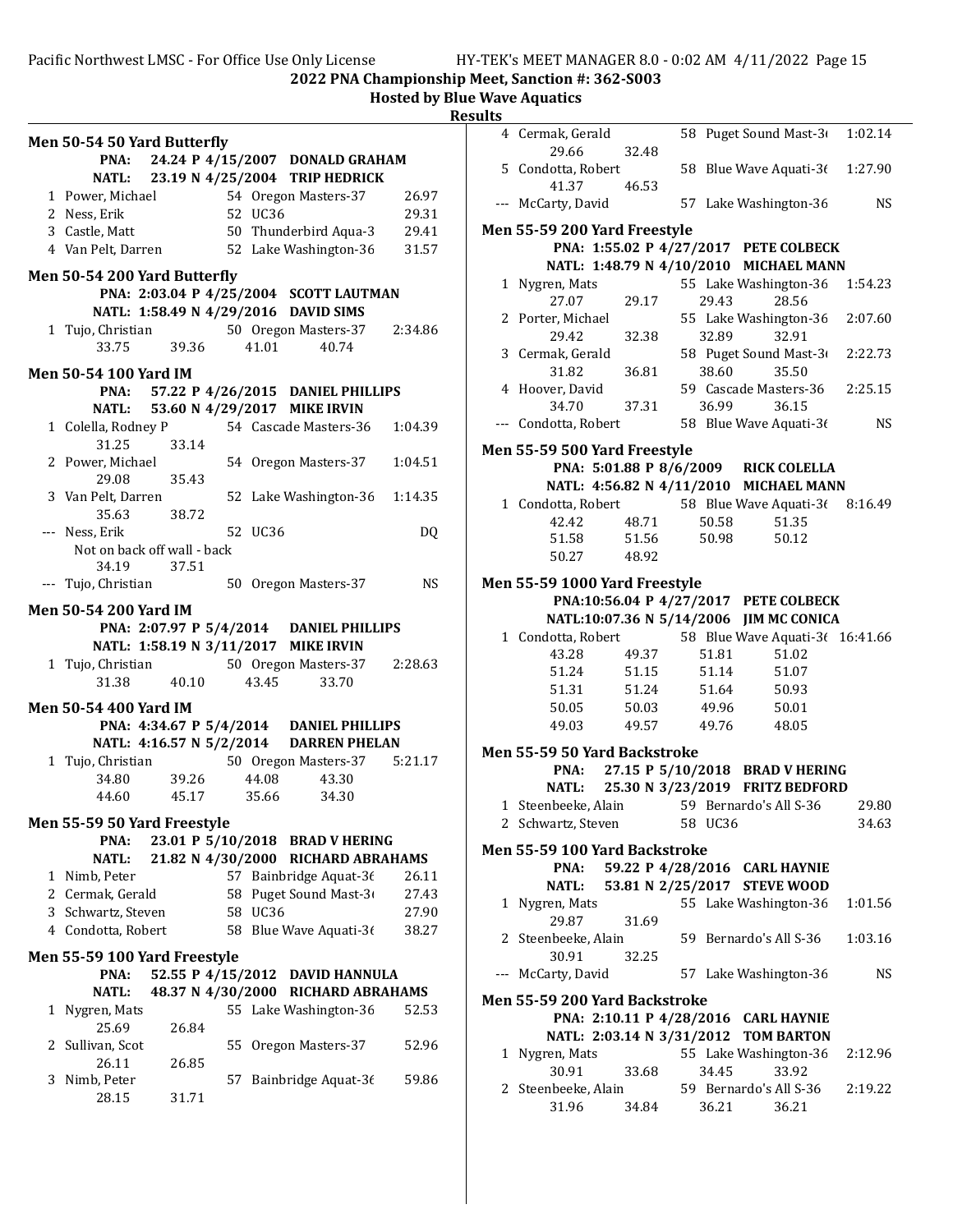|     | <b>Men 55-59 50 Yard Breaststroke</b> |       |                  |         |                                          |           |
|-----|---------------------------------------|-------|------------------|---------|------------------------------------------|-----------|
|     | PNA:                                  |       | 28.74 P 5/4/2008 |         | <b>RICK COLELLA</b>                      |           |
|     | <b>NATL:</b>                          |       |                  |         | 26.32 N 4/27/2019 CARLO TRAVAINI         |           |
|     | 1 Esko, Kevin                         |       |                  |         | 56 Mercer Island Re-36                   | 31.36     |
|     | 2 Scott, David                        |       |                  |         | 55 Team Walker Inte-36                   | 33.75     |
|     | 3 Cermak, Gerald                      |       |                  |         | 58 Puget Sound Mast-3                    | 34.46     |
|     | 4 Porter, Michael                     |       |                  |         | 55 Lake Washington-36                    |           |
|     |                                       |       |                  |         |                                          | 34.58     |
|     | 5 Schwartz, Steven                    |       |                  | 58 UC36 |                                          | 36.92     |
|     | 6 Condotta, Robert                    |       |                  |         | 58 Blue Wave Aquati-36                   | 54.07     |
|     | Men 55-59 100 Yard Breaststroke       |       |                  |         |                                          |           |
|     |                                       |       |                  |         | PNA: 1:03.07 P 5/4/2008 RICK COLELLA     |           |
|     | NATL:                                 |       |                  |         | 57.95 N 5/13/2018 CARLO TRAVAINI         |           |
|     | 1 Esko, Kevin                         |       |                  |         | 56 Mercer Island Re-36                   | 1:08.25   |
|     | 31.73                                 | 36.52 |                  |         |                                          |           |
|     | 2 Scott, David                        |       |                  |         | 55 Team Walker Inte-36                   | 1:12.35   |
|     | 34.57                                 | 37.78 |                  |         |                                          |           |
| 3   | Hoover, David                         |       |                  |         | 59 Cascade Masters-36                    | 1:21.38   |
|     | 37.78                                 | 43.60 |                  |         |                                          |           |
|     | Men 55-59 200 Yard Breaststroke       |       |                  |         |                                          |           |
|     |                                       |       |                  |         | PNA: 2:17.05 P 5/4/2008 RICK COLELLA     |           |
|     |                                       |       |                  |         | NATL: 2:07.80 N 5/12/2018 CARLO TRAVAINI |           |
|     | 1 Sullivan, Scot                      |       |                  |         | 55 Oregon Masters-37                     | 2:34.42   |
|     | 36.11                                 | 40.22 |                  | 39.54   | 38.55                                    |           |
|     | 2 Esko, Kevin                         |       |                  |         | 56 Mercer Island Re-36                   | 2:35.62   |
|     |                                       |       |                  |         |                                          |           |
|     | 35.54                                 | 39.75 |                  | 40.47   | 39.86                                    |           |
|     | 3 Scott, David                        |       |                  |         | 55 Team Walker Inte-36                   | 2:39.43   |
|     | 36.71                                 | 41.06 |                  | 42.03   | 39.63                                    |           |
|     | 4 Hoover, David                       |       |                  |         | 59 Cascade Masters-36                    | 3:05.56   |
|     | 42.20                                 | 47.95 |                  | 48.30   | 47.11                                    |           |
|     | Men 55-59 50 Yard Butterfly           |       |                  |         |                                          |           |
|     | PNA:                                  |       |                  |         | 24.52 P 2/11/2018 BRAD V HERING          |           |
|     | NATL:                                 |       |                  |         | 23.57 N 7/25/1921 STEVE HILTABIDDLE      |           |
|     | 1 Cermak, Gerald                      |       |                  |         | 58 Puget Sound Mast-3                    | 30.13     |
|     | 2 Nimb, Peter                         |       |                  |         | 57 Bainbridge Aquat-36                   | 30.44     |
|     |                                       |       |                  |         |                                          |           |
|     | --- McCarty, David                    |       |                  |         | 57 Lake Washington-36                    | <b>NS</b> |
|     | Men 55-59 100 Yard IM                 |       |                  |         |                                          |           |
|     | PNA: 58.64 P 5/4/2008                 |       |                  |         | <b>RICK COLELLA</b>                      |           |
|     | <b>NATL:</b>                          |       |                  |         | 55.09 N 4/26/2019 CARLO TRAVAINI         |           |
|     | 1 Porter, Michael                     |       |                  |         | 55 Lake Washington-36                    | 1:04.72   |
|     | 30.30                                 | 34.42 |                  |         |                                          |           |
|     | 2 Cermak, Gerald                      |       |                  |         | 58 Puget Sound Mast-3                    | 1:12.61   |
|     | 33.86                                 | 38.75 |                  |         |                                          |           |
| 3   | Schwartz, Steven                      |       |                  | 58 UC36 |                                          | 1:13.02   |
|     | 34.02                                 | 39.00 |                  |         |                                          |           |
|     | Men 55-59 200 Yard IM                 |       |                  |         |                                          |           |
|     |                                       |       |                  |         | PNA: 2:05.15 P 5/4/2008 RICK COLELLA     |           |
|     |                                       |       |                  |         | NATL: 2:02.25 N 5/13/2018 DAVID SIMS     |           |
|     |                                       |       |                  |         |                                          |           |
|     | 1 Sullivan, Scot                      |       |                  |         | 55 Oregon Masters-37                     | 2:14.28   |
|     | 28.98                                 | 34.44 |                  | 40.00   | 30.86                                    |           |
| --- | Porter, Michael                       |       |                  |         | 55 Lake Washington-36                    | DQ        |
|     | Non-simultaneous touch - breast       |       |                  |         |                                          |           |
|     | 30.22                                 | 37.53 |                  | 41.71   | 32.81                                    |           |
|     |                                       |       |                  |         |                                          |           |

| IITS |                                     |       |    |         |                                                                            |           |
|------|-------------------------------------|-------|----|---------|----------------------------------------------------------------------------|-----------|
|      | Men 55-59 400 Yard IM               |       |    |         |                                                                            |           |
|      |                                     |       |    |         |                                                                            |           |
|      |                                     |       |    |         | PNA: 4:30.18 P 5/4/2008 RICK COLELLA<br>NATL: 4:28.66 N 5/2/2014 JIM SAUER |           |
|      | 1 Sullivan, Scot                    |       |    |         | 55 Oregon Masters-37                                                       | 4:56.40   |
|      | 32.06                               | 36.85 |    | 38.45   | 36.62                                                                      |           |
|      | 44.01                               | 44.16 |    | 33.18   | 31.07                                                                      |           |
|      |                                     |       |    |         |                                                                            |           |
|      | <b>Men 60-64 50 Yard Freestyle</b>  |       |    |         |                                                                            |           |
|      |                                     |       |    |         | PNA: 23.87 P 5/4/2014 DAVID HANNULA                                        |           |
|      |                                     |       |    |         | NATL: 22.30 N 5/22/2005 RICHARD ABRAHAMS                                   |           |
|      | 1 Bollens, Stephen                  |       |    | 62 UC37 |                                                                            | 25.78     |
|      | 2 Hebert, Joseph                    |       |    | 60 UC36 |                                                                            | 26.06     |
|      | 3 Seton, John                       |       |    |         | 63 Oregon Masters-37                                                       | 27.51     |
|      | 4 Schaufler, Kirby                  |       |    |         | 62 Snohomish Aquati-3                                                      | 28.18     |
|      | --- Washburne, Brent                |       |    |         | 60 Oregon Masters-37                                                       | <b>NS</b> |
|      |                                     |       |    |         |                                                                            |           |
|      | <b>Men 60-64 100 Yard Freestyle</b> |       |    |         |                                                                            |           |
|      |                                     |       |    |         | PNA: 53.98 P 4/25/2019 SERGE GUERIN                                        |           |
|      |                                     |       |    |         | NATL: 49.14 N 5/22/2005 RICHARD ABRAHAMS                                   |           |
|      | 1 Hathaway, David                   |       |    |         | 61 Oregon Masters-37                                                       | 58.09     |
|      | 28.27                               | 29.82 |    |         |                                                                            |           |
|      | 2 Seton, John                       |       |    |         | 63 Oregon Masters-37                                                       | 59.99     |
|      | 29.31                               | 30.68 |    |         |                                                                            |           |
|      | 3 Schaufler, Kirby                  |       |    |         | 62 Snohomish Aquati-3                                                      | 1:04.36   |
|      | 30.35                               | 34.01 |    |         |                                                                            |           |
|      |                                     |       |    |         |                                                                            |           |
|      | <b>Men 60-64 200 Yard Freestyle</b> |       |    |         |                                                                            |           |
|      |                                     |       |    |         | PNA: 1:51.08 P 4/26/2015 RICK COLELLA                                      |           |
|      |                                     |       |    |         | NATL: 1:51.08 N 4/24/2015 RICK COLELLA                                     |           |
|      | 1 Hathaway, David                   |       |    |         | 61 Oregon Masters-37                                                       | 2:05.53   |
|      | 29.94                               | 31.64 |    | 32.30   | 31.65                                                                      |           |
|      | 2 Seton, John                       |       |    |         | 63 Oregon Masters-37                                                       | 2:13.42   |
|      | 30.62                               | 32.90 |    | 35.77   | 34.13                                                                      |           |
|      | 3 Schaufler, Kirby                  |       |    |         | 62 Snohomish Aquati-3                                                      | 2:23.87   |
|      | 32.73                               | 37.17 |    | 37.83   | 36.14                                                                      |           |
|      | --- Matthews, Scott                 |       |    |         | 60 Blue Wave Aquati-36                                                     | <b>NS</b> |
|      | Men 60-64 500 Yard Freestyle        |       |    |         |                                                                            |           |
|      |                                     |       |    |         | PNA: 5:11.70 P 2/19/2012 RICK COLELLA                                      |           |
|      |                                     |       |    |         | NATL: 5:11.17 N 4/29/2012 JIM MC CONICA                                    |           |
|      | 1 Howell, Richard K                 |       |    |         | 62 Oregon Masters-37                                                       | 6:20.97   |
|      |                                     |       |    |         |                                                                            |           |
|      | 33.36                               | 37.32 |    | 38.18   | 38.95                                                                      |           |
|      | 38.58                               | 38.99 |    | 39.17   | 39.60                                                                      |           |
|      | 39.48                               | 37.34 |    |         |                                                                            |           |
| 2    | Schaufler, Kirby                    |       | 62 |         | Snohomish Aquati-3                                                         | 6:24.60   |
|      | 34.21                               | 38.18 |    | 39.38   | 39.93                                                                      |           |
|      | 39.76                               | 39.44 |    | 39.34   | 39.20                                                                      |           |
|      | 38.42                               | 36.74 |    |         |                                                                            |           |
| 3    | Bittner, Matthew F                  |       |    | 62 UC36 |                                                                            | 8:58.68   |
|      | 41.80                               | 49.70 |    | 53.28   | 54.72                                                                      |           |
|      | 55.59                               | 56.55 |    | 57.73   | 56.66                                                                      |           |
|      | 57.39                               | 55.26 |    |         |                                                                            |           |
|      | Matthews, Scott                     |       |    |         | 60 Blue Wave Aquati-36                                                     | NS        |
|      | Seton, John                         |       | 63 |         | Oregon Masters-37                                                          | NS        |
|      |                                     |       |    |         |                                                                            |           |
|      |                                     |       |    |         |                                                                            |           |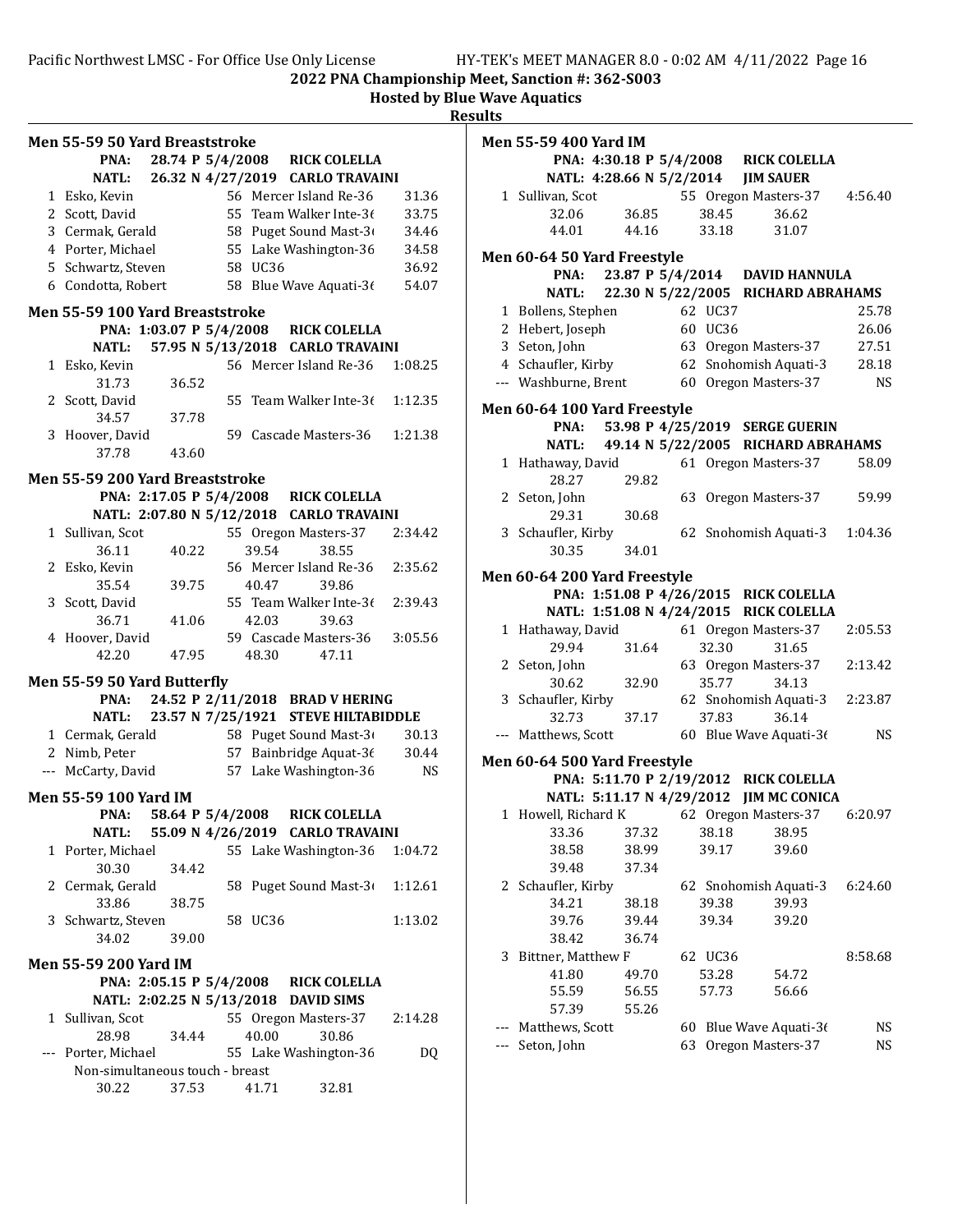|   | Men 60-64 1000 Yard Freestyle        |                          |         |                                         |                 |
|---|--------------------------------------|--------------------------|---------|-----------------------------------------|-----------------|
|   |                                      |                          |         | PNA:10:52.24 P 4/15/2012 RICK COLELLA   |                 |
|   |                                      |                          |         | NATL:10:42.16 N 4/23/2015 MICHAEL MANN  |                 |
|   | 1 Schaufler, Kirby                   |                          |         | 62 Snohomish Aquati-3                   | 13:10.95        |
|   | 34.57                                | 38.76                    | 39.83   | 40.31                                   |                 |
|   | 40.84                                | 41.16                    | 40.81   | 40.32                                   |                 |
|   | 40.54                                | 40.05                    | 40.20   | 39.73                                   |                 |
|   | 39.96                                | 39.98                    | 39.92   | 39.49                                   |                 |
|   |                                      |                          | 38.33   |                                         |                 |
|   | 39.30                                | 39.02                    |         | 37.83                                   |                 |
|   | 2 Matthews, Scott                    |                          |         | 60 Blue Wave Aquati-3( 14:51.50         |                 |
|   | 39.91                                | 41.96                    | 43.58   | 44.23                                   |                 |
|   | 44.67                                | 44.21                    | 44.55   | 44.48                                   |                 |
|   | 45.01                                | 44.44                    | 44.91   | 45.17                                   |                 |
|   | 45.38                                | 45.49                    | 45.72   | 45.47                                   |                 |
|   | 45.71                                | 45.66                    | 45.44   | 45.51                                   |                 |
|   | Men 60-64 50 Yard Backstroke         |                          |         |                                         |                 |
|   | PNA:                                 |                          |         | 28.12 P 4/26/2015 DONALD GRAHAM         |                 |
|   | NATL:                                | 26.60 N 4/7/2018         |         | <b>BRUCE KONE</b>                       |                 |
|   | 1 Haynie, Carl                       |                          |         | 61 Team Walker Inte-3 $($               | 30.11           |
|   | 2 Bollens, Stephen                   |                          | 62 UC37 |                                         | 33.30           |
|   | --- Hathaway, David                  |                          |         |                                         |                 |
|   | --- Washburne, Brent                 |                          |         | 61 Oregon Masters-37                    | NS<br><b>NS</b> |
|   |                                      |                          |         | 60 Oregon Masters-37                    |                 |
|   | Men 60-64 100 Yard Backstroke        |                          |         |                                         |                 |
|   | PNA:                                 |                          |         | 59.58 P 5/4/2014 DAVID HANNULA          |                 |
|   |                                      |                          |         | NATL: 57.46 N 4/30/2016 TOM BARTON      |                 |
|   | 1 Haynie, Carl                       |                          |         | 61 Team Walker Inte-36                  | 1:04.59         |
|   | 32.06                                | 32.53                    |         |                                         |                 |
|   | 2 Hathaway, David                    |                          |         | 61 Oregon Masters-37                    | 1:08.21         |
|   | 33.79                                | 34.42                    |         |                                         |                 |
| 3 | Moore, Robert                        |                          |         | 61 Team Walker Inte-36                  | 1:09.04         |
|   | 33.89                                | 35.15                    |         |                                         |                 |
|   |                                      |                          |         |                                         |                 |
|   | Men 60-64 200 Yard Backstroke        |                          |         |                                         |                 |
|   |                                      |                          |         | PNA: 2:12.85 P 4/12/2015 DAVID HANNULA  |                 |
|   |                                      | NATL: 2:07.91 N 5/1/2016 |         | <b>TOM BARTON</b>                       |                 |
|   | 1 Haynie, Carl                       |                          |         | 61 Team Walker Inte-36                  | 2:19.48         |
|   | 32.85                                | 34.92                    | 36.51   | 35.20                                   |                 |
| 2 | Moore, Robert                        |                          |         | 61 Team Walker Inte-36                  | 2:27.34         |
|   | 34.40                                | 37.52                    | 38.42   | 37.00                                   |                 |
|   | Men 60-64 50 Yard Breaststroke       |                          |         |                                         |                 |
|   | PNA:                                 | 28.76 P 4/26/2015        |         | <b>RICK COLELLA</b>                     |                 |
|   | NATL:                                | 28.20 N 7/24/1921        |         | <b>DAVID GUTHRIE</b>                    |                 |
|   |                                      |                          | 60 UC36 |                                         |                 |
|   | 1 Hebert, Joseph                     |                          |         |                                         | 32.36           |
|   | 2 Farrell, Thomas                    |                          |         | 62 Puget Sound Mast-3                   | 39.64           |
|   | --- Washburne, Brent                 |                          |         | 60 Oregon Masters-37                    | NS              |
|   | --- Espinosa, Leo                    |                          | 61 UC36 |                                         | <b>NS</b>       |
|   | Men 60-64 100 Yard Breaststroke      |                          |         |                                         |                 |
|   |                                      | PNA: 1:02.61 P 5/4/2014  |         | <b>RICK COLELLA</b>                     |                 |
|   |                                      |                          |         | NATL: 1:01.14 N 7/25/1921 DAVID GUTHRIE |                 |
| 1 | Howell, Richard K                    |                          |         | 62 Oregon Masters-37                    | 1:11.73         |
|   | 33.12                                | 38.61                    |         |                                         |                 |
|   |                                      |                          | 61 UC36 |                                         | NS              |
|   | --- Espinosa, Leo<br>--- Ikeda, Paul |                          |         | 62 Orca Swim Team-36                    | NS              |
|   |                                      |                          |         |                                         |                 |
|   |                                      |                          |         |                                         |                 |

|   | Men 60-64 50 Yard Butterfly                 |               |  |                  |                                                                            |               |
|---|---------------------------------------------|---------------|--|------------------|----------------------------------------------------------------------------|---------------|
|   |                                             |               |  |                  | PNA: 24.84 P 4/28/2016 DONALD GRAHAM<br>NATL: 24.36 N 2/10/2018 BRUCE KONE |               |
|   | 1 Seton, John                               |               |  |                  | 63 Oregon Masters-37                                                       | 29.56         |
|   | --- Washburne, Brent                        |               |  |                  | 60 Oregon Masters-37                                                       | NS.           |
|   | --- Schaufler, Kirby                        |               |  |                  | 62 Snohomish Aquati-3                                                      | <b>NS</b>     |
|   | --- Hathaway, David                         |               |  |                  | 61 Oregon Masters-37                                                       | <b>NS</b>     |
|   | Men 60-64 100 Yard Butterfly                |               |  |                  |                                                                            |               |
|   |                                             |               |  |                  | PNA: 58.08 P 4/26/2015 DONALD GRAHAM                                       |               |
|   |                                             |               |  |                  | NATL: 54.70 N 5/11/2018 PAUL CARTER                                        |               |
|   | 1 Haynie, Carl<br>32.11                     | 36.06         |  |                  | 61 Team Walker Inte-3 $(1:08.17)$                                          |               |
|   | --- Howell, Richard K                       |               |  |                  | 62 Oregon Masters-37                                                       | $\mathbf{NS}$ |
|   | Men 60-64 100 Yard IM                       |               |  |                  |                                                                            |               |
|   |                                             |               |  |                  | PNA: 57.23 P 5/9/2013 RICK COLELLA                                         |               |
|   |                                             |               |  |                  | NATL: 57.23 N 5/11/2013 RICK COLELLA                                       |               |
|   | 1 Moore, Robert<br>31.81                    | 39.24         |  |                  | 61 Team Walker Inte-36                                                     | 1:11.05       |
|   | 2 Farrell, Thomas<br>42.78                  | 43.86         |  |                  | 62 Puget Sound Mast-3(1:26.64                                              |               |
|   | --- Espinosa, Leo                           |               |  | 61 UC36          |                                                                            | <b>NS</b>     |
|   | Men 60-64 200 Yard IM                       |               |  |                  |                                                                            |               |
|   |                                             |               |  |                  | PNA: 2:03.26 P 5/4/2014 RICK COLELLA                                       |               |
|   |                                             |               |  |                  | NATL: 2:03.26 N 5/4/2014 RICK COLELLA                                      |               |
|   | --- Washburne, Brent 60 Oregon Masters-37   |               |  |                  |                                                                            | <b>NS</b>     |
|   | Men 60-64 400 Yard IM                       |               |  |                  |                                                                            |               |
|   |                                             |               |  |                  | PNA: 4:24.24 P 5/4/2014 RICK COLELLA                                       |               |
|   |                                             |               |  |                  | NATL: 4:24.24 N 5/2/2014 RICK COLELLA                                      |               |
|   |                                             |               |  |                  | 1 Matthews, Scott 60 Blue Wave Aquati-36 7:22.30                           |               |
|   | 44.11                                       | 52.54 1:05.13 |  |                  | 1:03.54                                                                    |               |
|   | 1:02.22                                     |               |  | 1:02.16 46.46    | 46.14                                                                      |               |
|   | <b>Men 65-69 50 Yard Freestyle</b>          |               |  |                  |                                                                            |               |
|   |                                             |               |  |                  | PNA: 24.26 P 4/14/2019 RICK COLELLA                                        |               |
|   |                                             |               |  |                  | NATL: 22.10 N 5/23/2010 RICHARD ABRAHAMS                                   |               |
|   | 1 Robinson, Charles<br>2 Green, Dick        |               |  |                  | 65 Mercer Island Be-36<br>69 Puget Sound Mast-3 28.35                      | 28.23         |
|   |                                             |               |  |                  | 3 Helm, Charlie 65 Oregon Masters-37 40.29                                 |               |
|   |                                             |               |  |                  |                                                                            |               |
|   | <b>Men 65-69 100 Yard Freestyle</b><br>PNA: |               |  |                  | 52.37 P 4/25/2019 RICK COLELLA                                             |               |
|   |                                             |               |  |                  | NATL: 49.42 N 5/22/2010 RICHARD ABRAHAMS                                   |               |
|   | 1 Knowlton, Bill                            |               |  | 69 UC36          |                                                                            | 1:12.34       |
|   | 35.86                                       | 36.48         |  |                  |                                                                            |               |
|   | 2 Engelhardt, Carl                          |               |  |                  | 68 Greenlake Aquadu-3                                                      | 1:14.29       |
|   | 35.25                                       | 39.04         |  |                  |                                                                            |               |
|   | <b>Men 65-69 200 Yard Freestyle</b>         |               |  |                  |                                                                            |               |
|   |                                             |               |  |                  | PNA: 1:52.57 P 4/27/2017 RICK COLELLA                                      |               |
|   |                                             |               |  |                  | NATL: 1:52.57 N 4/30/2017 RICK COLELLA                                     |               |
|   | 1 Piette, Jeffrey T                         |               |  |                  | 66 Oregon Masters-37                                                       | 2:23.63       |
|   | 34.16                                       | 37.23         |  | 37.20            | 35.04                                                                      | 2:28.95       |
|   | 2 Troupe, Curtis<br>33.23                   | 37.39         |  | 65 UC36<br>39.38 | 38.95                                                                      |               |
| 3 | Neuhaus, Scott J                            |               |  |                  | 67 Team Walker Inte-3 $($                                                  | 2:43.29       |
|   | 38.26                                       | 42.95         |  | 44.14            | 37.94                                                                      |               |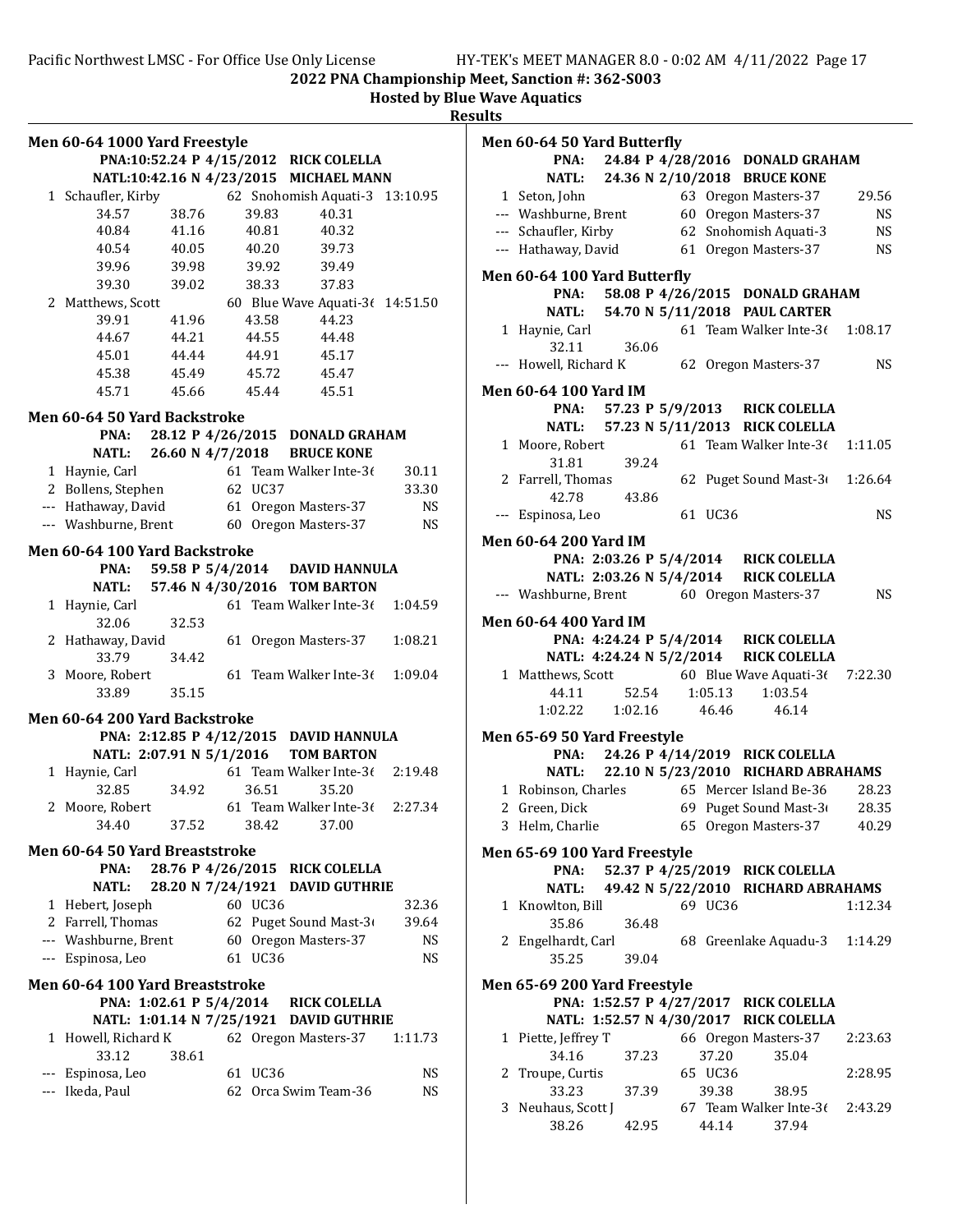Pacific Northwest LMSC - For Office Use Only License HY-TEK's MEET MANAGER 8.0 - 0:02 AM 4/11/2022 Page 18

65 Team Walker Inte-3 $(3:05.46)$ 

44.59 47.45 47.69 45.73

2022 PNA Championship Meet, Sanction #: 362-S003

|                                      |       |                  |                                         | <b>Hosted by Blue Wave Aquatics</b> | <b>Results</b> |                                |                                           |
|--------------------------------------|-------|------------------|-----------------------------------------|-------------------------------------|----------------|--------------------------------|-------------------------------------------|
| (Men 65-69 200 Yard Freestyle)       |       |                  |                                         |                                     |                | 2 Underbrink, Dan              |                                           |
| 4 Engelhardt, Carl                   |       |                  | 68 Greenlake Aquadu-3                   | 2:43.57                             |                | 44.59                          | 47.45                                     |
| 37.18                                | 42.86 | 44.09            | 39.44                                   |                                     |                | 3 Neuhaus, Scott J             |                                           |
| Men 65-69 500 Yard Freestyle         |       |                  |                                         |                                     |                | 44.31                          | 47.83                                     |
| PNA: 5:05.44 P 4/8/2017              |       |                  | <b>RICK COLELLA</b>                     |                                     |                | Men 65-69 50 Yard Breas        |                                           |
| NATL: 5:05.44 N 4/9/2017             |       |                  | <b>RICK COLELLA</b>                     |                                     |                | PNA:                           | 28.88 P                                   |
| 1 Engelhardt, Carl                   |       |                  | 68 Greenlake Aquadu-3                   | 7:29.75                             |                | <b>NATL:</b>                   | 28.88 N                                   |
| 38.29                                | 43.16 | 46.13            | 46.38                                   |                                     |                | 1 Piette, Jeffrey T            |                                           |
| 46.88                                | 46.34 | 46.21            | 46.25                                   |                                     |                | 2 Walsh, Greg S                |                                           |
| 46.43                                | 43.68 |                  |                                         |                                     |                | 3 Kratzer, Charlie             |                                           |
| 2 Helm, Charlie                      |       |                  | 65 Oregon Masters-37                    | 9:39.76                             |                |                                |                                           |
| 50.34                                | 57.22 | 58.76            | 58.96                                   |                                     |                | <b>Men 65-69 100 Yard Brea</b> |                                           |
| 58.55                                | 59.09 | 59.01            | 1:00.48                                 |                                     |                | PNA: 1:02.75 P                 |                                           |
| 59.33                                | 58.02 |                  |                                         |                                     |                | NATL: 1:02.75 N                |                                           |
|                                      |       |                  |                                         |                                     |                | 1 Underbrink, Dan              |                                           |
| Men 65-69 1000 Yard Freestyle        |       |                  | PNA:11:25.42 P 1/31/2015 DAN KIRKLAND   |                                     |                | 42.92                          | 44.99                                     |
|                                      |       |                  | NATL:11:23.13 N 4/16/2016 JIM MC CONICA |                                     |                | 2 Neuhaus, Scott J<br>45.90    | 49.21                                     |
| 1 Piette, Jeffrey T                  |       |                  | 66 Oregon Masters-37                    | 12:50.46                            |                | 3 Kratzer, Charlie             |                                           |
| 35.35                                | 38.30 | 38.89            | 38.97                                   |                                     |                | 49.36                          | 1:02.56                                   |
| 39.50                                | 39.14 | 39.02            | 38.80                                   |                                     |                |                                |                                           |
| 39.64                                | 38.84 | 39.01            | 38.68                                   |                                     |                | <b>Men 65-69 200 Yard Brea</b> |                                           |
| 38.57                                | 38.10 | 39.09            | 38.56                                   |                                     |                | PNA: 2:16.70 P                 |                                           |
| 38.35                                | 39.30 | 38.23            | 36.12                                   |                                     |                | NATL: 2:16.70 N                |                                           |
| 2 Engelhardt, Carl                   |       |                  | 68 Greenlake Aquadu-3 15:16.18          |                                     |                | 1 Underbrink, Dan              |                                           |
| 38.87                                | 43.63 | 45.55            | 46.38                                   |                                     |                | 43.92                          | 49.17                                     |
| 46.13                                | 47.05 | 46.86            | 47.46                                   |                                     |                | 2 Neuhaus, Scott J             |                                           |
| 46.97                                | 46.83 | 46.79            | 47.08                                   |                                     |                | 46.38                          | 52.23                                     |
| 46.74                                | 46.08 | 46.15            | 46.12                                   |                                     |                | Men 65-69 50 Yard Butte        |                                           |
| 46.41                                | 46.06 | 45.69            | 43.33                                   |                                     |                | PNA:                           | 27.00 P                                   |
|                                      |       |                  |                                         |                                     |                | <b>NATL:</b>                   | 24.94 N                                   |
| Men 65-69 50 Yard Backstroke<br>PNA: |       |                  | 29.46 P 4/14/2019 RICK COLELLA          |                                     |                | 1 Troupe, Curtis               |                                           |
| <b>NATL:</b>                         |       |                  | 27.74 N 5/23/2010 RICHARD ABRAHAMS      |                                     |                | <b>Men 65-69 100 Yard IM</b>   |                                           |
| 1 Robinson, Charles                  |       |                  | 65 Mercer Island Be-36                  | 34.51                               |                | PNA:                           | 57.37 P                                   |
| 2 Green, Dick                        |       |                  | 69 Puget Sound Mast-3                   | 35.09                               |                | <b>NATL:</b>                   | 57.37 N                                   |
| 3 Piette, Jeffrey T                  |       |                  | 66 Oregon Masters-37                    | 37.82                               |                | 1 Piette, Jeffrey T            |                                           |
|                                      |       |                  |                                         |                                     |                | 35.73                          | 40.25                                     |
|                                      |       |                  |                                         |                                     |                |                                |                                           |
| 4 Kratzer, Charlie                   |       |                  | 67 Bainbridge Aquat-36                  | 49.26                               |                |                                |                                           |
| Men 65-69 100 Yard Backstroke        |       |                  |                                         |                                     |                | 2 Neuhaus, Scott J<br>36.43    |                                           |
| PNA: 1:06.01 P 3/6/2005              |       |                  | <b>GARY CHASE</b>                       |                                     |                | --- Helm, Charlie              |                                           |
| NATL:                                |       |                  | 59.62 N 5/12/2013 HUGH WILDER           |                                     |                |                                |                                           |
| 1 Robinson, Charles                  |       |                  | 65 Mercer Island Be-36                  | 1:14.49                             |                | <b>Men 65-69 200 Yard IM</b>   |                                           |
| 36.92                                | 37.57 |                  |                                         |                                     |                | PNA: 2:03.63 P                 |                                           |
| 2 Knowlton, Bill                     |       | 69 UC36          |                                         | 1:18.61                             |                | NATL: 2:03.63 N                |                                           |
| 39.06                                | 39.55 |                  |                                         |                                     |                | 1 Underbrink, Dan              |                                           |
| 3 Neuhaus, Scott J                   |       |                  | 67 Team Walker Inte-36                  | 1:23.38                             |                | 40.46                          |                                           |
| 41.22                                | 42.16 |                  |                                         |                                     |                | 2 Troupe, Curtis               |                                           |
| 4 Underbrink, Dan                    |       |                  | 65 Team Walker Inte-36                  | 1:27.69                             |                | 37.47                          |                                           |
| 43.64                                | 44.05 |                  |                                         |                                     |                | <b>Men 65-69 400 Yard IM</b>   |                                           |
| Men 65-69 200 Yard Backstroke        |       |                  |                                         |                                     |                | PNA: 4:30.64 P                 |                                           |
|                                      |       |                  | PNA: 2:23.14 P 4/12/2015 DAN KIRKLAND   |                                     |                | NATL: 4:30.64 N                |                                           |
|                                      |       |                  | NATL: 2:15.61 N 1/14/2018 LAWRENCE DAY  |                                     |                | 1 Underbrink, Dan              |                                           |
| 1 Knowlton, Bill<br>39.28            |       | 69 UC36<br>43.78 |                                         | 2:50.22                             |                | 44.42<br>50.89                 | 41.83<br>45.83<br>48.50<br>52.52<br>50.31 |

|   | 3 Neuhaus, Scott J                       |                |    |                | 67 Team Walker Inte-3 $(3:07.59)$        |           |
|---|------------------------------------------|----------------|----|----------------|------------------------------------------|-----------|
|   | 44.31 47.83                              |                |    |                | 48.94 46.51                              |           |
|   | <b>Men 65-69 50 Yard Breaststroke</b>    |                |    |                |                                          |           |
|   |                                          |                |    |                | PNA: 28.88 P 5/10/2018 RICK COLELLA      |           |
|   |                                          |                |    |                | NATL: 28.88 N 5/11/2018 RICK COLELLA     |           |
|   | 1 Piette, Jeffrey T                      |                |    |                | 66 Oregon Masters-37                     | 39.07     |
|   | 2 Walsh, Greg S                          |                |    |                | 69 Seattle Metropol-36                   | 39.88     |
|   | 3 Kratzer, Charlie                       |                |    |                | 67 Bainbridge Aquat-36                   | 47.03     |
|   | Men 65-69 100 Yard Breaststroke          |                |    |                |                                          |           |
|   |                                          |                |    |                | PNA: 1:02.75 P 4/27/2017 RICK COLELLA    |           |
|   |                                          |                |    |                | NATL: 1:02.75 N 4/28/2017 RICK COLELLA   |           |
|   | 1 Underbrink, Dan                        |                |    |                | 65 Team Walker Inte-36                   | 1:27.91   |
|   | 42.92                                    | 44.99          |    |                |                                          |           |
|   | 2 Neuhaus, Scott J                       |                |    |                | 67 Team Walker Inte-36                   | 1:35.11   |
|   | 45.90                                    | 49.21          |    |                |                                          |           |
|   | 3 Kratzer, Charlie                       |                |    |                | 67 Bainbridge Aquat-36                   | 1:51.92   |
|   | 49.36 1:02.56                            |                |    |                |                                          |           |
|   | <b>Men 65-69 200 Yard Breaststroke</b>   |                |    |                |                                          |           |
|   |                                          |                |    |                | PNA: 2:16.70 P 4/27/2017 RICK COLELLA    |           |
|   |                                          |                |    |                | NATL: 2:16.70 N 4/29/2017 RICK COLELLA   |           |
|   | 1 Underbrink, Dan 65 Team Walker Inte-36 |                |    |                |                                          | 3:06.83   |
|   | 43.92                                    | 49.17          |    | 47.92          | 45.82                                    |           |
|   | 2 Neuhaus, Scott J                       |                |    |                | 67 Team Walker Inte-3( 3:23.29           |           |
|   | 46.38                                    |                |    |                | 52.23 52.86 51.82                        |           |
|   | <b>Men 65-69 50 Yard Butterfly</b>       |                |    |                |                                          |           |
|   |                                          |                |    |                |                                          |           |
|   |                                          |                |    |                |                                          |           |
|   |                                          |                |    |                | PNA: 27.00 P 4/14/2019 RICK COLELLA      |           |
|   |                                          |                |    |                | NATL: 24.94 N 5/22/2010 RICHARD ABRAHAMS |           |
|   | 1 Troupe, Curtis                         |                |    | 65 UC36        |                                          | 35.88     |
|   | Men 65-69 100 Yard IM                    |                |    |                |                                          |           |
|   |                                          |                |    |                | PNA: 57.37 P 4/25/2019 RICK COLELLA      |           |
|   |                                          |                |    |                | NATL: 57.37 N 4/26/2019 RICK COLELLA     |           |
|   | 1 Piette, Jeffrey T                      |                |    |                | 66 Oregon Masters-37                     | 1:15.98   |
|   | 35.73                                    | 40.25          |    |                |                                          |           |
|   | 2 Neuhaus, Scott J                       |                |    |                | 67 Team Walker Inte-3 $($                | 1:18.26   |
|   | 36.43                                    | 41.83          |    |                |                                          |           |
|   | --- Helm, Charlie                        |                | 65 |                | Oregon Masters-37                        | <b>NS</b> |
|   |                                          |                |    |                |                                          |           |
|   | Men 65-69 200 Yard IM                    |                |    |                |                                          |           |
|   |                                          |                |    |                | PNA: 2:03.63 P 4/27/2017 RICK COLELLA    |           |
|   |                                          |                |    |                | NATL: 2:03.63 N 4/28/2017 RICK COLELLA   |           |
|   | 1 Underbrink, Dan                        |                |    |                | 65 Team Walker Inte-36                   | 2:54.73   |
|   | 40.46                                    | 45.83          |    | 50.32          | 38.12                                    |           |
| 2 | Troupe, Curtis                           |                |    | 65 UC36        |                                          | 3:02.26   |
|   | 37.47                                    | 48.50          |    | 57.35          | 38.94                                    |           |
|   | Men 65-69 400 Yard IM                    |                |    |                |                                          |           |
|   |                                          |                |    |                | PNA: 4:30.64 P 5/10/2018 RICK COLELLA    |           |
|   |                                          |                |    |                | NATL: 4:30.64 N 5/11/2018 RICK COLELLA   |           |
|   | 1 Underbrink, Dan                        |                |    |                | 65 Team Walker Inte-36 6:22.69           |           |
|   | 44.42<br>50.89                           | 52.52<br>50.31 |    | 51.93<br>42.92 | 49.42<br>40.28                           |           |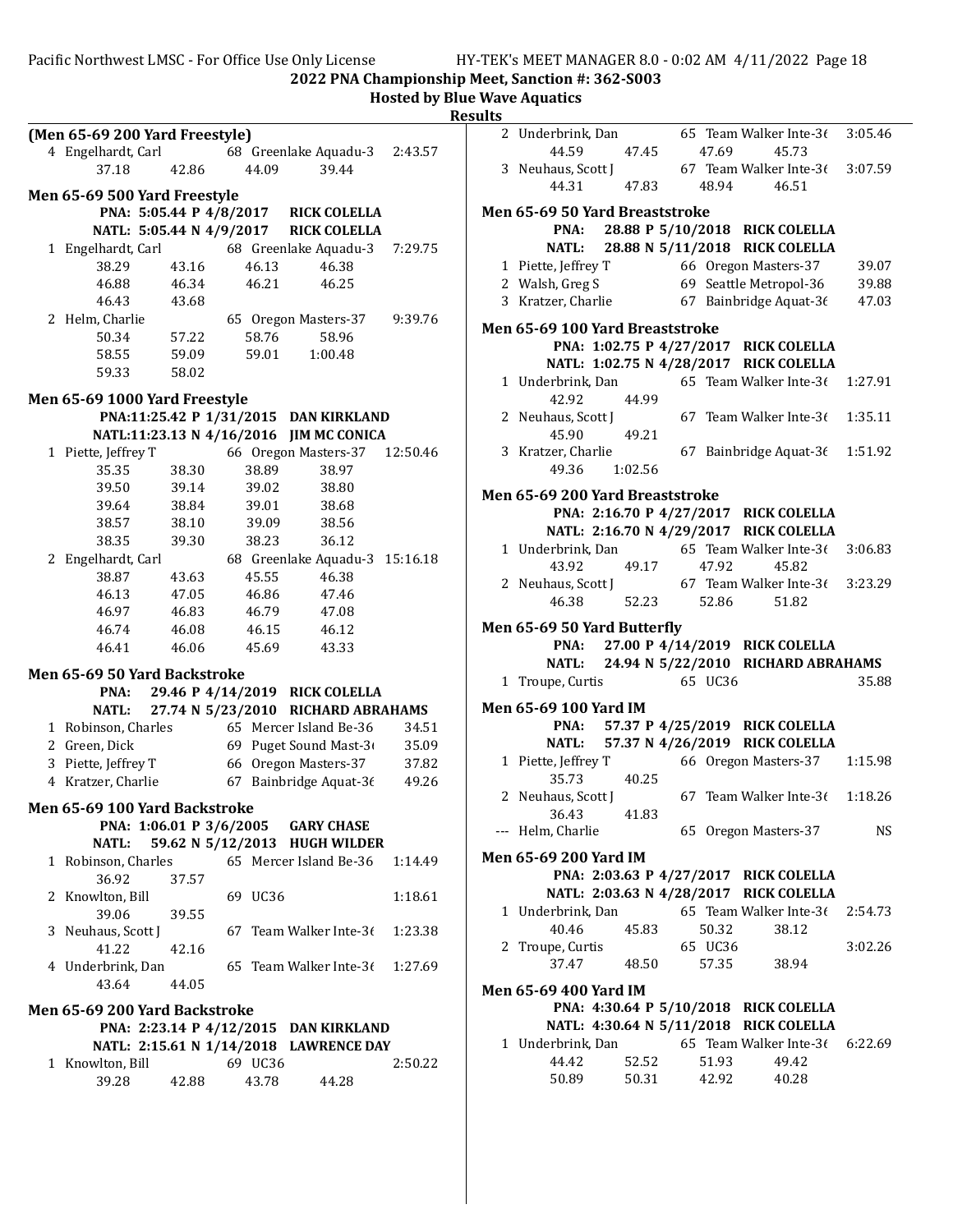|     | <b>Men 70-74 50 Yard Freestyle</b>  |                   |                  |         |                                                                                   |           |
|-----|-------------------------------------|-------------------|------------------|---------|-----------------------------------------------------------------------------------|-----------|
|     |                                     |                   |                  |         |                                                                                   |           |
|     |                                     |                   |                  |         | <b>PNA:</b> 26.89 P 5/4/2014 ROBERT PILGER<br>NATL: 24.13 N 5/4/2008 JEFF FARRELL |           |
|     |                                     |                   |                  |         |                                                                                   | 27.12     |
|     |                                     |                   |                  |         | 1 Hayes, William 70 Lake Washington-36<br>2 Wright, Larry E 73 UC36               | 30.70     |
|     | 3 White, Robert                     |                   |                  |         | 73 Lake Washington-36                                                             | 31.40     |
|     |                                     |                   |                  |         |                                                                                   |           |
|     | Men 70-74 100 Yard Freestyle        |                   |                  |         |                                                                                   |           |
|     |                                     |                   |                  |         | PNA: 1:02.05 P 5/4/2014 ROBERT PILGER                                             |           |
|     |                                     |                   |                  |         | NATL: 54.58 N 4/26/2015 RICHARD ABRAHAMS                                          |           |
|     |                                     |                   |                  |         | 1 Hayes, William 70 Lake Washington-36                                            | 1:02.99   |
|     | 30.26                               | 32.73             |                  |         |                                                                                   |           |
|     | Men 70-74 200 Yard Freestyle        |                   |                  |         |                                                                                   |           |
|     |                                     |                   |                  |         | PNA: 2:08.27 P 11/4/2018 DAN L KIRKLAND                                           |           |
|     |                                     |                   |                  |         | NATL: 2:05.33 N 3/24/2019 FRED SCHLICHER                                          |           |
|     | --- Kirkland, Dan                   |                   |                  |         | 73 Oregon Masters-37                                                              | <b>NS</b> |
|     |                                     |                   |                  |         |                                                                                   |           |
|     | Men 70-74 500 Yard Freestyle        |                   |                  |         |                                                                                   |           |
|     |                                     |                   |                  |         | PNA: 5:41.21 P 11/4/2018 DAN L KIRKLAND                                           |           |
|     |                                     |                   |                  |         | NATL: 5:41.21 N 11/4/2018 DAN KIRKLAND                                            |           |
|     | 1 Kirkland, Dan                     |                   |                  |         | 73 Oregon Masters-37                                                              | 5:58.76   |
|     | 32.97                               | 35.69             |                  | 36.20   | 36.58                                                                             |           |
|     | 36.44                               | 36.11             |                  | 36.23   | 36.50                                                                             |           |
|     | 36.48                               | 35.56             |                  |         |                                                                                   |           |
|     | 2 Hile, Laurence                    |                   |                  |         | 72 Bainbridge Aquat-36 10:32.64                                                   |           |
|     | 56.53                               | 1:02.56           |                  |         | 1:03.13  1:05.14                                                                  |           |
|     | 1:04.42                             |                   | 1:03.80  1:07.78 |         | 1:05.91                                                                           |           |
|     | 1:01.02                             | 1:02.35           |                  |         |                                                                                   |           |
|     | Men 70-74 1000 Yard Freestyle       |                   |                  |         |                                                                                   |           |
|     |                                     |                   |                  |         | PNA:12:46.06 P 4/27/2017 MICHAEL MCCOLLY                                          |           |
|     |                                     |                   |                  |         | NATL:11:46.94 N 4/13/2019 DAN KIRKLAND                                            |           |
|     | 1 Kirkland, Dan                     |                   |                  |         | 73 Oregon Masters-37 12:09.15                                                     |           |
|     | 32.78                               | 35.18             |                  | 35.68   | 36.00                                                                             |           |
|     | 36.09                               | 36.45             |                  | 36.67   | 36.70                                                                             |           |
|     | 37.07                               | 36.98             |                  | 37.02   | 36.96                                                                             |           |
|     | 37.10                               |                   | 37.07 37.04      |         | 36.67                                                                             |           |
|     | 36.97                               |                   | 36.91 37.16      |         | 36.65                                                                             |           |
|     | 2 Hile, Laurence                    |                   |                  |         | 72 Bainbridge Aquat-36 21:20.87                                                   |           |
|     | 52.18                               | 1:00.08           |                  |         | 1:03.02  1:06.79                                                                  |           |
|     | 1:07.07                             | 1:03.74           |                  | 1:05.01 | 1:05.20                                                                           |           |
|     | 1:06.33                             | 1:05.32           |                  | 1:04.85 | 1:06.54                                                                           |           |
|     | 1:08.73                             | 1:04.22           |                  | 1:04.29 | 1:04.04                                                                           |           |
|     | 1:05.72                             | 1:05.14           |                  | 1:02.43 | 1:00.17                                                                           |           |
|     |                                     |                   |                  |         |                                                                                   |           |
|     | <b>Men 70-74 50 Yard Backstroke</b> | 33.48 P 11/4/2018 |                  |         |                                                                                   |           |
|     | PNA:                                | 29.72 N 4/26/2015 |                  |         | <b>DAN L KIRKLAND</b>                                                             |           |
|     | <b>NATL:</b>                        |                   |                  |         | <b>RICHARD BURNS</b>                                                              |           |
| 1   | Hayes, William                      |                   |                  |         | 70 Lake Washington-36                                                             | 35.32     |
| 2   | Fogg, Stephen                       |                   | 73               |         | Team Walker Inte-36                                                               | 35.77     |
| 3   | Spencer, Rick R                     |                   | 74               |         | Puget Sound Mast-3                                                                | 39.58     |
| 4   | Fitzgerald, Robert                  |                   | 70               |         | Snohomish Aquati-3                                                                | 42.20     |
| --- | Kirkland, Dan                       |                   | 73               |         | Oregon Masters-37                                                                 | <b>NS</b> |
|     |                                     |                   |                  |         |                                                                                   |           |
|     |                                     |                   |                  |         |                                                                                   |           |
|     |                                     |                   |                  |         |                                                                                   |           |
|     |                                     |                   |                  |         |                                                                                   |           |

| <b>Men 70-74 100 Yard Backstroke</b>                                       |                |         |                                                               |           |
|----------------------------------------------------------------------------|----------------|---------|---------------------------------------------------------------|-----------|
|                                                                            |                |         | PNA: 1:08.48 P 11/4/2018 DAN L KIRKLAND                       |           |
|                                                                            |                |         | NATL: 1:04.22 N 5/8/1921 LAWRENCE DAY<br>73 Oregon Masters-37 |           |
| 1 Kirkland, Dan<br>35.60                                                   | 36.45          |         |                                                               | 1:12.05   |
| 2 Hayes, William<br>37.27                                                  |                |         | 70 Lake Washington-36                                         | 1:18.01   |
| 3 Wright, Larry E                                                          | 40.74          | 73 UC36 |                                                               | 1:19.31   |
| 38.80<br>4 Spencer, Rick R                                                 | 40.51<br>41.52 |         | 74 Puget Sound Mast-3                                         | 1:20.65   |
| 39.13<br>5 Fitzgerald, Robert<br>46.35                                     | 48.58          |         | 70 Snohomish Aquati-3                                         | 1:34.93   |
|                                                                            |                |         |                                                               |           |
| <b>Men 70-74 200 Yard Backstroke</b>                                       |                |         |                                                               |           |
|                                                                            |                |         | PNA: 2:37.63 P 5/16/1999 ROBERT MILLER                        |           |
|                                                                            |                |         | NATL: 2:19.00 N 2/12/1922 LAWRENCE DAY                        |           |
| 1 Spencer, Rick R 74 Puget Sound Mast-3 2:54.45<br>41.42 43.93 45.38 43.72 |                |         |                                                               |           |
| --- Kirkland, Dan                                                          |                |         | 73 Oregon Masters-37                                          | <b>NS</b> |
| <b>Men 70-74 50 Yard Breaststroke</b>                                      |                |         |                                                               |           |
| PNA:                                                                       |                |         | 35.14 P 4/27/2017 STEVEN B PETERSON                           |           |
|                                                                            |                |         | NATL: 31.70 N 4/30/2016 ROBERT STRAND                         |           |
| 1 White, Robert 73 Lake Washington-36                                      |                |         |                                                               | 36.84     |
| 2 Zilz, Lenny A                                                            |                |         | 72 Mercer Island Be-36                                        | 37.97     |
| Men 70-74 100 Yard Breaststroke                                            |                |         |                                                               |           |
|                                                                            |                |         | PNA: 1:19.70 P 4/25/2019 STEVEN B PETERSON                    |           |
|                                                                            |                |         | NATL: 1:09.14 N 7/25/1921 ROBERT WRIGHT                       |           |
| 1 Zilz, Lenny A<br>39.51                                                   | 44.16          |         | 72 Mercer Island Be-36 1:23.67                                |           |
| 2 White, Robert<br>39.68                                                   | 45.21          |         | 73 Lake Washington-36 1:24.89                                 |           |
| <b>Men 70-74 200 Yard Breaststroke</b>                                     |                |         |                                                               |           |
|                                                                            |                |         | PNA: 2:52.96 P 4/27/2017 STEVEN B PETERSON                    |           |
|                                                                            |                |         | NATL: 2:35.66 N 4/29/2016 ROBERT STRAND                       |           |
| 1 Zilz, Lenny A                                                            |                |         | 72 Mercer Island Be-36 3:05.65                                |           |
| 41.58                                                                      | 46.69          | 47.92   | 49.46                                                         |           |
| Men 70-74 50 Yard Butterfly                                                |                |         |                                                               |           |
|                                                                            |                |         | PNA: 30.59 P 5/4/2014 ROBERT PILGER                           |           |
| <b>NATL:</b>                                                               |                |         | 26.92 N 4/26/2015 RICHARD ABRAHAMS                            |           |
| 1 Wright, Larry E                                                          |                | 73 UC36 |                                                               | 35.63     |
| 2 Fitzgerald, Robert 70 Snohomish Aquati-3                                 |                |         |                                                               | 38.37     |
| <b>Men 70-74 200 Yard Butterfly</b>                                        |                |         |                                                               |           |
|                                                                            |                |         | PNA: 3:09.52 P 3/11/1990 ANDREW HOLDEN                        |           |
|                                                                            |                |         | NATL: 2:19.59 N 2/12/1922 LAWRENCE DAY                        |           |
| 1 Fogg, Stephen                                                            |                |         | 73 Team Walker Inte-36 3:24.45                                |           |
| 46.14                                                                      | 51.58          | 53.58   | 53.15                                                         |           |
| Men 70-74 100 Yard IM                                                      |                |         |                                                               |           |
|                                                                            |                |         | PNA: 1:13.19 P 5/16/1999 ROBERT MILLER                        |           |
|                                                                            |                |         | NATL: 1:04.77 N 4/29/2017 ANDREW MCPHERSON                    |           |
| 1 Wright, Larry E                                                          |                | 73 UC36 |                                                               | 1:19.36   |
| 36.22                                                                      | 43.14          |         |                                                               |           |
| 2 White, Robert                                                            |                |         | 73 Lake Washington-36                                         | 1:23.35   |
| 41.06                                                                      | 42.29          |         |                                                               |           |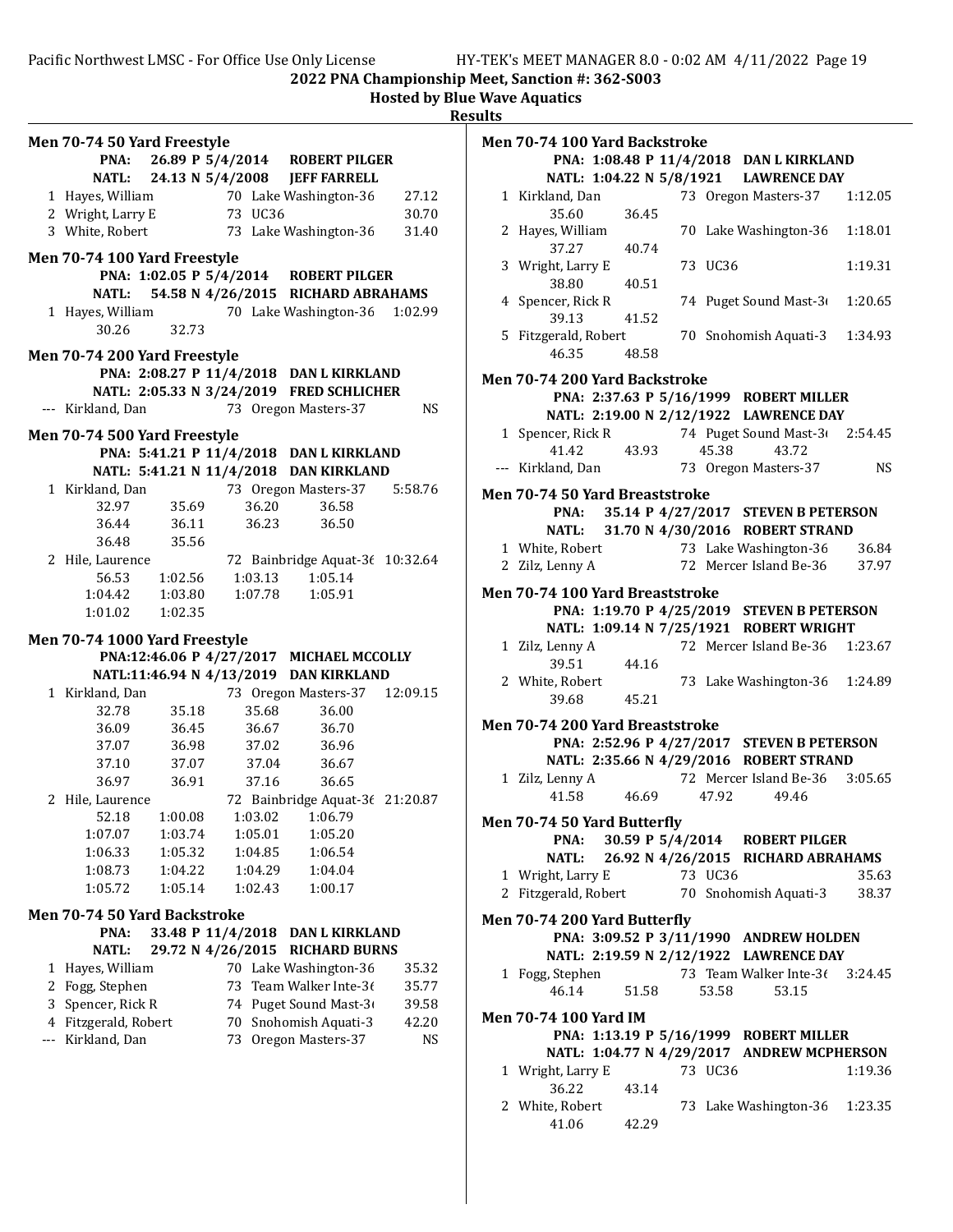Pacific Northwest LMSC - For Office Use Only License HY-TEK's MEET MANAGER 8.0 - 0:02 AM 4/11/2022 Page 20

2022 PNA Championship Meet, Sanction #: 362-S003

|                                                                                                         | <b>Hosted by Blue Wave Aquatics</b><br><b>Results</b> |
|---------------------------------------------------------------------------------------------------------|-------------------------------------------------------|
| Men 70-74 200 Yard IM                                                                                   | Men 80-84 100                                         |
| PNA: 2:43.15 P 4/27/2017 MICHAEL MCCOLLY                                                                | <b>PNA:</b>                                           |
| NATL: 2:21.79 N 8/9/1921 LAWRENCE DAY                                                                   | <b>NATL:</b>                                          |
| 73 Team Walker Inte-36 2:55.23<br>1 Fogg, Stephen                                                       | 1 Truong, Do                                          |
| 41.11<br>41.62<br>55.06<br>37.44                                                                        | 56.59                                                 |
| Men 75-79 50 Yard Freestyle<br>27.35 P 4/25/2019 ROBERT PILGER<br>PNA:                                  | <b>Women 18+20</b><br>PNA:                            |
| NATL: 25.58 N 3/4/2012 JEFF FARRELL                                                                     | A MOORHEAD, L                                         |
| 75 Oregon Masters-37<br>1 Stout, Jon<br>30.44                                                           | <b>NATL:</b>                                          |
|                                                                                                         | <b>G MIZERAK, S SH</b>                                |
| Men 75-79 100 Yard Freestyle                                                                            | 1 Blue Wave                                           |
| PNA: 1:01.77 P 4/25/2019 ROBERT PILGER                                                                  | 1) Wu, Joar                                           |
| 58.68 N 5/10/2009 DAVID RADCLIFF<br>NATL:                                                               | 3) Ralstin,                                           |
| 75 Oregon Masters-37<br>1 Stout, Jon<br>1:08.34                                                         | 29.69                                                 |
| 32.78<br>35.56                                                                                          | 2 Lake Wash                                           |
| Men 75-79 1000 Yard Freestyle                                                                           | 1) Au, Win                                            |
| PNA:14:09.71 P 4/10/2005 BOB MILLER                                                                     | 3) Gilley, Pa                                         |
| NATL:12:20.59 N 5/10/2009 DAVID RADCLIFF                                                                | 27.65                                                 |
| 1 Walker, Thomas W<br>75 Team Walker Inte-3( 26:30.63                                                   | <b>Women 18+20</b>                                    |
| 1:12.29<br>$1:19.82$ $1:22.19$<br>1:20.25                                                               | PNA:                                                  |
| 1:21.17<br>1:20.12<br>1:20.32                                                                           | <b>D PALUMBO, K S</b>                                 |
| 1:19.84<br>1:21.60                                                                                      | <b>NATL:</b>                                          |
| 1:19.89   1:19.64   1:19.40<br>1:19.45                                                                  | A SENKO, K MCG                                        |
| 1:20.59   1:19.87   1:20.49<br>1:12.52                                                                  | 1 Lake Wash                                           |
| Men 75-79 100 Yard Backstroke                                                                           | 1) Au, Win                                            |
| PNA: 1:19.44 P 6/6/1921 MICHAEL MCCOLLY                                                                 | 3) Yang, Er                                           |
| NATL: 1:07.31 N 4/28/2019 RICHARD BURNS                                                                 | 30.18                                                 |
| 75 Oregon Masters-37<br>NS.<br>--- Stout, Jon                                                           | 2 Blue Wave                                           |
|                                                                                                         | 1) Wu, Joar                                           |
| Men 75-79 50 Yard Breaststroke                                                                          | 3) Ralstin,                                           |
| 37.41 P 11/7/1921 STEVEN B PETERSON<br>PNA:                                                             | 27.76                                                 |
| 34.58 N 3/5/2017<br><b>MIKE FRESHLEY</b><br><b>NATL:</b>                                                | 3 Western W                                           |
| 1 Peterson, Steven 75 Bernardo's All S-36 37.31<br>2 Walker, Thomas W 75 Team Walker Inte-3 $(1:14.72)$ | 1) Farmer,                                            |
|                                                                                                         | 3) Osborne                                            |
| Men 75-79 200 Yard Breaststroke                                                                         | 39.36                                                 |
| PNA: 3:12.19 P 5/4/2014 DICK PETERSON                                                                   | <b>Women 25+20</b>                                    |
| NATL: 2:45.33 N 4/29/2016 MIKE FRESHLEY                                                                 | <b>PNA:</b>                                           |
| 75 Bernardo's All S-36<br>1 Peterson, Steven<br>3:03.20                                                 | A MOORHEAD, C                                         |
| 41.47<br>46.76<br>48.30<br>46.67                                                                        | <b>NATL:</b>                                          |
| 2 Walker, Thomas W<br>75 Team Walker Inte-36<br>5:34.47                                                 | <b>M KENNEDY, L S</b>                                 |
| 1:20.15<br>1:26.20<br>1:24.05<br>1:24.07                                                                | 1 Blue Wave                                           |
| <b>Men 75-79 100 Yard IM</b>                                                                            | 1) Arns, Ka                                           |
| PNA: 1:17.70 P 4/25/2019 ROBERT PILGER                                                                  | 3) Kawaok                                             |
| NATL: 1:08.68 N 9/18/2016 MIKE FRESHLEY                                                                 | 38.23                                                 |
| 75 Team Walker Inte-36<br>1 Walker, Thomas W<br>2:34.46                                                 | <b>Women 25+20</b>                                    |
| 1:18.63<br>1:15.83                                                                                      | PNA:                                                  |
| --- Stout, Jon<br>75 Oregon Masters-37<br>NS                                                            | CHELGASON, PI                                         |
| Men 80-84 50 Yard Breaststroke                                                                          | <b>NATL:</b>                                          |
| 46.47 P 2/23/2020 DICK A PETERSON<br>PNA:                                                               | <b>L OBERSTAR-BR</b>                                  |
| 37.48 N 5/1/1921<br><b>MIKE FRESHLEY</b><br><b>NATL:</b>                                                | 1 Blue Wave                                           |
| 1 Truong, Dominique 83 Puget Sound Mast-3<br>51.57                                                      | 1) Stribling                                          |
|                                                                                                         | 3) Kawaok                                             |
|                                                                                                         | 36.82                                                 |
|                                                                                                         |                                                       |

sults Men 80-84 100 Yard Breaststroke PNA: 1:34.87 P 4/15/2018 DICK A PETERSON NATL: 1:23.28 N 5/1/1921 MIKE FRESHLEY 1 Truong, Dominique 83 Puget Sound Mast-3(2:05.10) 56.59 1:08.51 Women 18+ 200 Yard Freestyle Relay PNA: 1:41.39 P 4/13/2014 PSM A MOORHEAD, L ORAM, P DINKEL, J KING NATL: 1:35.66 N 4/30/2016 CLUB TRIBE ALUM G MIZERAK, S SHANER, C HURTUBISE, K GRIER 1 Blue Wave Aquati-36 A 1:52.51 1) Wu, Joanna W27 2) Ralstin, Grace W20 3) Ralstin, Madeline W20 4) Chan, Chelsea W29 29.69 28.00 29.52 25.30 2 Lake Washington-36 A 1:52.91 1) Au, Wing Yun W21 2) Chapman, Linda W66 3) Gilley, Paige W29 4) Yang, Erin W28 27.65 32.24 26.47 26.55 Women 18+ 200 Yard Medley Relay PNA: 1:55.40 P 4/14/2013 PSM D PALUMBO, K SCHAEFFER, B BOGACHUS, M CHANG NATL: 1:45.34 N 4/24/2015 THE OLYMPIC CLU A SENKO, K MCGRAW, K KASTES, K MURPHY 1 Lake Washington-36 A 2:02.97 1) Au, Wing Yun W21 2) Chapman, Linda W66 3) Yang, Erin W28 4) Gilley, Paige W29 30.18 38.99 53.67 0.13 2 Blue Wave Aquati-36 A 2:22.72 1) Wu, Joanna W27 2) Chan, Chelsea W29 3) Ralstin, Grace W20 4) Ralstin, Madeline W20 27.76 37.60 30.74 46.62 3 2:37.25 Western Washingt-36 A 1) Farmer, Samantha W21 2) Schultz, Kait W20 3) Osborne, Rae W19 4) VanWormer, Jessa W23 39.36 44.24 39.27 34.38 Women 25+ 200 Yard Freestyle Relay PNA: 1:41.13 P 4/12/2015 PSM A MOORHEAD, C HELGASON, J G KING, P DINKEL NATL: 1:34.62 N 4/7/2019 NORTH CAROLINA M KENNEDY, L SMITH, K LINDAUER, E BRAUN 1 Blue Wave Aquati-36 B 2:16.72 1) Arns, Katherine W33 2) Stribling Geldien, Gail W41 3) Kawaoka, Rebecca W30 4) Mellick, Kimberly W43 38.23 32.86 33.19 32.44 Women 25+ 200 Yard Medley Relay PNA: 1:51.99 P 4/12/2015 PSM C HELGASON, P DINKEL, J G KING, K A BYERS NATL: 1:45.01 N 5/4/2008 SOUTHERN METHOD L OBERSTAR-BROWN, K MCCLELLAND, L HOLT, D DIEZI 1 Blue Wave Aquati-36 B 2:39.25 1) Stribling Geldien, Gail W41 2) Outerson, Jenell D W54 3) Kawaoka, Rebecca W30 4) Mellick, Kimberly W43 36.82 43.29 46.34 32.80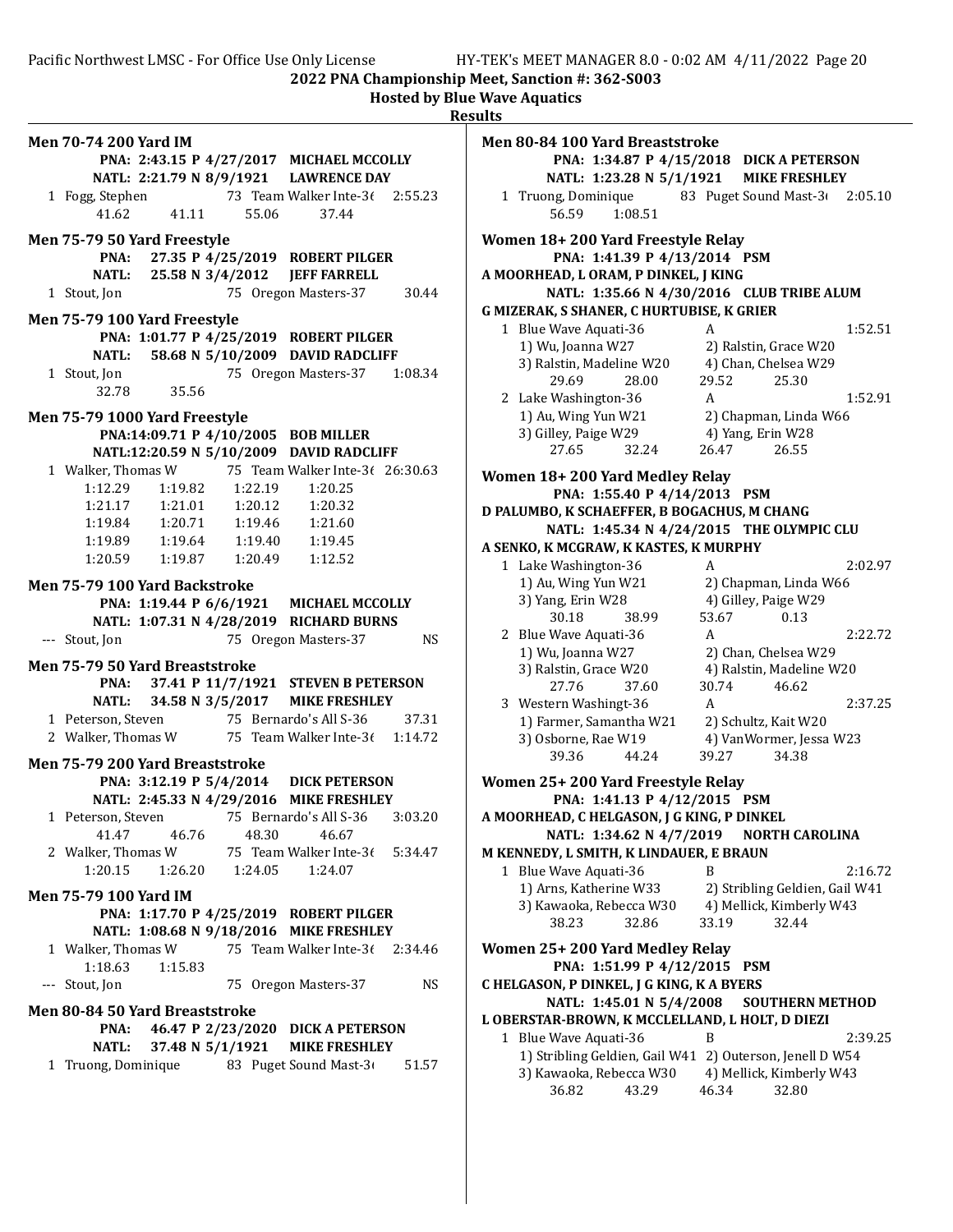|                                                                   |                                           | <b>Hosted by Blue Wave Aquatics</b><br><b>Results</b> |
|-------------------------------------------------------------------|-------------------------------------------|-------------------------------------------------------|
| Women 45+200 Yard Freestyle Relay<br>PNA: 1:45.48 P 5/17/2002 PNA |                                           | <b>Men 25+ 200 Yard</b><br><b>PNA: 1:2</b>            |
| J MOORE, C DAVIS, D GLASSMAN, M LIPPOLD                           |                                           | C CHAPMAN, C YUNG                                     |
|                                                                   | NATL: 1:40.44 N 4/30/2011 COLORADO MASTER | <b>NATL: 1:1</b>                                      |
| K GARNIER, C SAPPEY, A SCOTT-KUBE, S VON DER LIPPE                |                                           | W WAGNER, A SURH                                      |
| 1 Cascade Masters-36                                              | A<br>2:36.15                              | 1 Cascade Master                                      |
| 1) Clark, Katherine S W45                                         | 2) High, Marjorie W46                     | 1) Colella, Case                                      |
| 3) Hope, Carolyn W51                                              | 4) Phillips, Sue W62                      | 3) Gibson, Kevir                                      |
| 37.21<br>41.25                                                    | 39.43<br>38.26                            | 25.23                                                 |
| Women 45+200 Yard Medley Relay                                    |                                           | 2 Snohomish Aqu                                       |
| PNA: 2:00.29 P 5/4/2014                                           | <b>PSM</b>                                | 1) Fairhurst, Br                                      |
| L PACE, H WERNER, S BULLOCK, L DAHL                               |                                           | 3) Green, Jeff M                                      |
|                                                                   | NATL: 1:51.83 N 5/12/2018 NORTH CAROLINA  | 24.76                                                 |
| J BUCKLEY, S DUNN, E BRAUN, A HOLLAND                             |                                           | 3 Blue Wave Aqua                                      |
| 1 Team Walker Inte-36                                             | 2:23.29<br>A                              | 1) Sprinkle, Bao                                      |
| 1) Jacobs, Candace W69                                            | 2) Lickwala, Holly W45                    | 3) Bush, Gabe M<br>23.91                              |
| 3) Wahlstrom, Colleen W45                                         | 4) Pelham, Kathy W49                      |                                                       |
| 44.95<br>36.29                                                    | 30.36<br>31.69                            | <b>Men 25+ 200 Yard</b>                               |
| 2 Bainbridge Aquat-36                                             | 2:43.02<br>A                              | <b>PNA: 1:3</b>                                       |
| 1) Belt, Barbara W66                                              | 2) Dumouchel, Denise W59                  | TO GRAY, J KOTYNIA                                    |
| 3) Cyger, Erin W50                                                | 4) Kratzer, Elissa W59                    | <b>NATL: 1:2</b>                                      |
| 45.43<br>49.32                                                    | 1:08.27                                   | R LOCHTE, M ALEXA                                     |
| 3 Cascade Masters-36                                              | 2:59.12<br>A                              | 1 Snohomish Aqu                                       |
| 1) Hope, Carolyn W51                                              | 2) Clark, Katherine S W45                 | 1) Fairhurst, Br                                      |
| 3) High, Marjorie W46                                             | 4) Phillips, Sue W62                      | 3) Mullen, Gary                                       |
| 45.78<br>44.27                                                    | 50.74<br>38.33                            | 28.96                                                 |
| Men 18+200 Yard Freestyle Relay                                   |                                           | 2 Blue Wave Aqua                                      |
| PNA: 1:28.38 P 4/15/2012 PNA                                      |                                           | 1) Sprinkle, Bao                                      |
| CHRIS CHAPMAN, THOMAS PEART, NED STACK, CEJIH YUNG                |                                           | 3) Bush, Gabe M                                       |
|                                                                   | NATL: 1:18.32 N 5/22/2010 NORTH CAROLINA  | 26.82                                                 |
| N BRUNELLI, C JONES, N WESTBY, J SKUBA                            |                                           | <b>Men 35+200 Yard</b>                                |
| 1 Lake Washington-36                                              | A<br>1:31.41                              | <b>PNA: 1:3</b>                                       |
| 1) Repeta, Alex M23                                               | 2) Ni, Jake M28                           | <b>J KEPPELER, T DOHE</b>                             |
| 3) Kelly, Sawyer M27                                              | 4) Mehta, Sivan K M27                     | <b>NATL: 1:2</b>                                      |
| 22.45<br>22.97                                                    | 24.47<br>21.52                            | T BLESSING, M VARO                                    |
| 2 Bernardo's All S-36                                             | 1:42.70<br>A                              | 1 Lake Washingto                                      |
| 1) Cole, Matthew C M23                                            | 2) Peterson, Steven M75                   | 1) Nygren, Mats                                       |
| 3) Steenbeeke, Alain M59                                          | 4) Arnold, Joshua M22                     | 3) Yamamoto, Ji                                       |
| 32.21<br>21.35                                                    | 25.31<br>23.83                            | 24.55                                                 |
| Men 18+200 Yard Medley Relay                                      |                                           | <b>Men 35+200 Yard</b>                                |
| PNA: 1:38.26 P 4/15/2018 PSM                                      |                                           | <b>PNA: 1:4</b>                                       |
| S MEHTA, J KOTYNIA, R COLELLA, B SWEDBERG                         |                                           | <b>J KEPPELER, D E KAY</b>                            |
| NATL: 1:26.71 N 5/2/2014                                          | THE OLYMPIC CLU                           | <b>NATL: 1:3</b>                                      |
| A SAETA, N KOON, N ADRIAN, A ERVIN                                |                                           | T WANG, T HOLSMAN                                     |
| 1 Lake Washington-36                                              | 1:50.32<br>A                              | 1 Cascade Master                                      |
| 1) Repeta, Alex M23                                               | 2) Kelly, Sawyer M27                      | 1) Pence, Brade                                       |
| 3) Porter, Michael M55                                            | 4) Nygren, Mats M55                       | 3) Wallach, Ted                                       |
| 25.13<br>32.93                                                    | 27.88<br>24.38                            | 30.74                                                 |
| 2 Bernardo's All S-36                                             | 1:54.99<br>A                              | 2 Lake Washingto                                      |
| 1) Steenbeeke, Alain M59                                          | 2) Leskovar, Fran M23                     | 1) Hayes, Willia                                      |
| 3) Cole, Matthew C M23                                            | 4) Arnold, Joshua M22                     | 3) Yamamoto, Ji                                       |
| 29.26<br>38.77                                                    | 23.68<br>23.28                            | 35.60                                                 |
|                                                                   |                                           |                                                       |

**Freestyle Relay** 7.32 P 4/14/2013 PSM , C CONROY, R CARDOSO 9.71 N 4/7/2018 RICE AQUATICS OFF, D HILL, B COLLINS 1 Cascade Masters-36 A 1:40.97 y M27 2) Wallach, Ted M43 n M48 4) Pence, Braden C M39 25.23 24.85 26.68 24.21 2 Snohomish Aquati-36 A 1:45.61 andon J M25 2) Neff, John M31 42 4) Ringstad, Brandon M30 24.76 26.26 28.07 26.52 3 Blue Wave Aquati-36 A 1:49.75 den P M34 2) Condotta, Robert M58 3) Bush, Gabe M44 4) Matthews, Scott M60 23.91 25.44 27.71 32.69 **Medley Relay** 4.30 P 4/12/2015 PSM **A, C CHAPMAN, C CONROY** :7.81 N 4/29/2017 GOLDEN ROAD AQU **NDROV, T COX, L PECHMANN** 1 Snohomish Aquati-36 A 1:51.94 andon J M25 2) Ringstad, Brandon M30 J M36 4) Neff, John M31<br>32.99 23.99 26.00 28.96 32.99 23.99 26.00 2 2:21.22 Blue Wave Aquati-36 A den P M34 2) Condotta, Robert M58 4) Matthews, Scott M60 26.82 36.89 41.13 36.38 Freestyle Relay 1.52 P 5/20/2007 PNA RTY, D KAYS, K NELSON 13.32 N 5/29/2010 LONGHORN AQUATI **ZZA, B BAILEY, C ECKERMAN**  $\text{ln} - 36$  B  $\text{1:44.76}$ s M55 2) Porter, Michael M55 in M47 4) Scott, Michael M35 24.55 26.38 27.48 26.35 **Medley Relay**  $-1.68$  P  $4/29/2012$  PNA 'S, T DOHERTY, K RICE 3.66 N 5/12/2018 THE OLYMPIC CLU **N, M MARSHALL, S GREENWOOD** 1 2:00.37 Cascade Masters-36 A en C M39 2) Gibson, Kevin M48 M43 4) Colberg, Jason M52 30.74 31.95 28.44 29.24 2 Lake Washington-36 B 2:07.66 nm M70 2) Van Pelt, Darren M52 in M47 4) Scott, Michael M35 35.60 35.84 29.30 26.92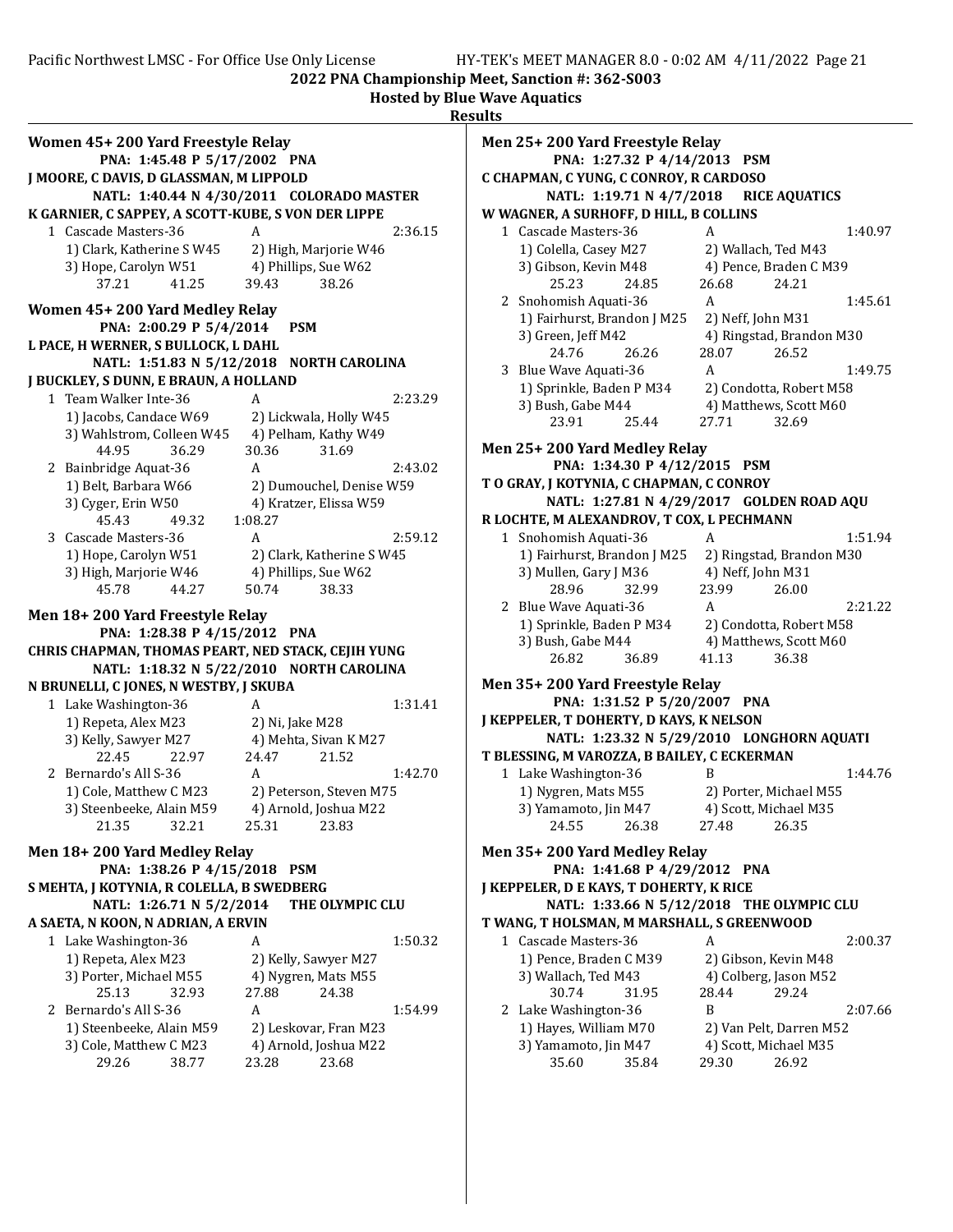Hosted by Blue Wave Aquatics

|                                                 |                                                | <b>Results</b>    |
|-------------------------------------------------|------------------------------------------------|-------------------|
| Men 45+200 Yard Freestyle Relay                 |                                                | <b>Mixed</b>      |
| PNA: 1:30.56 P 5/20/2007 PNA                    |                                                |                   |
| BRAD HERING, RICH LOUDON, JAY LEIGH, KARL WEISS |                                                | <b>AM00</b>       |
|                                                 | NATL: 1:27.70 N 5/4/2008 ARIZONA MASTERS       |                   |
| JOHN SMITH, AL JAEGERS, PAUL HAFNER, PAUL SMITH |                                                | <b>M BALI</b>     |
| 1 Team Walker Inte-36                           | 2:08.23<br>A                                   | 1 <sup>2</sup>    |
| 1) Haynie, Carl M61                             |                                                | 1                 |
| 3) Fogg, Stephen M73                            | 2) Barnes, Brent M54<br>4) Underbrink, Dan M65 | 3                 |
| 35.45<br>27.10                                  | 32.69<br>32.99                                 |                   |
|                                                 |                                                |                   |
| Men 45+200 Yard Medley Relay                    |                                                | <b>Mixed</b>      |
| PNA: 1:42.79 P 4/25/2019 PSM                    |                                                |                   |
| M O NYGREN, V CARMOSINO, B JONES, L CHALENDAR   |                                                | <b>C CHAF</b>     |
|                                                 | NATL: 1:36.56 N 5/23/2010 GEORGIA MASTERS      |                   |
| E ERICSON, C WEISSMAN, B BUGG, M ELLISON        |                                                | <b>M GREY</b>     |
| 1 Team Walker Inte-36                           | 2:22.68<br>A                                   | 1 <sub>B</sub>    |
| 1) Underbrink, Dan M65                          | 2) Neuhaus, Scott J M67                        | 1                 |
| 3) Elliott, Thomas M46                          | 4) Fogg, Stephen M73                           | 3                 |
| 38.18<br>41.89                                  | 31.59<br>31.02                                 |                   |
| Mixed 18+200 Yard Freestyle Relay               |                                                | 2L                |
| PNA: 1:34.41 P 5/20/2007 PNA                    |                                                | 1                 |
| A KROLL, S PIERCE, E JACOBSON, B GOLDMAN        |                                                | 3                 |
| NATL: 1:24.76 N 5/2/2014                        | THE OLYMPIC CLU                                |                   |
| N ADRIAN, K RAATZ, K KASTES, A ERVIN            |                                                | <b>Mixed</b>      |
| 1 CG Sports Manage-36                           | 1:39.68<br>A                                   |                   |
| 1) Zacharias, Reva W24                          | 2) Calvo, Morena W34                           | L A DA            |
| 3) Petersen, Erik M33                           | 4) Conroy, Chris M36                           |                   |
| 24.30<br>28.28                                  | 23.99<br>23.11                                 | <b>K GARI</b>     |
| 2 Lake Washington-36                            | 1:41.64<br>B                                   | --- C             |
| 1) Mehta, Sivan K M27                           | 2) Yang, Erin W28                              |                   |
| 3) Au, Wing Yun W21                             | 4) Ni, Jake M28                                |                   |
| 22.77<br>27.60                                  | 24.30<br>26.97                                 | 3                 |
| 3 Cascade Masters-36                            | 1:52.89<br>A                                   |                   |
| 1) Clark, Josaiah M25                           | 2) Kolesov, Nick M23                           |                   |
| 3) Weiland, Maddie W23                          | 4) Weiland, Mackenzie R W25                    | <b>Mixed</b>      |
| 28.79<br>24.50                                  | 31.27<br>28.33                                 |                   |
|                                                 |                                                | <b>SHART</b>      |
| Mixed 18+200 Yard Medley Relay                  |                                                |                   |
| PNA: 1:43.66 P 4/15/2012                        | <b>PNA</b>                                     | <b>SHART</b>      |
| C CHAPMAN, C YUNG, L ORAM, P DINKEL             |                                                | 1 <sup>5</sup>    |
|                                                 | NATL: 1:35.89 N 4/30/2016 THE OLYMPIC CLU      | 1                 |
| A SAETA, C BABCOCK, A SENKO, M STIPE            |                                                | 3                 |
| 1 Lake Washington-36                            | 1:56.46<br>A                                   | $2\,c$            |
| 1) Au, Wing Yun W21                             | 2) Yang, Erin W28                              |                   |
| 3) Kelly, Sawyer M27                            | 4) Kelly, Steven M22                           | 1                 |
| 30.19<br>34.15<br>2 Cascade Masters-36          | 27.33<br>24.79<br>2:00.64<br>A                 | 3                 |
|                                                 |                                                |                   |
| 1) Weiland, Maddie W23                          | 2) Colella, Casey M27                          | <b>Mixed</b>      |
| 3) Clark, Josaiah M25<br>37.25<br>29.21         | 4) Weiland, Mackenzie R W25<br>27.56<br>26.62  |                   |
|                                                 | A                                              | L A DA            |
| Bernardo's All S-36<br>$---$                    | NS                                             |                   |
| 1) Cole, Matthew C M23<br>3) Arnold, Joshua M22 | 2) McLean, Laura W56<br>4) Wolfe, Amy R W52    | <b>J SMITI</b>    |
|                                                 |                                                | $\mathbf{T}$<br>1 |
|                                                 |                                                |                   |
|                                                 |                                                | 3                 |
|                                                 |                                                |                   |

25+ 200 Yard Freestyle Relay PNA: 1:33.04 P 4/14/2013 PSM RHEAD, P DINKEL, R CARDOSO, C CHAPMAN NATL: 1:27.70 N 4/28/2017 THE OLYMPIC CLU LENGER, K RAATZ, M MARSHALL, S GREENWOOD  $1:44.86$  Blue Wave Aquati-36  $A$   $1:44.86$ 1) Sprinkle, Baden P M34 2) Wu, Joanna W27 3) Chan, Chelsea W29 4) Bush, Gabe M44 25.81 28.72 25.81 24.52 25+ 200 Yard Medley Relay PNA: 1:41.07 P 4/14/2013 PSM **MAN, C YUNG, P DINKEL, A MOORHEAD** NATL: 1:35.20 N 4/26/2015 ARIZONA MASTERS M GREVERS, A GREVERS, T DEBERRY, C VORRASI  $1.59.41$  Blue Wave Aquati-36 A 1) Sprinkle, Baden P M34 2) Bush, Gabe M44 3) Wu, Joanna W27 4) Chan, Chelsea W29 28.62 37.30 29.90 23.59 ake Washington-36 B are 2:08.77 1) Gilley, Paige W29 2) White, Robert M73 3) Salmi, Jenny M W49 4) Hayes, William M70 28.93 36.95 35.03 27.86 35+ 200 Yard Freestyle Relay PNA: 1:35.55 P 4/29/2012 PNA HL, J KEPPELER, H A WERNER, T DOHERTY NATL: 1:30.17 N 4/25/2004 ROCKY MOUNTAIN **NIER, S VON DER LIPPE, J SMITH, P SMITH**  $\Box$ ascade Masters-36  $\Box$  B Early take-off swimmer #3 1) Colberg, Jason M52 2) McVarish, Nicole W40 3) Borgen, Erik M48 4) Belkina, Maria W38 29.47 35.34 28.52 30.61 35+ 200 Yard Medley Relay PNA: 1:44.29 P 5/1/2011 PNA **T, T DOHERTY, L A DAHL, D E KAYS** NATL: 1:39.85 N 5/22/2010 COLORADO MASTER **T, M EISENHUTH, C O'SULLIVAN, C SAPPEY**  $\lambda$  315.84  $\lambda$  2:15.84 1) Green, Jeff M42 2) Polidori, Wendy W52 3) Block, Jonathan M39 4) Takaki, Carlene W37 35.73 38.60 33.67 27.84  $2:20.74$ 1) Belkina, Maria W38 2) Hoover, David M59 3) Borgen, Erik M48 4) McVarish, Nicole W40 35.59 37.47 33.04 34.64 45+ 200 Yard Freestyle Relay PNA: 1:38.53 P 4/26/2015 PSM HL, K CROUCH, M O NYGREN, D PHILLIPS NATL: 1:34.48 N 5/4/2008 ARIZONA MASTERS H. M BAILEY, S ROLLINS, P SMITH  $\text{Team Walker Inte-36} \qquad \text{A} \qquad \text{1:53.83}$ 1) Moore, Robert M61 2) Pelham, Kathy W49 1) Lickwala, Holly W45 4) Haynie, Carl M61 27.96 31.78 27.41 26.68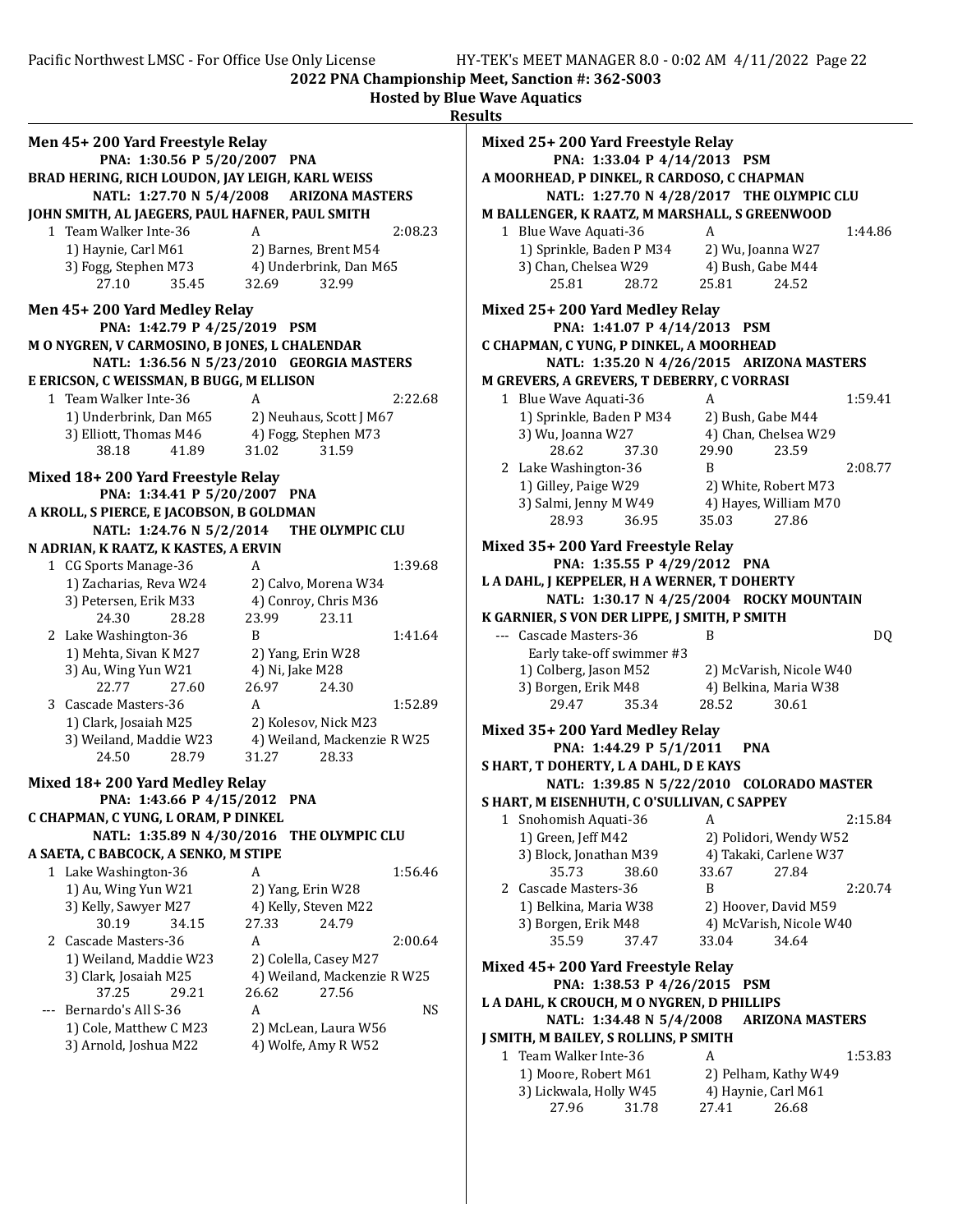Hosted by Blue Wave Aquatics

| Result |  |
|--------|--|
|        |  |

| (Mixed 45+200 Yard Freestyle Relay)                                                       |                          |                              |                                         |         |  |
|-------------------------------------------------------------------------------------------|--------------------------|------------------------------|-----------------------------------------|---------|--|
| 2 Lake Washington-36                                                                      |                          | А                            |                                         | 2:01.62 |  |
| 1) Salmi, Jenny M W49                                                                     |                          |                              | 2) White, Robert M73                    |         |  |
| 3) Chapman, Linda W66                                                                     |                          |                              | 4) Hayes, William M70                   |         |  |
| 31.02                                                                                     | 29.93                    | 32.89                        | 27.78                                   |         |  |
| 3 Snohomish Aquati-36                                                                     |                          | A                            |                                         | 2:03.91 |  |
| 1) Schaufler, Kirby M62                                                                   |                          |                              | 2) Marsh-Limm, Margo W54                |         |  |
| 3) Polidori, Wendy W52                                                                    |                          |                              | 4) Fitzgerald, Robert M70               |         |  |
| 27.83                                                                                     | 30.12                    | 28.50                        | 37.46                                   |         |  |
| Mixed 45+200 Yard Medley Relay                                                            |                          |                              |                                         |         |  |
|                                                                                           | PNA: 1:48.62 P 4/26/2015 |                              | <b>PSM</b>                              |         |  |
| M O NYGREN, D PHILLIPS, L A DAHL, K CROUCH                                                |                          |                              |                                         |         |  |
|                                                                                           | NATL: 1:44.02 N 5/4/2008 |                              | <b>ARIZONA MASTERS</b>                  |         |  |
| J SMITH, G MILLS, S ROLLINS, M BAILEY                                                     |                          |                              |                                         |         |  |
| 1 Bainbridge Aquat-36                                                                     |                          | A                            |                                         | 2:55.53 |  |
| 1) Cyger, Erin W50                                                                        |                          |                              | 2) Guy, Brian M M52                     |         |  |
| 3) Nimb, Peter M57                                                                        |                          |                              | 4) Kratzer, Elissa W59                  |         |  |
| 15.98                                                                                     | 15.59                    | 1:19.33                      | 1:04.63                                 |         |  |
| Team Walker Inte-36                                                                       |                          | A                            |                                         | DQ      |  |
| Interfered with another swimmer - Misc                                                    |                          |                              |                                         |         |  |
| 1) Haynie, Carl M61                                                                       |                          |                              | 2) Jacobs, Candace W69                  |         |  |
| 3) Lickwala, Holly W45                                                                    |                          |                              | 4) Elliott, Thomas M46                  |         |  |
| 30.04                                                                                     | 50.38                    | 30.53                        | 27.14                                   |         |  |
| Mixed 55+200 Yard Freestyle Relay                                                         |                          |                              |                                         |         |  |
|                                                                                           | PNA: 1:42.46 P 5/1/2011  |                              | <b>PNA</b>                              |         |  |
| A BELL, D GRAHAM, M B LIPPOLD, C M DAVIS                                                  |                          |                              |                                         |         |  |
|                                                                                           |                          |                              | NATL: 1:38.64 N 4/9/2017 NORTH CAROLINA |         |  |
| F MCEACHRAN, N CLARK, S WALSH, J KLEIN                                                    |                          |                              |                                         |         |  |
| 1 Bainbridge Aquat-36                                                                     |                          | A                            |                                         | 2:22.05 |  |
| 1) Nimb, Peter M57                                                                        |                          |                              | 2) Kratzer, Charlie M67                 |         |  |
| 3) Belt, Barbara W66                                                                      |                          |                              | 4) Kratzer, Elissa W59                  |         |  |
| 26.27                                                                                     | 43.73                    | 37.96                        | 34.09                                   |         |  |
| Mixed 65+200 Yard Medley Relay                                                            |                          |                              |                                         |         |  |
|                                                                                           |                          | PNA: 2:04.19 P 4/27/2017 PNA |                                         |         |  |
|                                                                                           |                          |                              |                                         |         |  |
| S PREISSLER, R COLELLA, C M DAVIS, W B HAYES<br>NATL: 2:03.10 N 4/18/1921 SARASOTA SHARKS |                          |                              |                                         |         |  |
| K EINSIDLER, J GROSELLE, K MCCORMACK, N KRYKA                                             |                          |                              |                                         |         |  |
| 1 Bainbridge Aquat-36                                                                     |                          | Α                            |                                         | 3:28.00 |  |
| 1) Adkins-Narte, Heather D W 2) Kratzer, Charlie M67                                      |                          |                              |                                         |         |  |
| 3) Belt, Barbara W66                                                                      |                          |                              | 4) Hile, Laurence M72                   |         |  |
| 1:03.67                                                                                   | 23.25                    | 24.89                        | 1:36.19                                 |         |  |
|                                                                                           |                          |                              |                                         |         |  |